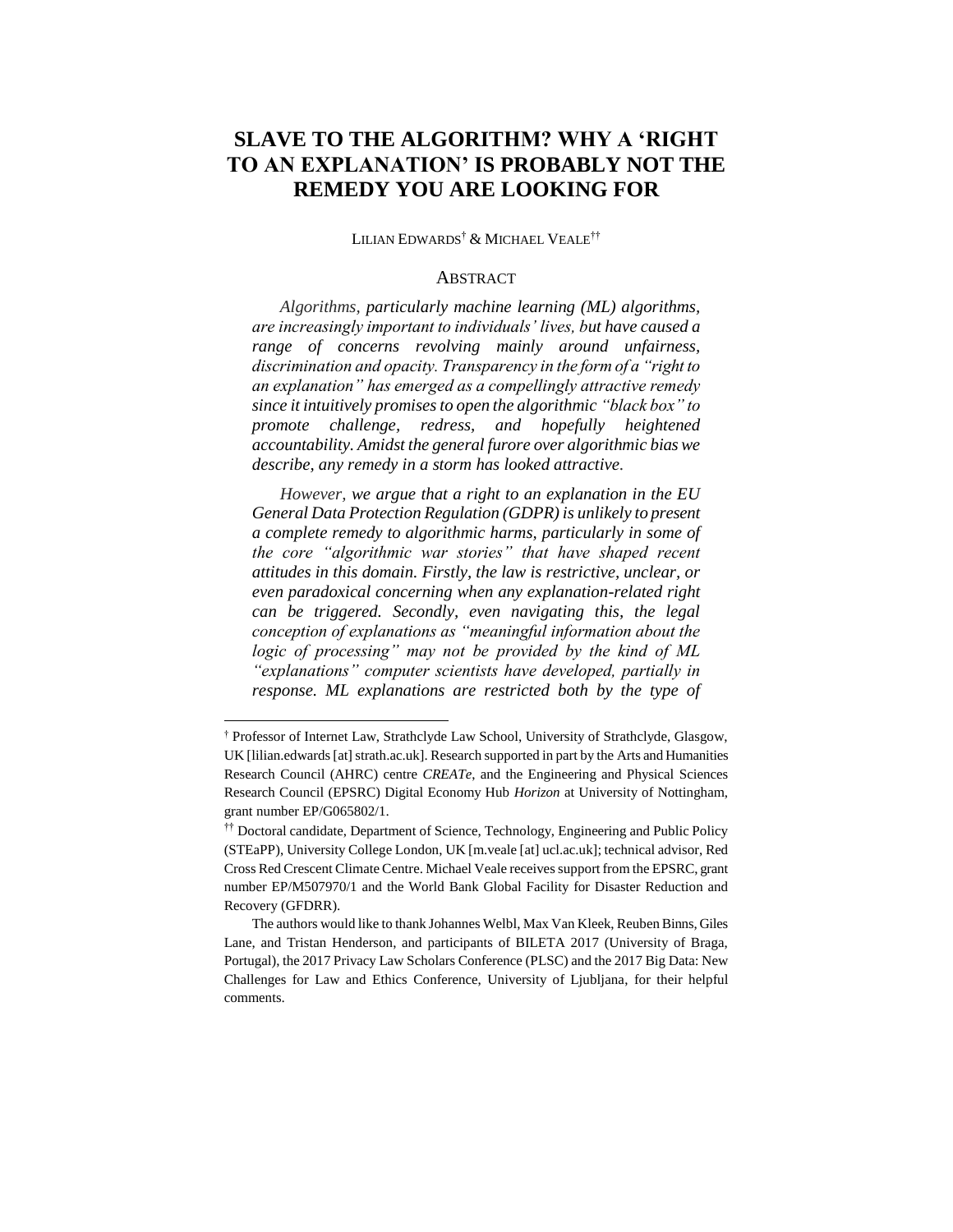*explanation sought, the dimensionality of the domain and the type of user seeking an explanation. However, "subject-centric" explanations (SCEs) focussing on particular regions of a model around a query show promise for interactive exploration, as do explanation systems based on learning a model from outside rather than taking it apart (pedagogical versus decompositional explanations) in dodging developers' worries of intellectual property or trade secrets disclosure.*

*Based on our analysis, we fear that the search for a "right to an explanation" in the GDPR may be at best distracting, and at worst nurture a new kind of "transparency fallacy." But all is not lost. We argue that other parts of the GDPR related (i) to the right to erasure ("right to be forgotten") and the right to data portability; and (ii) to privacy by design, Data Protection Impact Assessments and certification and privacy seals, may have the seeds we can use to make algorithms more responsible, explicable, and humancentered.*

#### **INTRODUCTION**

Increasingly, algorithms regulate our lives. Decisions vital to our welfare and freedoms are made using and supported by algorithms that improve with data: machine learning (ML) systems. Some of these mediate channels of communication and advertising on social media platforms, search engines or news websites used by billions. Others are being used to arrive at decisions vital to individuals, in areas such as finance, housing, employment, education or justice. Algorithmic systems are thus increasingly familiar, even vital, in both private, public and domestic sectors of life.

The public has only relatively recently become aware of the ways in which their fortunes may be governed by systems they do not understand, and feel they cannot control; and they do not like it. Hopes of feeling in control of these systems are dashed by their hiddenness, their ubiquity, their opacity, and the lack of an obvious means to challenge them when they produce unexpected, damaging, unfair or discriminatory results. Once, people talked in hushed tones about "the market" and how its "invisible hand" governed and judged their lives in impenetrable ways: now it is observable that there is similar talk about "the algorithm," as in: "I don't know why the algorithm sent me these adverts" or "I hate that algorithm."<sup>1</sup> Alternatively, algorithms may be seen as a magic elixir that can somehow

<sup>1</sup> *See, e.g.,* TANIA BUCHER, *The Algorithmic Imaginary: Exploring the Ordinary Affects of Facebook Algorithms*, 20 INFO., COMM. AND SOC'Y 30 (2015) (a qualitative study of how individuals online understand the "algorithms" around them).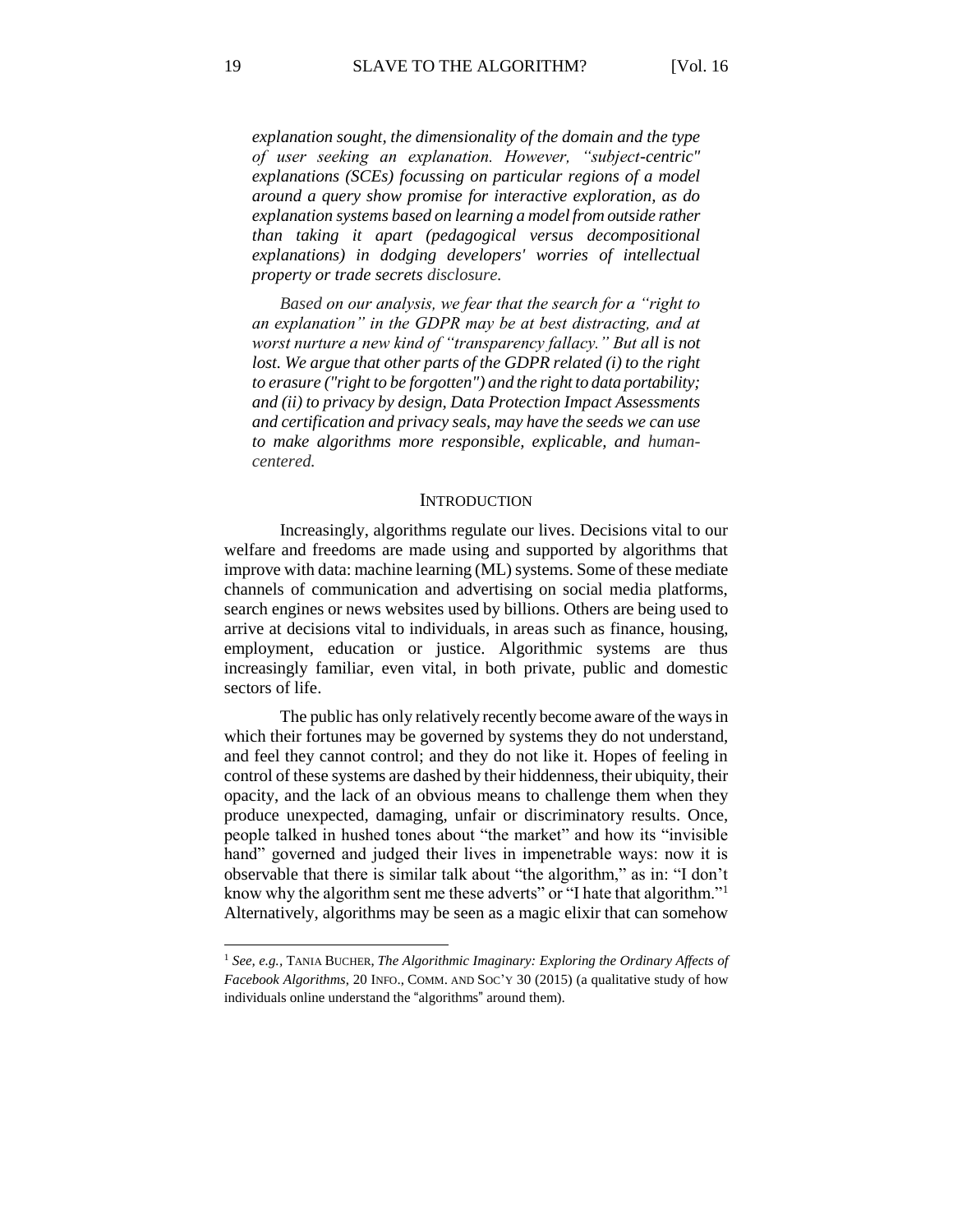<span id="page-2-0"></span>mysteriously solve hitherto unassailable problems in society.<sup>2</sup> It seems that we are all now to some extent, "slaves to the algorithm." In his landmark book, Frank Pasquale describes this as "the black box society,"<sup>3</sup> and the issue has become a subject of international attention by regulators, expert bodies, politicians and legislatures.<sup>4</sup>

<span id="page-2-3"></span><span id="page-2-1"></span>There has been a flurry of interest in a so-called "right to an explanation" that has been claimed to have been introduced in the General Data Protection Regulation (GDPR)<sup>5</sup>. This claim was fuelled in part by a short conference paper presented at a ML conference workshop,<sup>6</sup> which has received considerable attention in the media.<sup>7</sup> However a similar remedy had existed<sup>8</sup> in the EU Data Protection Directive (DPD), which preceded the GDPR, since 1995.<sup>9</sup> This remedy held promise with its updated translation

<span id="page-2-5"></span><span id="page-2-4"></span><span id="page-2-2"></span><sup>2</sup> *See* Randall Munroe, *Here to Help,* XKCD (last visited May 25, 2017), https://xkcd.com/1831/.

<sup>3</sup> FRANK PASQUALE, THE BLACK BOX SOCIETY: THE SECRET ALGORITHMS THAT CONTROL MONEY AND INFORMATION (Harvard University Press 2015).

<sup>4</sup> *See,* e.g., INFORMATION COMMISSIONERS OFFICE (ICO), BIG DATA, ARTIFICIAL INTELLIGENCE, MACHINE LEARNING AND DATA PROTECTION (2017); EUROPEAN DATA PROTECTION SUPERVISOR (EDPS), MEETING THE CHALLENGES OF BIG DATA: A CALL FOR TRANSPARENCY, USER CONTROL, DATA PROTECTION BY DESIGN AND ACCOUNTABILITY [OPINION 7/2015] (2015). ROYAL SOCIETY, MACHINE LEARNING: THE POWER AND PROMISE OF COMPUTERS THAT LEARN BY EXAMPLE. (2017); Wetenschappelijke Raad voor het Regeringsbeleid [Dutch Scientific Council for Government Policy (WRR)], *Big data in een vrije en veilige samenleving* [Big data in a free and safe society], WRR-RAPPORT 95 (2016); Commons Science and Technology Select Committee, *Algorithms in Decision-Making Inquiry Launched*, UK PARLIAMENT (Feb. 28, 2017)[https://perma.cc/PJX2-XT7X]; NATIONAL SCIENCE AND TECHNOLOGY COUNCIL, PREPARING FOR THE FUTURE OF AI (2016), [https://perma.cc/6CDM-VR3V].

<sup>5</sup> Regulation (EU) 2016/679, of the European Parliament and the Council of 27 April 2016 on the protection of natural persons with regard to the processing of personal data and on the free movement of such data, and repealing Directive 95/46/EC (General Data Protection Regulation), 2016 O.J. (L 119) 1 (hereafter "GDPR").

<sup>6</sup> Bryce Goodman & Seth Flaxman, *EU Regulations on Algorithmic Decision Making and "a Right to an Explanation*," 2016 ICML WORKSHOP ON HUMAN INTERPRETABILITY IN ML (2016).

<sup>7</sup> *See,* e.g., Ian Sample, *AI Watchdog Needed to Regulate Automated Decision-making, Say Experts*, THE GUARDIAN, (Jan. 27, 2017), [https://perma.cc/TW2C-MZWX].

<sup>8</sup> There is a long history of work into explanation facilities, previously referred to as "scrutability" in Web Science. *See*, e.g., Judy Kay, *Scrutable Adaptation: Because We Can and Must*, (2006), *in* ADAPTIVE HYPERMEDIA AND ADAPTIVE WEB-BASED SYSTEMS (V.P. Wade et al. eds., Springer 2006).

<sup>9</sup> Directive 95/46/EC of the European Parliament and of the Council of 24 October 1995 on the protection of individuals with regard to the processing of personal data and on the free movement of such data, 1995 O.J. (L 281) 31 (hereafter "Data Protection Directive" or "DPD"). For earlier discussions concerning what is now referred to as a "right to an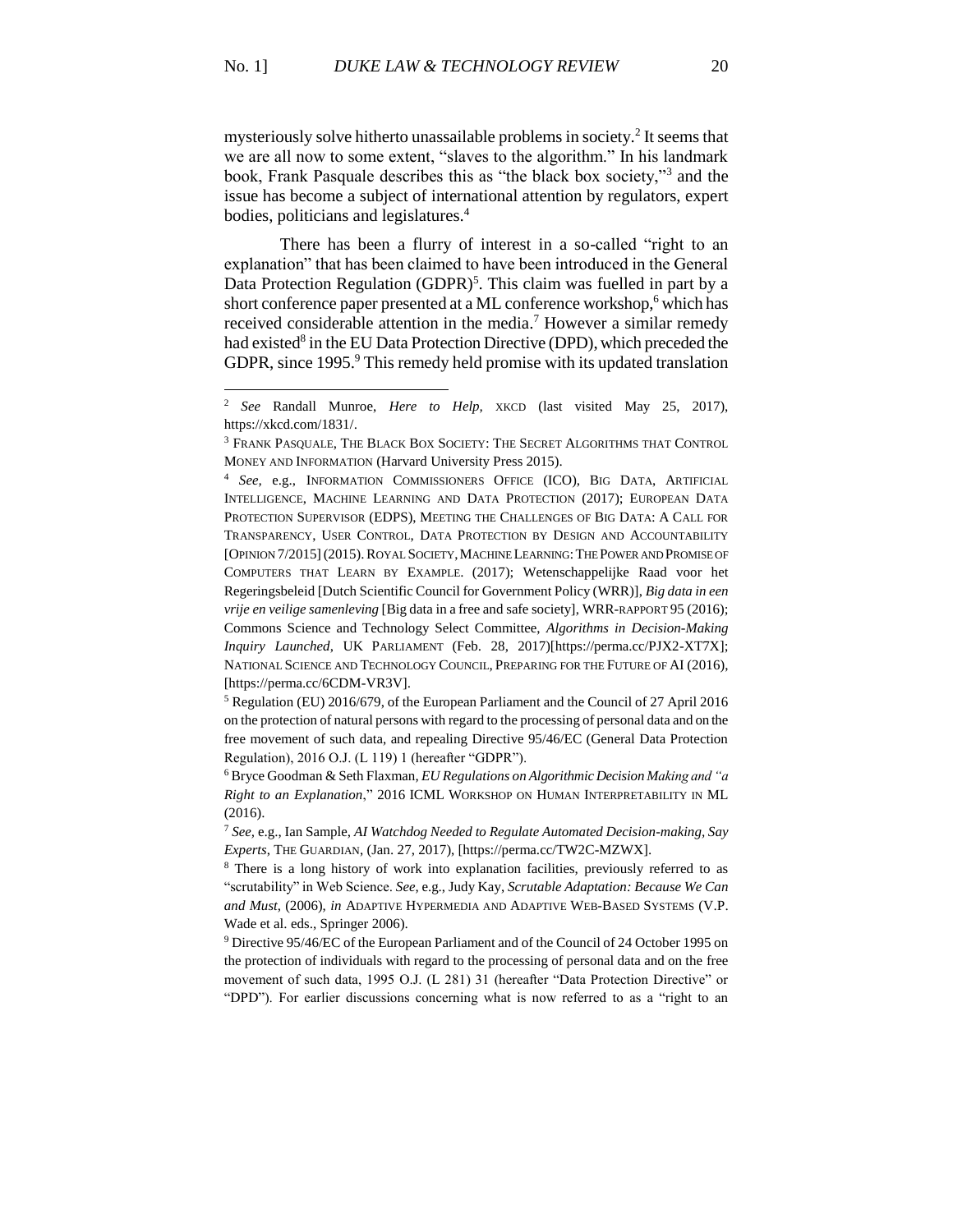into the GDPR, yet in the highly restricted and unclear form it has taken, it may actually provide far less help for these seeking control over algorithmic decision making than the hype would indicate.

<span id="page-3-1"></span>Restrictions identified within the GDPR's Articles 22 and 15(h) (the provisions most often identified as useful candidates for providing algorithmic remedies) include: carve-outs for intellectual property (IP) protection and trade secrets;<sup>10</sup> restriction of application to decisions that are "solely" made by automated systems; restriction to decisions that produce "legal" or similarly "significant" effects; the timing of such a remedy in relation to the decision being made; the authorisation of stronger aspects of these remedies by non-binding recitals rather than the GDPR's main text, leading to substantial legal uncertainty; and the practical difficulty in knowing when or how decisions are being made, particularly in relation to "smart" environments.<sup>11</sup> Given the volume of media and literature attention currently being paid to this possible right to an explanation, our interest is threefold: what type of remedies currently exist in European law, how can they be meaningfully implemented, and are these the remedies one would really start from given a free hand.

<span id="page-3-0"></span>This paper explores explanation as a remedy for the challenges of the ML era, from a European legal, and technical, perspective, and asks whether a right to an explanation is really the right we should seek. We open by limiting our scrutiny of "algorithms" in this paper to complex ML systems which identify and utilise patterns in data, and go on to explore perceived challenges and harms attributed to the growing use of these systems in practice. Harms such as discrimination, unfairness, privacy and opacity, are increasingly well explored in both the legal and ML literature, so here only highlighted to found subsequent arguments. We then continue on slightly less well travelled land to ask if transparency, in the form of explanation rights, is really as useful a remedy for taming the algorithm as it intuitively seems to be. Transparency has long been regarded as the logical first step to getting redress and vindication of rights, familiar from institutions like due process and freedom of information, and is now being

explanation," *see* Alfred Kobsa, *Tailoring Privacy to Users' Needs, in* USER MODELING, (M. Bauer et al. eds., Springer 2001), doi:10.1007/3-540-44566-8\_52; Mireille Hildebrandt, *Profiling and the rule of law*, 1 IDENTITY IN THE INFORMATION SOCIETY 1, 55 (2008), doi:10.1007/s12394-008-0003-1.

<sup>10</sup> Rosemary Jay, *UK Data Protection Act 1998—the Human Rights Context*, 14 INT'L REV. OF LAW, COMPUTERS & TECH. 3, 385, (2000) (doi:10.1080/713673366).

<sup>11</sup> Sandra Wachter et al., *Why a Right to Explanation of Automated Decision-Making Does Not Exist in the General Data Protection Regulation*, 7 INTERNATIONAL DATA PRIVACY LAW 2, 76–99 (2017), doi:10.1093/idpl/ipx005; Mireille Hildebrandt, *The Dawn of a Critical Transparency Right for the Profiling Era*, DIGITAL ENLIGHTENMENT YEARBOOK 2012 (Jacques Bus et al. eds., 2012).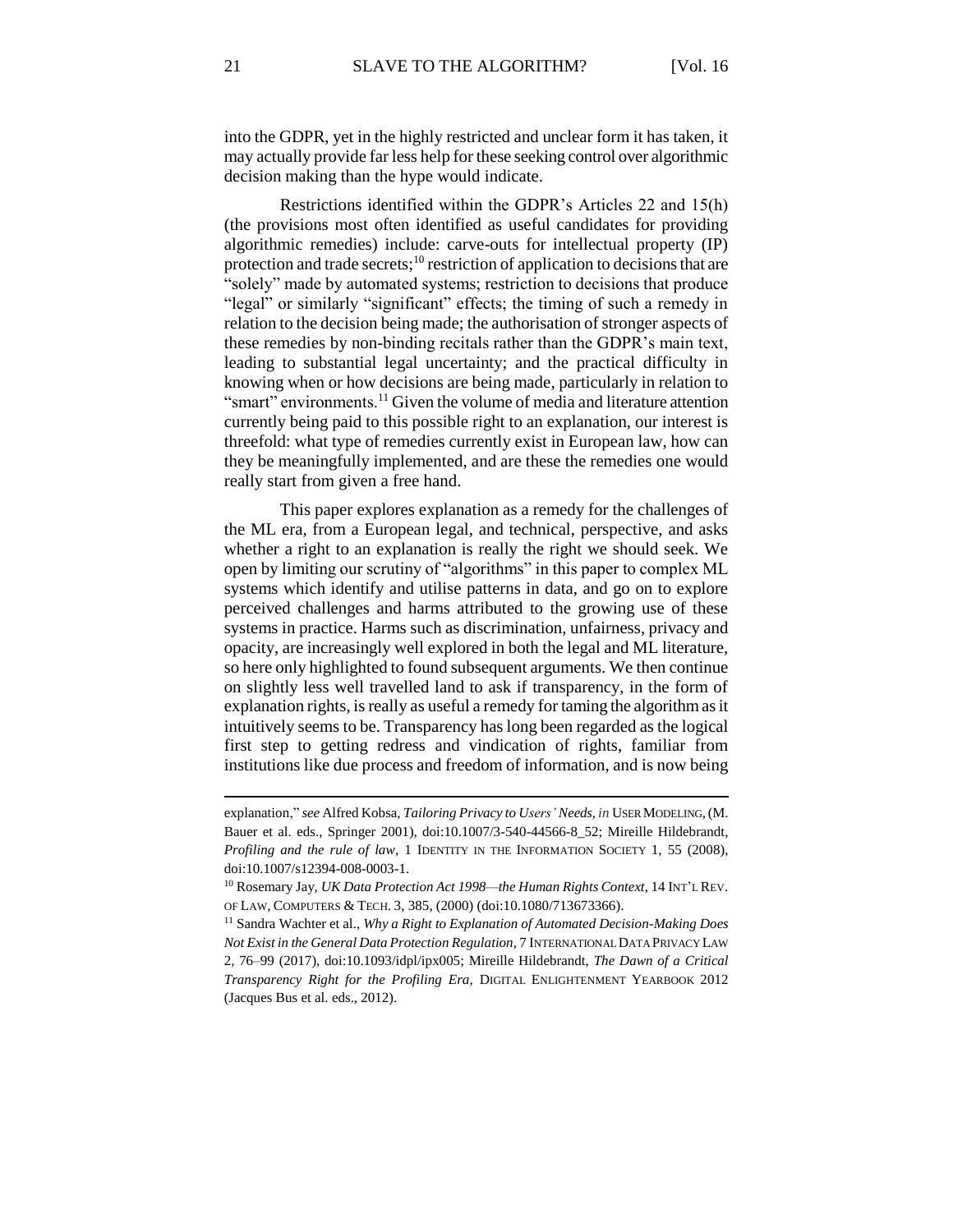ported as a prime solution to algorithmic concerns such as unfairness and discrimination. But given the difficulty in finding "meaningful" explanations (explored below), we ask if this may be a non-fruitful path to take.

We then consider what explanation rights the GDPR actually provides, and how they might work out in practice to help data subjects. To do this, we draw upon several salient algorithmic "war stories" picked up by the media, that have heavily characterised academic and practitioner discussion at conferences and workshops. It turns out that because of the restrictions alluded to above, the GDPR rights would often likely have been of little assistance to data subjects generally considered to be adversely affected by algorithmic decision-making.

This exercise also identifies a further problem: data protection (DP) remedies are fundamentally based around individual rights—since the system itself derives from a human rights paradigm—while algorithmic harms typically arise from how systems classify or stigmatise groups. While this problem is known as a longstanding issue in both privacy and equality law, it remains underexplored in the context of the "right to an explanation" in ML systems.

Next, we consider how practical a right to a "meaningful" explanation is given current technologies. First, we identify two types of algorithmic explanations: model-centric explanations (MCEs) and subjectcentric explanations (SCEs). While the latter may be more promising for data subjects seeking individual remedies, the quality of explanations may be depreciated by factors such as the multi-dimensional nature of the decision the system is concerned with, and the type of individual who is asking for an explanation.

However, on a more positive note, we observe that explanations may usefully be developed for purposes other than to vindicate data subject rights. Firstly, they may help users to trust and make better use of ML systems by helping them to make better "mental maps" of how the model works. Secondly, pedagogical explanations (a model-of-a-model), rather than those made by decomposition (explaining it using the innards) may avoid the need to disclose protected IP or trade secrets in the model, a problem often raised in the literature.

After thus taking legal and technological stock, we conclude that there is some danger of research and legislative efforts being devoted to creating rights to a form of transparency that may not be feasible, and may not match user needs. As the history of industries like finance and credit shows, rights to transparency do not necessarily secure substantive justice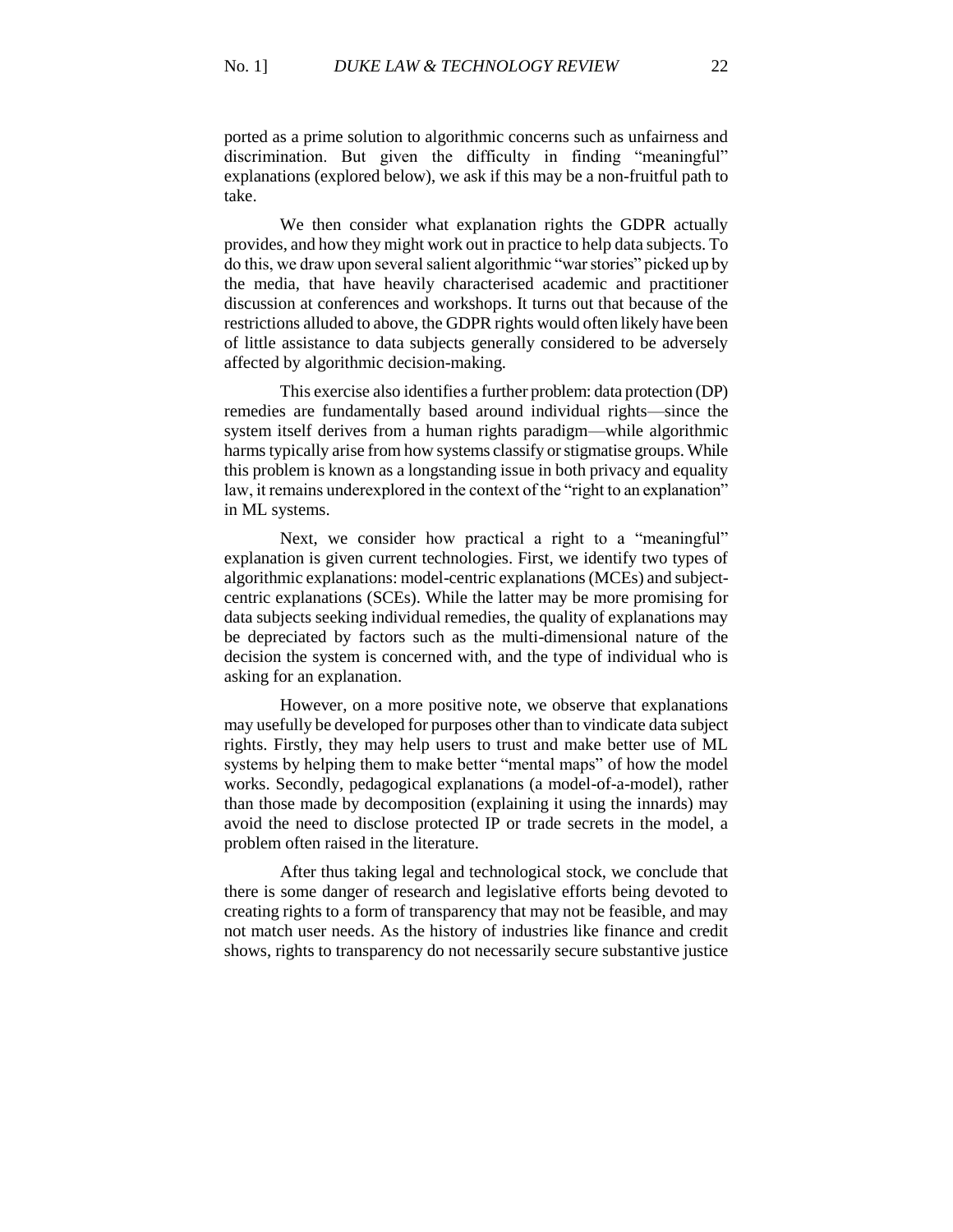<span id="page-5-2"></span><span id="page-5-0"></span>or effective remedies.<sup>12</sup> We are in danger of creating a "meaningless transparency" paradigm to match the already well known "meaningless consent" trope.

After this interim conclusion, we move on to discussing in outline what useful remedies relating to algorithmic governance may be derived from the GDPR other than a right to an explanation. First, the connected rights-based remedies of erasure ("right to be forgotten") and data portability, in Articles 17 and 20 respectively, may in certain cases be as useful, if not more so, than a right to an explanation. However, their application to inferences is still unclear and up for grabs.

Second, we consider several novel provisions in the GDPR which do not give individuals rights, but try to provide a societal framework for better privacy practices and design: requirements for Data Protection Impact Assessments (DPIAs) and privacy by design (PbD), as well as nonmandatory privacy seals and certification schemes. These provisions, unlike explanation strategies, may help produce both more useful *and* more explicable ML systems.

<span id="page-5-3"></span><span id="page-5-1"></span>From these we suggest that we should perhaps be less concerned with providing individual rights on demand to data subjects and more concerned both with (a) building better ML systems *ab initio* and (b) empowering agencies, such as NGOs, regulators, or civil society scrutiny organisations, to review the accuracy, lack of bias and integrity of a ML system in the round and not simply challenge ML decisions on behalf of individuals. US legal literature has begun to explore these options using its due process literature and public oversight experiences, with suggestions such as "an FDA for algorithms"<sup>13</sup> and variants on "big data due process."<sup>14</sup> However these solutions are currently largely aspirational, partly because the US lacks a clear omnibus legal regime around personal data to build on. European law, by contrast, provides a panoply of remedies in the GDPR that could be pressed into service immediately (or at least from May 2018 when it becomes mandatory law). Such approaches certainly come with their own challenges, but may take us closer to taming and using, rather than being enslaved by, algorithms.

<sup>12</sup> *See,* e.g., Kate Crawford & Jason Schultz, *Big Data and Due Process: Toward a Framework to Redress Predictive Privacy Harms*, 55B.C.L.REV. 1 (2014); Pasquale, *supra*  note [3.](#page-2-0)

<sup>13</sup> *See generally* Andrew Tutt, *An FDA for Algorithms*, 69 ADMIN. L. REV. 83, (2017) (on how the FDA might take a watchdog function).

<sup>14</sup> *See generally* Crawford & Schultz, *supra* not[e 12;](#page-5-0) Danielle Keats Citron, *Technological Due Process*, 85 WASH. U. L. REV. 1249 (2008) (on how due process might be extended in the Big Data era).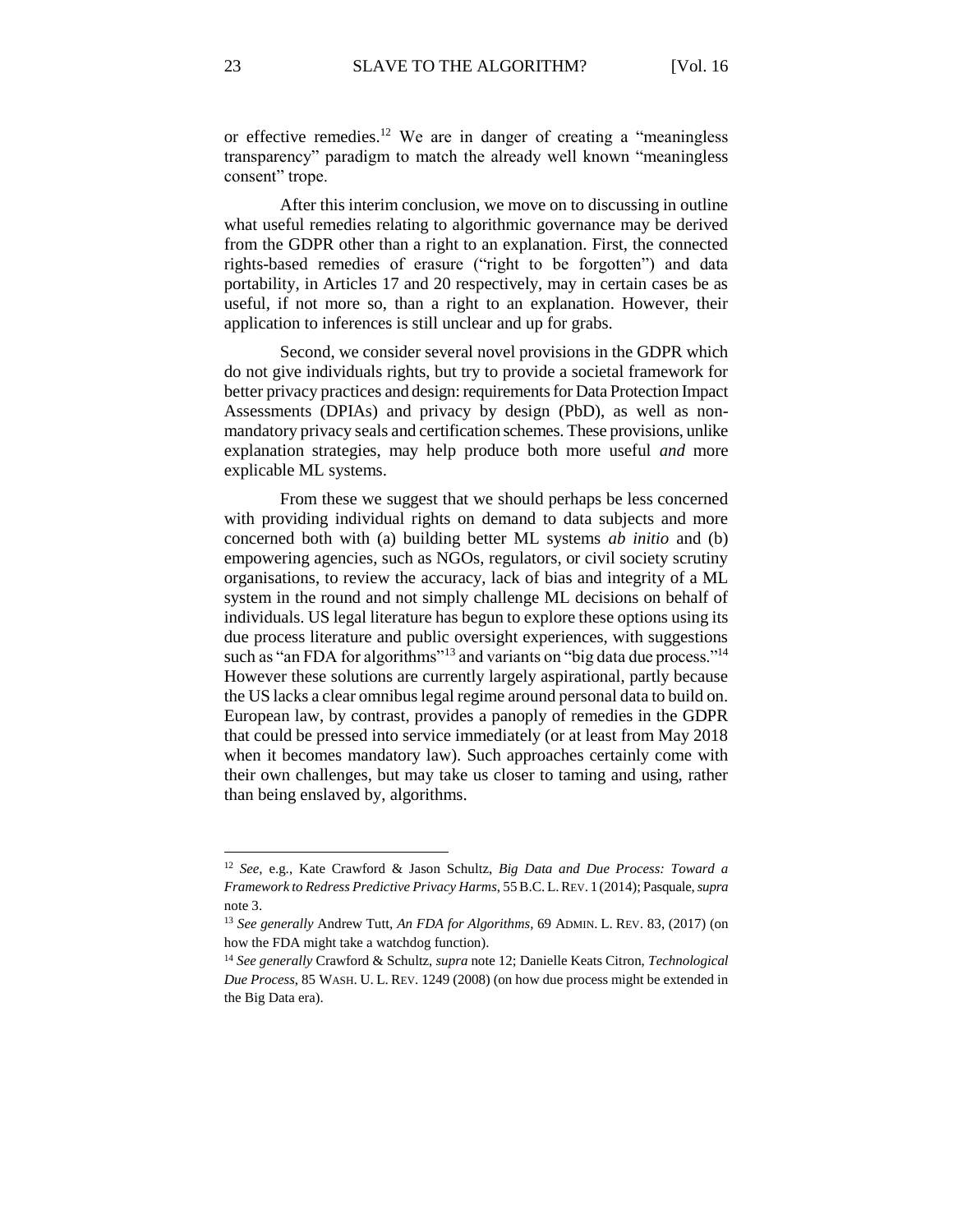## I. ALGORITHMS, AND HOW WE ARE A SLAVE TO THEM

Cast broadly, an algorithm is "any process that can be carried out automatically."<sup>15</sup> For our purposes, this definition is too wide to be helpful. Software has long been used for important decision-support, and this decision support has not existed within a governance vacuum. Such systems have received plenty of unsung scrutiny in recent years across a range of domains. For example, in the public sector, a 2013 inventory of "business critical models" in the UK government described and categorised over 500 algorithmic models used at the national level, and the quality assurance mechanisms that been carried out behind them.<sup>16</sup>

The algorithmic turn<sup>17</sup> that has been at the end of most recent publicity and concern relates to the use of technologies that do not model broad or abstract phenomena such as the climate, the economy or urban traffic, but model varied entities—usually people, groups or firms. These systems—discussed in detail below—are primarily designed either to *anticipate* outcomes that are not yet knowable for sure, such as whether an individual or firm will repay a loan, or jump bail, or to *detect* and subjectively classify something unknown but somehow knowable using inference rather than direct measurement—such as whether a submitted tax return is fraudulent or not.

Lawyers involved with technology historically have experience in this area relating to rule-based "expert systems," although the substantive impact of these technologies on lawyering has been relatively small compared to grand early expectations of wholesale replacement of imperfect human justice by computerised judges and arbitrators. Endeavours to create the "future of law" with expert systems in the '80s and '90s, whereby law would be formalised into reproducible rules, have largely been regarded as a failure except in some highly specific, syntactically complex but semantically un-troubling domains.<sup>18</sup> Not all scholars bought into this utopian vision uncritically—indeed, law was one of the earliest domains to be concerned about the application of ML systems without clear

<sup>&</sup>lt;sup>15</sup> A HISTORY OF ALGORITHMS: FROM THE PEBBLE TO THE MICROCHIP (Jean-Luc Chabert et al. eds., 1999) at 2.

<sup>&</sup>lt;sup>16</sup> HM TREASURY, REVIEW OF QUALITY ASSURANCE OF GOVERNMENT ANALYTICAL MODELS: FINAL REPORT 26 (HM Government, 2013).

<sup>&</sup>lt;sup>17</sup> A variation on the more legally familiar "computational" turn. *See generally* MIREILLE HILDEBRANDT, PRIVACY, DUE PROCESS AND THE COMPUTATIONAL TURN (Routledge, 2008) (on the legal implications of a variety of data-driven technologies).

<sup>18</sup> *See* RICHARD SUSSKIND, EXPERT SYSTEMS IN LAW (Clarendon Press 1989); JOHN ZELEZNIKOW AND DAN HUNTER, BUILDING INTELLIGENT LEGAL INFORMATION SYSTEMS: REPRESENTATION AND REASONING IN LAW (Kluwer, 1994); *see also* Lilian Edwards & John A.K. Huntley, *Creating a Civil Jurisdiction Adviser*, 1 INFORMATION & COMMUNICATIONS TECHNOLOGY LAW 5 5 (1992), doi:10.1080/13600834.1992.9965640.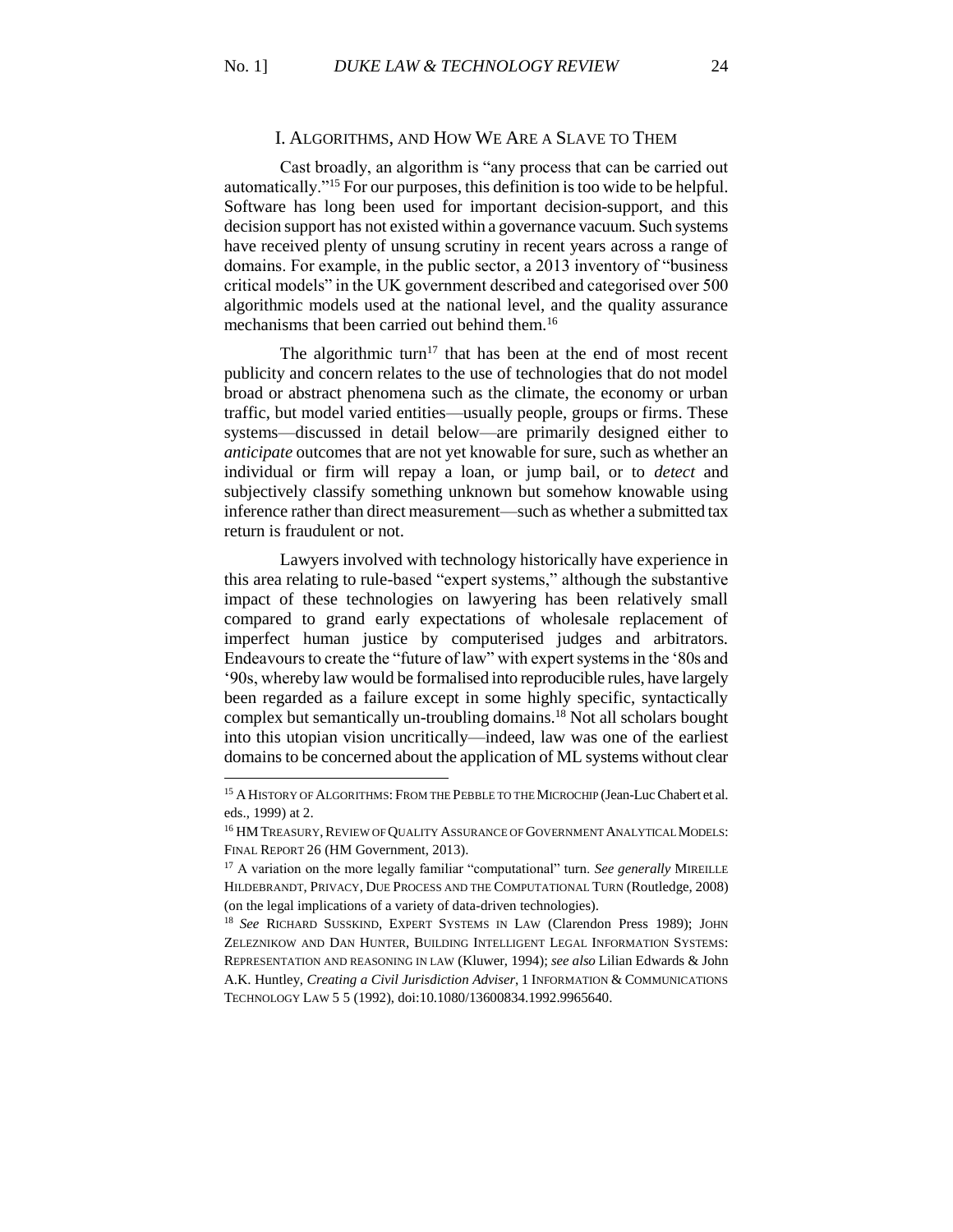<span id="page-7-0"></span>explanation facilities.<sup>19</sup> The explanation facilities that *were* developed in the era of expert systems set a high, albeit often overlooked, bar for today's discussions.

## *A. The Rise of Learning Algorithms*

Progress in automated decision-making and decision support systems was initially held back by a lack of large-scale data and algorithmic architectures that could leverage them, restraining systems to the relatively simplistic problems. In recent years, technologies capable of coping with more input data and highly non-linear correlations have been developed, allowing the modelling of social phenomena at a level of accuracy that is considerably more operationally useful. For a large part, this has been due to the move away from manually specified rule-based algorithms (such as the early legal systems noted above) to ML. In rule-based systems, explicitly defined logics turn input variables, such as credit card transaction information, into output variables, such as a flag for fraud. Complex ML algorithms are different: output variables and input variables together are fed into an algorithm theoretically demonstrated to be able to "learn" from data. This process trains a model exhibiting implicit, rather than explicit, logics, usually not optimised for human-understanding as rule-based systems are.<sup>20</sup> The learning algorithms that make this possible are often not blazingly new, many dating from the '70s, '80s and '90s. But we now have comparatively huge volumes of data that can be stored and processed cheaply, such that the performance of and ability to further research ML systems has greatly increased.

Two main relevant forms of ML exist, which relate to the type of input data we have. "Supervised learning" takes a vector of variables,  $21$  such as physical symptoms or characteristics, and a "correct" label for this vector, such as a medical diagnosis, known as a "ground truth." The aim of supervised learning is to accurately predict this ground truth from the input variables in cases where we only have the latter. "Unsupervised learning" is not "supervised" by the ground truth. Instead, ML systems try to infer structure and groups based on other heuristics, such as proximity. Here, we might be interested in seeing which physical characteristics we could think of as "clustered" together, without knowing immediately what such as

<sup>19</sup> *See,* e.g., John Zeleznikow & Andrew Stranieri, *The Split-up System: Integrating Neural Networks and Rule-based Reasoning in the Legal Domain,* PROCEEDINGS OF THE 5TH INTERNATIONAL CONFERENCE ON ARTIFICIAL INTELLIGENCE AND LAW, COLLEGE PARK, MARYLAND, USA, MAY 21 - 24 (1995), doi:10.1145/222092.222235

<sup>&</sup>lt;sup>20</sup> Machine learning techniques that explicitly encode logic are found in natural language processing and in bioinformatics, but not focussed on here.

 $21$  This vector is like a row in a spreadsheet where columns are characteristics.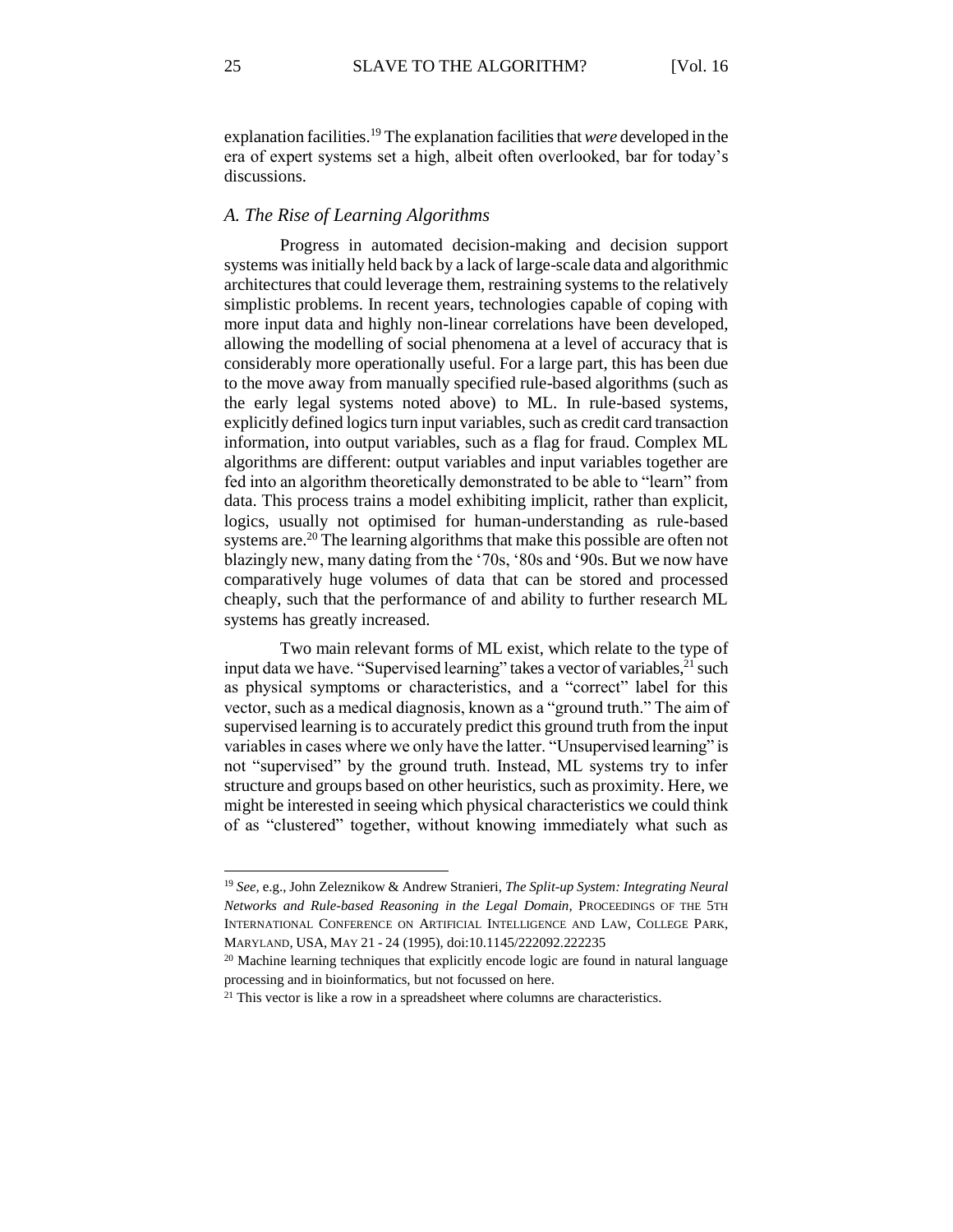cluster might mean.<sup>22</sup> Segmentation by market researchers, for example, would be a relevant field where unsupervised learning might be fruitfully applied since they are interested in finding the most relevant groups for a given task.

Designers of ML systems formalise a supervised or unsupervised learning approach as a learning algorithm. This software is then run over historical training data. At various stages, designers usually use parts of this training data that the process has not yet "seen" to test its ability to predict, and refine the process on the basis of its performance. At the end of this process, a model has been created, which can be queried with input data, usually for predictive purposes. Because these ML models are induced, they can be complex and incomprehensible to humans. They were generated with predictive performance rather than interpretability as a priority. The meaning of learning in this context refers to whether the model improves at a specified task, as measured by a chosen measure of performance.<sup>23</sup> Evaluation, management and improvement of the resulting complex model is achieved not through the interrogation of its internal structure, but through examining how it behaves externally using performance metrics.

ML is the focus of this piece, for several reasons. In our current interconnected, data-driven society, only ML systems have demonstrated the ability to automate difficult or nuanced tasks, such as search, machine vision and voice recognition. As a result, ML systems are fast becoming part of our critical societal infrastructure. Significantly, it would be impractical for many of these decisions to have a "human in the loop"; this is truer still in complex ambient or "smart" environments.

ML uptake is also driven by business models and political goals, which have led practitioners to seek more "data-driven decisions." Cheap computation has produced large datasets, often as by-products of digitised service delivery and so accruing to the Internet's online intermediaries and industrial giants as well as traditional nation-states. There has been a visible near-evangelical compulsion to "mine" or infer insights from these datasets in the hope they might have social or economic value. New business models, particularly online, tend to offer services ostensibly for free, leaving monetisation to come from the relatively arbitrary data collected at scale along the way: a phenomenon some commentators refer to as "surveillance capitalism."<sup>24</sup> These logics of "datafication" have also lead to increasing uptake of ML in areas where the service offering does not

 $22$  Some other types of learning exist, such as semi-supervised learning or reinforcement learning, but they do not consider enough relevant current challenges to be considered here. <sup>23</sup> TOM MITCHELL, MACHINE LEARNING (McGraw Hill 1997).

<sup>24</sup> Shoshana Zuboff, *Big Other: Surveillance Capitalism and the Prospects of an Information Civilization,* 30 J. INFO. TECH. 1, 75–89 (2015).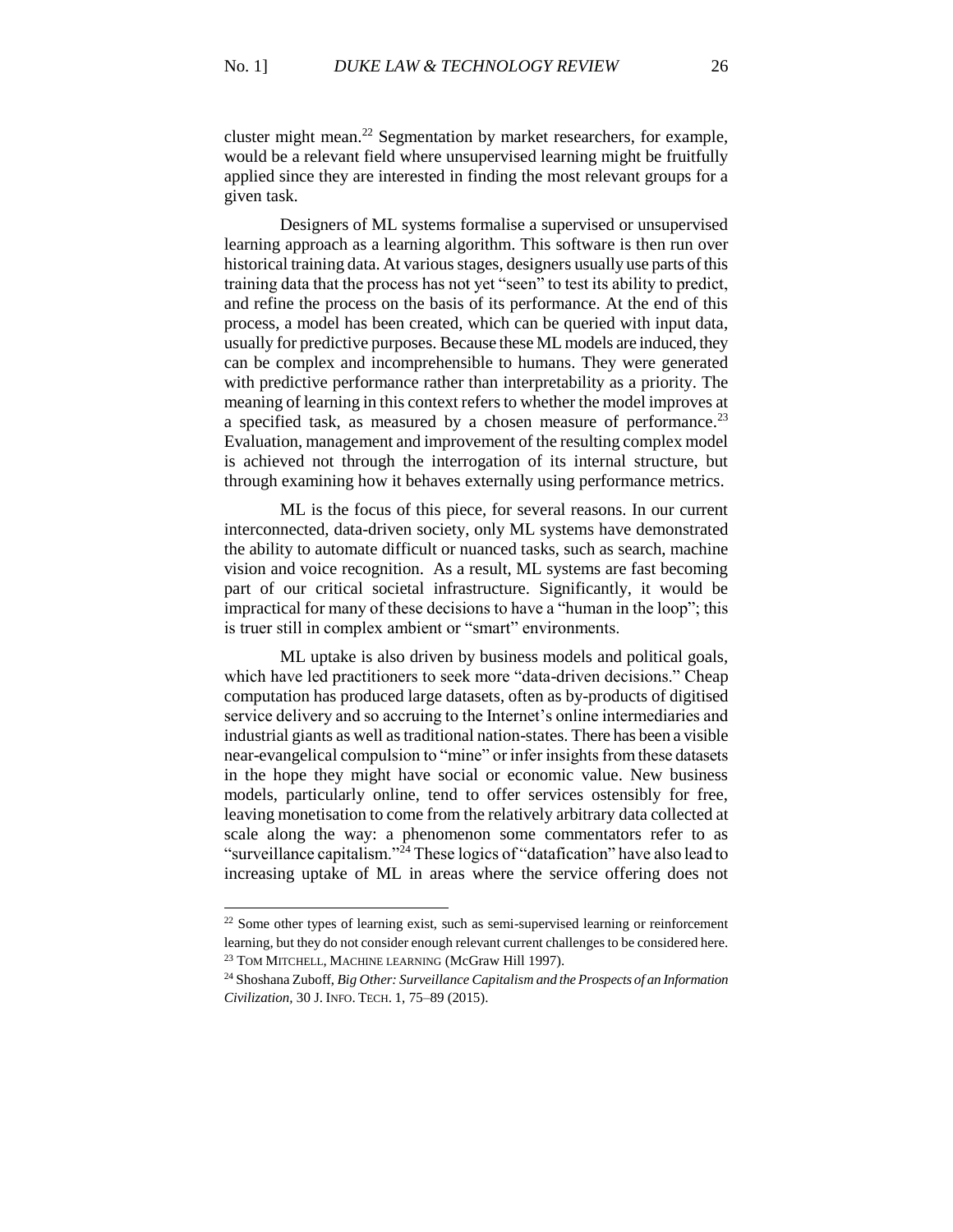necessarily require it, particularly in augmenting existing decisions with ML–based decision-support, in areas such as justice, policing, taxation or food safety.

In this article, we are aware we are speaking across a wide range of very different ML systems—in scope, size, purpose and user—which may raise very different legal, ethical and societal issues, and this may lead to some misleading generalisations. However, at this early stage of the research into ML and the GDPR, a wide scope seems important, and where critical differences arise between private and public sector ML systems, we have tried to make this plain.

### *B. ML and Society: Issue of Concern*

Aspects of ML systems have raised significant recent concern in the media, from civil society, academia, government and politicians. Here, we give a high level, non-exhaustive overview of the main sources of concern as we see them, in order to frame the social, technical and legal discussions that follow.

## 1. Discrimination and Unfairness

<span id="page-9-0"></span>A great deal of the extensive recent literature on algorithmic governance has wrestled with the problems of discrimination and fairness in ML.<sup>25</sup> Once it was commonly thought that machines could not display the biases of people and so would be ideal neutral decision makers.<sup>26</sup> This had considerable influence on some early legal cases involving Google and other online intermediaries and their responsibility (or not) for algorithmic harms.<sup>27</sup> The drafting process of the 1995 European DPD explicitly recognised this—the European Commission noted in 1992 that "the result produced by the machine, using more and more sophisticated software, and even expert systems, has an apparently objective and incontrovertible character to which a human decision-maker may attach too much weight, thus abdicating his own responsibilities."<sup>28</sup>

 $\overline{\phantom{a}}$ 

<sup>25</sup> See the useful survey in Brent Mittelstadt et al., *The Ethics of Algorithms: Mapping the Debate*, 3 BIG DATA & SOC'Y 2 (2017), especially at section 7.

<sup>26</sup> *See* Christian Sandvig, *Seeing the Sort: The Aesthetic and Industrial Defence of "the Algorithm,"* 11 MEDIA-N 1 (2015).

<sup>&</sup>lt;sup>27</sup> See this "neutrality" syndrome imported by analogy with common carrier status for online intermediaries and usefully traced by Uta Kohl, *Google: the Rise and Rise of Online Intermediaries in the Governance of the Internet and Beyond (Part 2),* 21 INT'L. J. L. INFO. TECH. 2, 2 (2013).

<sup>28</sup> *Amended Proposal for a Council Directive on the Protection of Individuals with Regard to the Processing of Personal Data and on the Free Movement of Such Data*, at 26, COM(92) 422 final—SYN 297 (Oct. 15, 1992).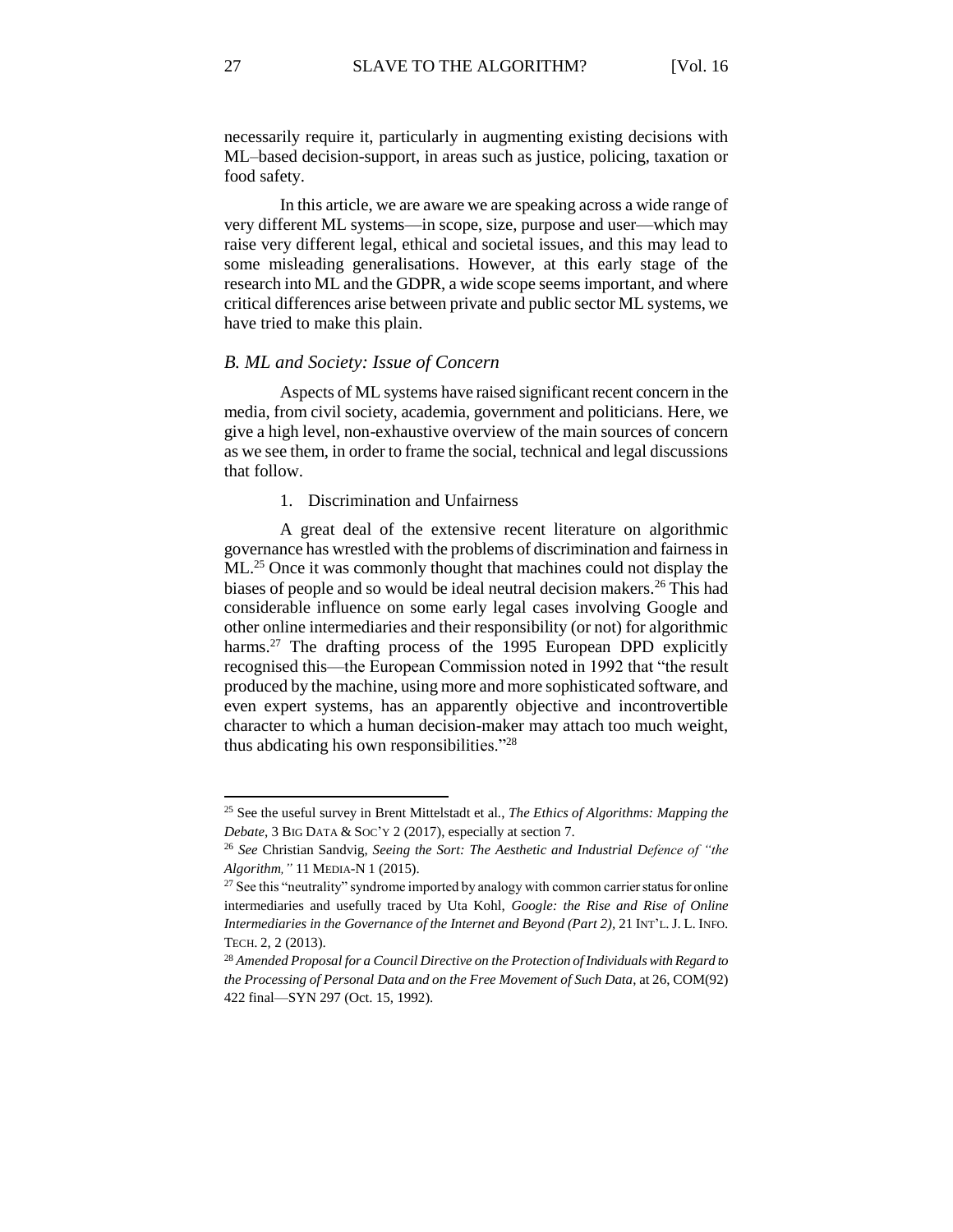As Mittelstadt et al. put it, "this belief is unsustainable"<sup>29</sup> given the volume of recent evidence, mainly in the US in relation to racial discrimination. If ML systems cannot be assumed to be fair and unbiased, then some form of "opening up the black box" to justify their decisions becomes almost inevitable.

Even if, as some argue, "big data" will eventually give us a complete picture of society<sup>30</sup>—we will come to our reservations about this—making decisions based on past data is often problematic, as the structures that existed in that data often contain correlations we do not wish to re-entrench. These correlations frequently relate to "protected characteristics," a varying list of attributes about an individual such as socalled race, gender, pregnancy status, religion, sexuality and disability, which in many jurisdictions are not allowed to directly (and sometimes indirectly<sup>31</sup>) play a part in decision-making processes.<sup>32</sup> Algorithmic systems trained on past biased data without careful consideration are inherently likely to recreate or even exacerbate discrimination seen in past decision-making. For example, a CV or résumé filtering system based only on past success rates for job applicants will likely encode and replicate some of the biases exhibited by those filtering CVs or awarding positions manually in the past. While some worry that these systems will formalise explicit bias of the developers, the larger concern appears to be that these systems will be indirectly, unintentionally and unknowingly discriminatory.<sup>33</sup>

<span id="page-10-0"></span>In many cases, protected characteristics like race might indeed statistically correlate with outcome variables of interest, such as propensity to be convicted of property theft, to submit a fraudulent tax or welfare claim, to follow an advert for a pay-day loan, or to fail to achieve seniority in certain jobs. While these correlations may be "true" in the sense of statistical validity, we societally and politically often wish they weren't. ML systems are designed to discriminate—that is, to discern—but some forms of discrimination seem socially unacceptable. The use of gender—and its recent prohibition—in the pricing of car insurance in the EU serves as a

 $\overline{\phantom{a}}$ 

<sup>29</sup> Mittelstadt et al., *supra* note [25,](#page-9-0) at 25.

<sup>&</sup>lt;sup>30</sup> VIKTOR MAYER-SCHÖNBERGER & KENNETH CUKIER, BIG DATA: A REVOLUTION THAT WILL TRANSFORM HOW WE LIVE, WORK, AND THINK (Houghton Mifflin Harcourt, 2013).

<sup>&</sup>lt;sup>31</sup> In relation to the U.K., see Equality Act 2010, c. 15, s. 19; for discussion of US law, compare Solon Barocas & Andrew Selbst, *Big Data's Disparate Impact*, 104CALIF.L.REV. 671 (2016).

<sup>32</sup> For a US discussion in the context of ML discrimination, see Barocas and Selbst, *supra* note 31*.*

<sup>33</sup> *See* Toon Calders & Indrė Žliobaitė, *Why Unbiased Computational Processes Can Lead to Discriminative Decision Procedures*, *in* DISCRIMINATION AND PRIVACY IN THE INFORMATION SOCIETY (Bart Custers et al. eds., Springer 2013).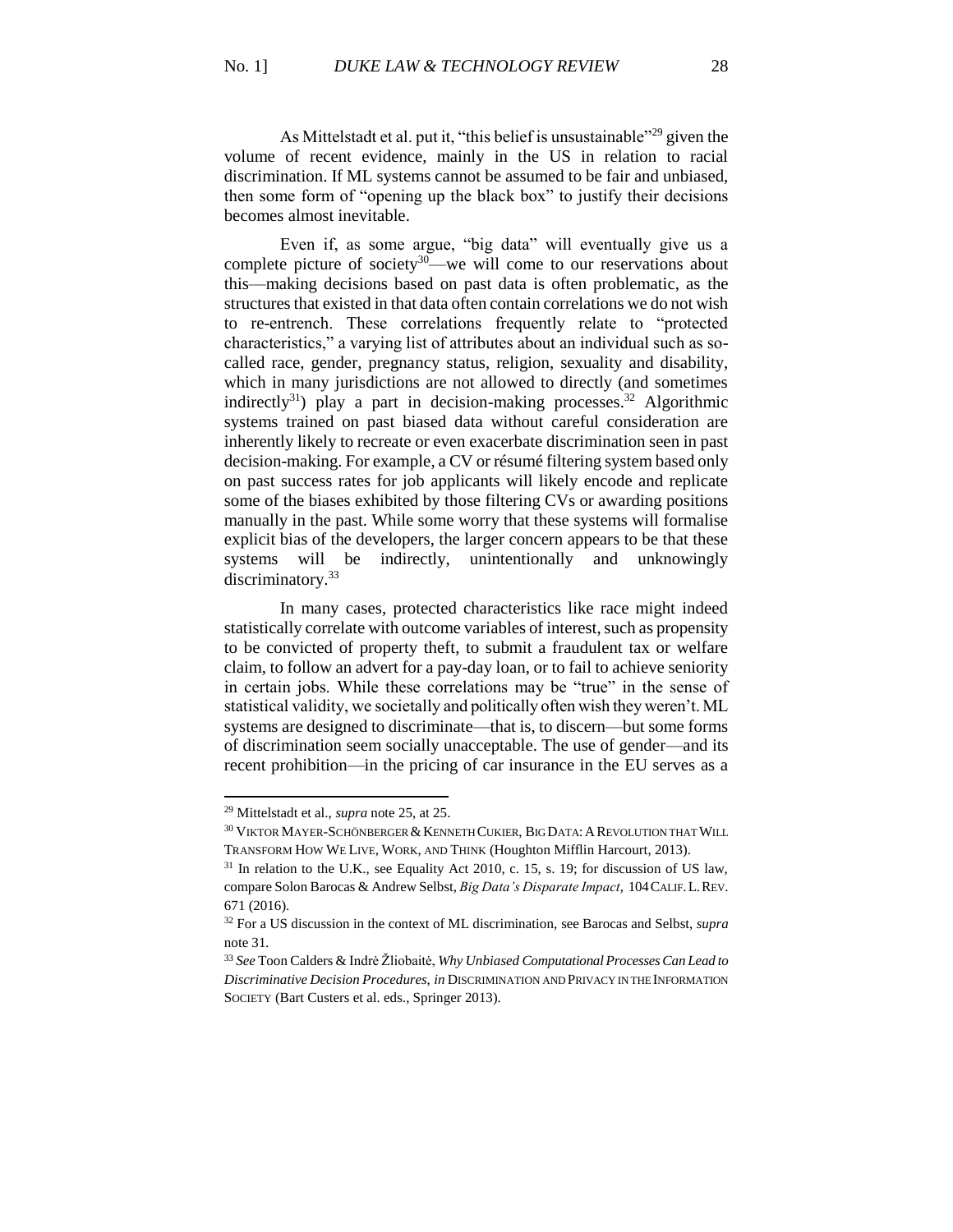recent salient example.<sup>34</sup> One way forward is to try to build fair or nondiscriminatory ML systems where these characteristics are not explicitly fed into the system, even if they have some predictive value—e.g. by omitting the data column containing race or gender. However, this may still not result in a fair system as these excluded variables are likely related to some of the variables that are included, e.g. transaction data, occupation data, or postcode. Put simply, if the sensitive variable might be predictively useful, and we suspect the remaining variables might contain signals that allow us to predict the variable we omitted, then unwanted discrimination can sneak back in. On rare occasions, this happens explicitly. A *ProPublica* investigation uncovered the apparent use of "ethnic affinity," a category constructed from user behaviour rather than explicitly asked of the user, as a proxy for race (which had been deliberately excluded as illegal to ask) for advertisers seeking to target audiences on Facebook to use.<sup>35</sup>

More broadly, cases around "redlining" on the internet— "weblining," as it was known nearly 20 years ago<sup>36</sup>—are far from new. A spate of stories in 2000 during the heady years of the dot-com bubble surrounded racist profiling using personal data on the internet. Consumer bank Wells Fargo had a lawsuit filed against it for using an online homesearch system to steer individuals away from particular districts based on provided racial classifications.<sup>37</sup> Similarly, the online 1-hour-media-delivery service Kozmo received a lawsuit for denying delivery to residents in black neighbourhoods in Washington, DC, which they defended in the media by saying that they were not targeting neighbourhoods based on race, but based on high Internet usage.<sup>38</sup>

<sup>34</sup> *See* Case C-236/09, Association belge des Consommateurs Test-Achats ASBL and Others v. Conseil des ministres, 2011 E.C.R. I-00773.

<sup>35</sup> *See* Julia Angwin & Terry Parris Jr., *Facebook Lets Advertisers Exclude Users by Race*, PROPUBLICA (Oct. 28, 2016), https://www.propublica.org/article/facebook-lets-advertisersexclude-users-by-race. While ProPublica subsequently reported (Feb. 8, 2017) that Facebook amended their dashboard as to "prevent advertisers from using racial categories in ads for housing, employment and credit" and to warn advertisers to comply with the law in other categories, a year later the reporters were still able to successfully place adverts excluding people on the basis of a wide array of inferred characteristics. *See* Julia Angwin et al., *Facebook (Still) Letting Housing Advertisers Exclude Users by Race,* PROPUBLICA (Nov. 21, 2017), https://www.propublica.org/article/facebook-advertising-discrimination-housing-racesex-national-origin.

<sup>36</sup> Marcia Stepanek, *Weblining: Companies are using your personal data to limit your choices—and force you to pay more for products,* BLOOMBERG BUSINESS WEEK, Apr. 3, 2000, at 26.

<sup>&</sup>lt;sup>37</sup> Wells Fargo yanks "Community Calculator" service after ACORN lawsuit, CREDIT UNION TIMES (July 19, 2000), https://perma.cc/XG79-9P74.

<sup>38</sup> Elliot Zaret & Brock N Meeks, *Kozmo's digital dividing lines,* MSNBC (Apr. 11, 2000); Kate Marquess, *Redline may be going online*, 86 ABA J. 8 at 81 (Aug. 2000).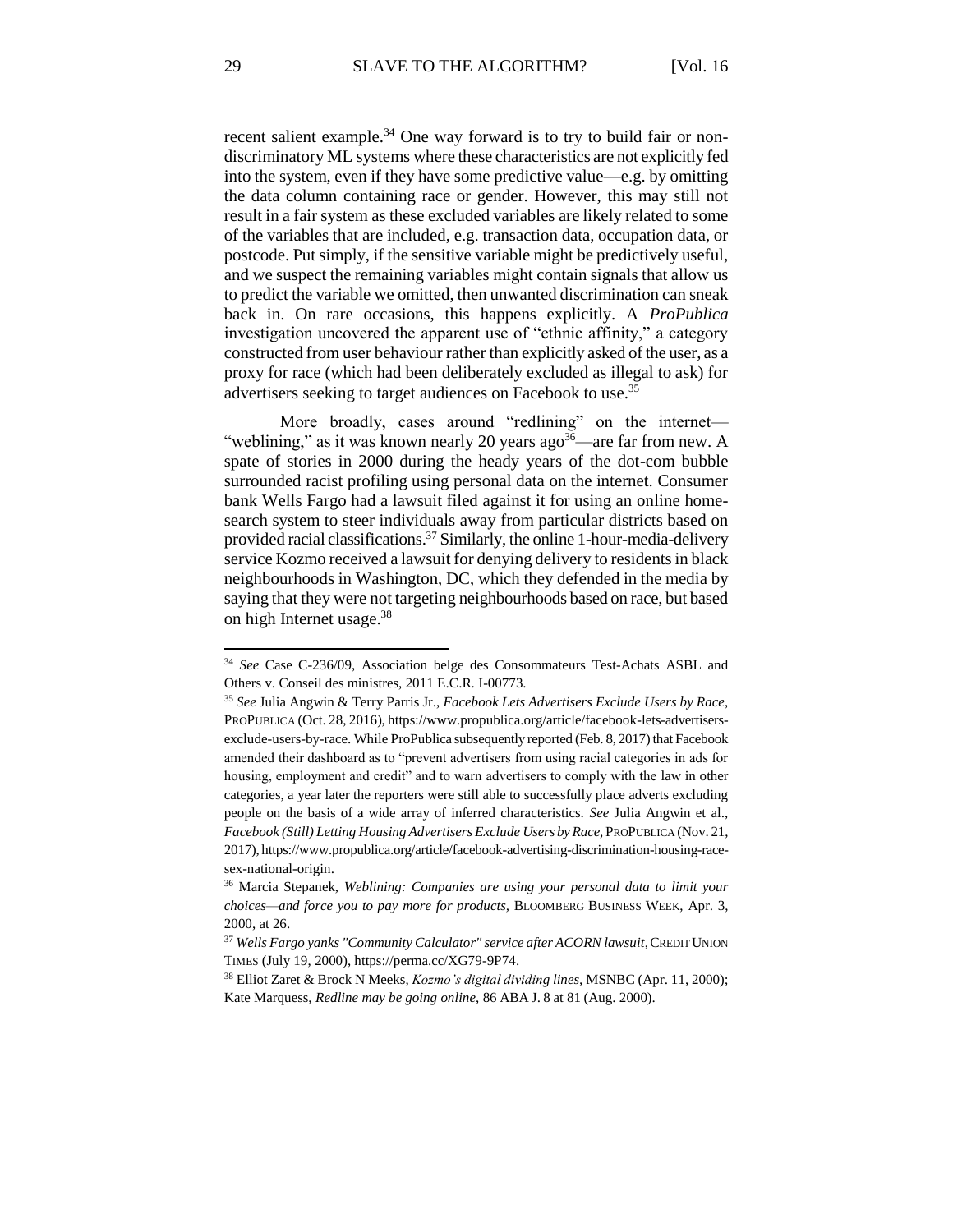It is worth noting that in the EU, there have been far fewer scare revelations of "racially biased" algorithms than in the US. While some of this may be attributed to a less investigative journalistic, civil society or security research community, or conceivably, a slower route towards automation of state functions, it may also simply reflect a less starkly institutionally racist mass of training data.<sup>39</sup> Racism is surely problematic around the world, yet does not manifest in statistically identical ways everywhere. Countries with deeper or clearer racial cleavages are naturally going to collect deeper or more clearly racist datasets, yet this does not mean that more nuanced issues of racism, particularly in interaction with other variables, does not exist.

Not all problematic correlations that arise in an ML system relate to characteristics protected by law. This takes us to the issue of unfairness rather than simply discrimination. As an example, is it fair to judge an individual's suitability for a job based on the web browser they use when applying, for example, even if it has been shown to be predictively useful?<sup>40</sup> Potentially, there are grounds for claiming this is actually "true" discrimination: because the age of the browser may be a surrogate for other categories like poverty, since most such applications may be made in a public library. Indeed, is poverty itself a surrogate for a protected characteristic like race or disability? Unfair algorithms may upset individual subjects and reduce societal and commercial trust, but if legal remedies come into the picture then there is a worry of over extending regulatory control. Variables like web browser might, even if predictively important, be considered to abuse short-lived, arbitrary correlations, and in doing so, tangibly restrict individuals' autonomy.

In the European data protection regime, fairness is an overarching obligation when data is collected and processed $41$  something which is sometimes overshadowed by the focus on lawful grounds for processing. The UK's data protection authority, the Information Commissioner's Office (ICO) published recent guidance on big data analytics which seems to imply that ML systems are not unfair simply because they are "creepy" or produce

 $\overline{\phantom{a}}$ 

<sup>&</sup>lt;sup>39</sup> Note the recent report of the ICO, *supra* note 4, which pays serious attention to issues of fairness and bias but cites only US examples of such despite being a product of the UK regulator. The German autocomplete cases are cited but referred to interestingly, as questions of error or accuracy, rather than discrimination or fairness. *See* Jones, *infra* not[e 79.](#page-20-0) *See also* National Science and Technology Council, *supra* note [4,](#page-2-1) at 30 (specifying that "it is important anyone using AI in the criminal justice system is aware of the limitations of the current data").

<sup>40</sup> *How might your choice of browser affect your job prospects?*, THE ECONOMIST , Apr. 11, 2013 [https://www.economist.com/blogs/economist-explains/2013/04/economist-](https://www.economist.com/blogs/economist-explains/2013/04/economist-explains-how-browser-affects-job-prospects)

[explains-how-browser-affects-job-prospects.](https://www.economist.com/blogs/economist-explains/2013/04/economist-explains-how-browser-affects-job-prospects)

<sup>41</sup> GDPR, *supra* note 5, at art. 5(1)(a).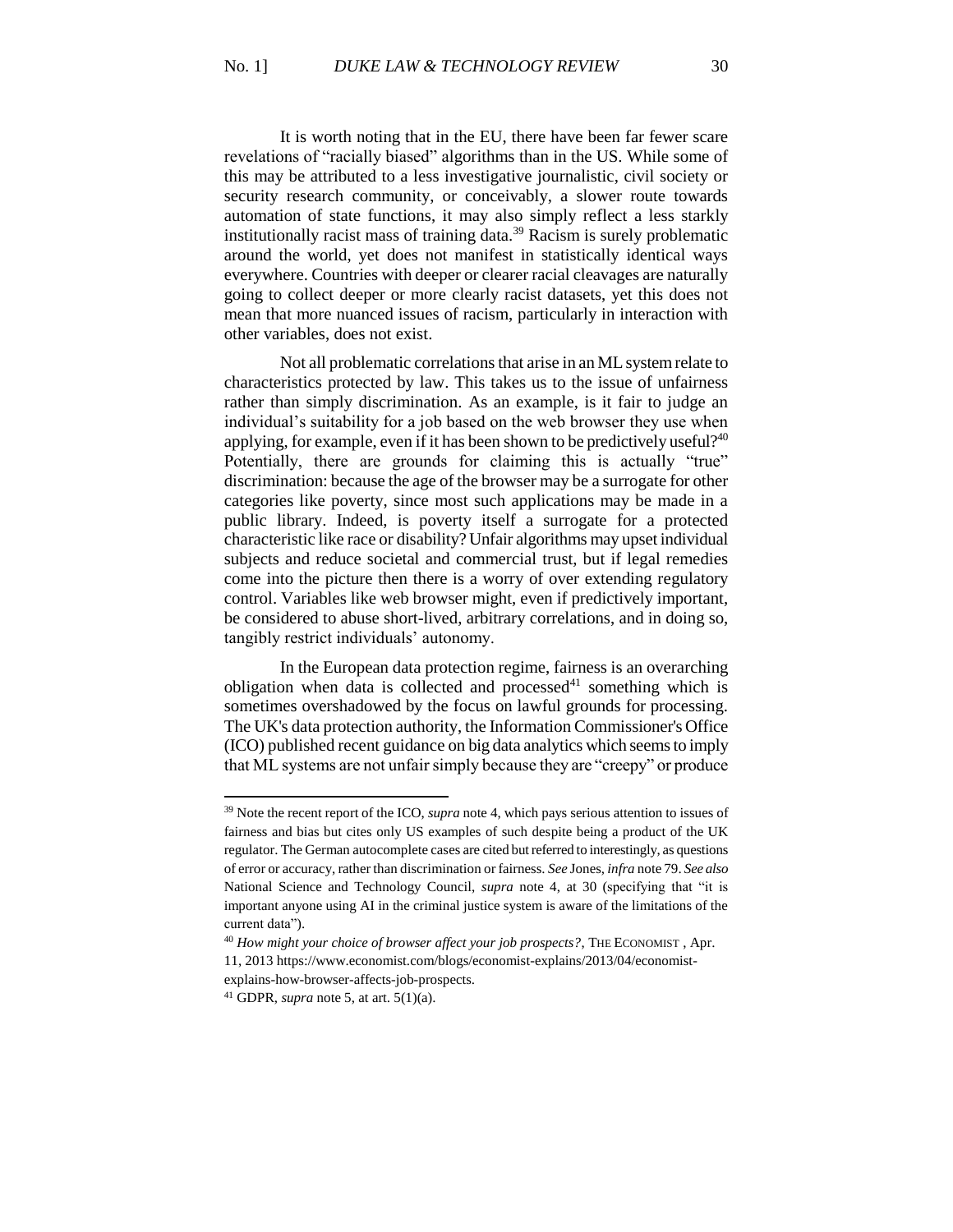unexpected results.<sup>42</sup> However, they may be unfair where they discriminate against people because they are part of a social group which is not one of the traditional discrimination categories, e.g. where a woman was locked out of the female changing room at the gym because she used the title "Dr" which the system associated with men only.<sup>43</sup> The ICO report argues that unfairness may, on occasion, derive from expectations*,* where data is used for a reason apparently unconnected with the reason given for its collection,<sup>44</sup> and from lack of transparency, which we discuss in detail below in section I.B.3.

Reliance on past data additionally asks fairness questions that relate to the memory of algorithmic systems—how far back and with which variables should judge people on? Are individuals legally entitled to a *tabula rasa—*a blank slate—after a certain number of years, as is common in some areas of criminal justice?<sup>45</sup> There is a widely-held societal value to being able to "make a fresh start," and technological change can create new challenges to this. Indeed, common institutional frameworks for forgetfulness can be found in bankruptcy law and in credit scoring.<sup>46</sup>

 $\overline{\phantom{a}}$ 

<sup>42</sup> ICO, *supra* note 4**.**

<sup>43</sup> ICO, *supra* note 4 at 20 (referencing Jessica Fleig, *Doctor Locked Out of Women's Changing Room Because Gym Automatically Registered Everyone with Dr Title as Male*, THE MIRROR (Mar. 18, 2015), http://www.mirror.co.uk/news/uk-news/doctor-locked-outwomens-changing-5358594). This is one of very few reports of algorithmic misbehaviour in the ICO report not emanating from the US, and the simplicity of the task means it is very unlikely to be ML based.

<sup>44</sup> *See* the well-known theory of contextual integrity in HELEN NISSENBAUM, PRIVACY IN CONTEXT: TECHNOLOGY, POLICY, AND THE INTEGRITY OF SOCIAL LIFE (Stanford Law Books, 2009). In a perfect, data protection compliant world, all purposes for which data is to be used, including re-uses, should be notified in the privacy policy or otherwise. *See* GDPR art. 5(1)(b). However, as discussed *infra* in section V.A, this concept of "notice and choice" is increasingly broken.

<sup>45</sup> Under the UK Rehabilitation of Offenders Act 1974, as in many other European countries, disclosure of convictions (with some exceptions) is not required as these convictions become "spent," in spheres such as employment, education, housing and other types of applications. Whether such convictions would be erased from training set data would not however necessarily follow, depending on who maintained the record, legal requirements and how training set data was cleaned. Notably, official advice on spent convictions advises job applicants with spent convictions to check what is (still) known about them to employers via Google and also advises them of their "right to be forgotten," discussed *infra* at Section IV.B.1, *See Criminal Record Checks,* NACRO https://perma.cc/GKY4-KHJA.

<sup>46</sup> Jean-François Blanchette & Deborah G. Johnson, *Data Retention and the Panoptic Society: The Social Benefits of Forgetfulness*, 18 THE INFO. SOC'Y 1, 33–45 (2002).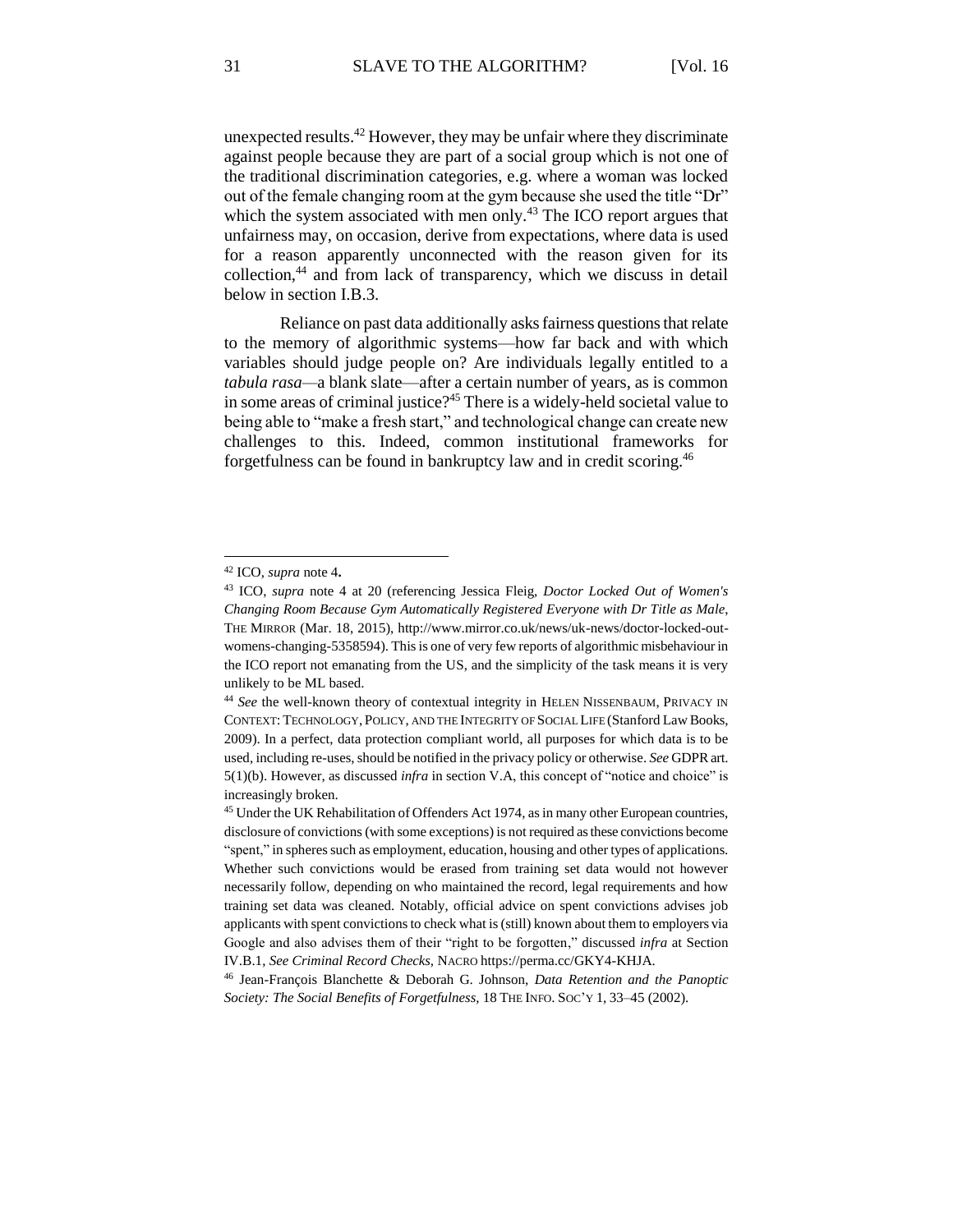Privacy advocates and data subjects have long had concerns relating to profiling, which as a general notion, is a process whereby personal data about a class of data subjects is transformed into knowledge or "inferences" about that group, which can then in turn be used to hypothesise about a person's likely attributes or behaviour.<sup>47</sup> These might include the goods and services likely to interest them, the social connections they might have or wish to develop, medical conditions or personality traits. As the GDPR, Article 4(4) now defines it, profiling is:

[A]ny form of automated processing of personal data consisting of the use of personal data to evaluate certain personal aspects relating to a natural person, in particular to analyse or predict aspects concerning that natural person's performance at work, economic situation, health, personal preferences, interests, reliability, behaviour, location or movements.

ML is now the favoured way of deriving such profiles—which are now often implicit and relational, rather than clear-cut categories—but profiling is wider than ML, and many means of profiling common today remain grounded in manually defined classifications and distinctions. As Hildebrandt notes, profiling is what all organisms do in relation to their environments, and is "as old as life itself."<sup>48</sup>

For data subjects, privacy concerns here embrace an enormous weight of issues about how data concerning individuals are collected to be bent into profiles, how individuals can control access to and processing of data relating to them, and how they might control the dissemination and use of derived profiles. In particular, ML and big data analytics in general are fundamentally based around the idea of repurposing data, which is in principle contrary to the data protection principle that data should be collected for named and specific purposes.<sup>49</sup> Data collected for selling books becomes repurposed as a system to sell advertisements book buyers might like. Connected problems are that "big data" systems encourage limitless retention of data and the collection of "all the data" rather than merely a statistically significant sample (contra principles in Article 5(1)(e) and (c)). These are huge problems at the heart of contemporary data

<sup>47</sup> *See generally*, Mireille Hildebrandt, *Defining Profiling: A New Type of Knowledge?*, *in* PROFILING THE EUROPEAN CITIZEN 17 (Mireille Hildebrandt & Serge Gutwirth eds., Springer 2008).

<sup>48</sup> Hildebrandt, *supra* not[e 9.](#page-2-2)

 $49$  GDPR, art.  $5(1)(b)$  (referring to "purpose limitation").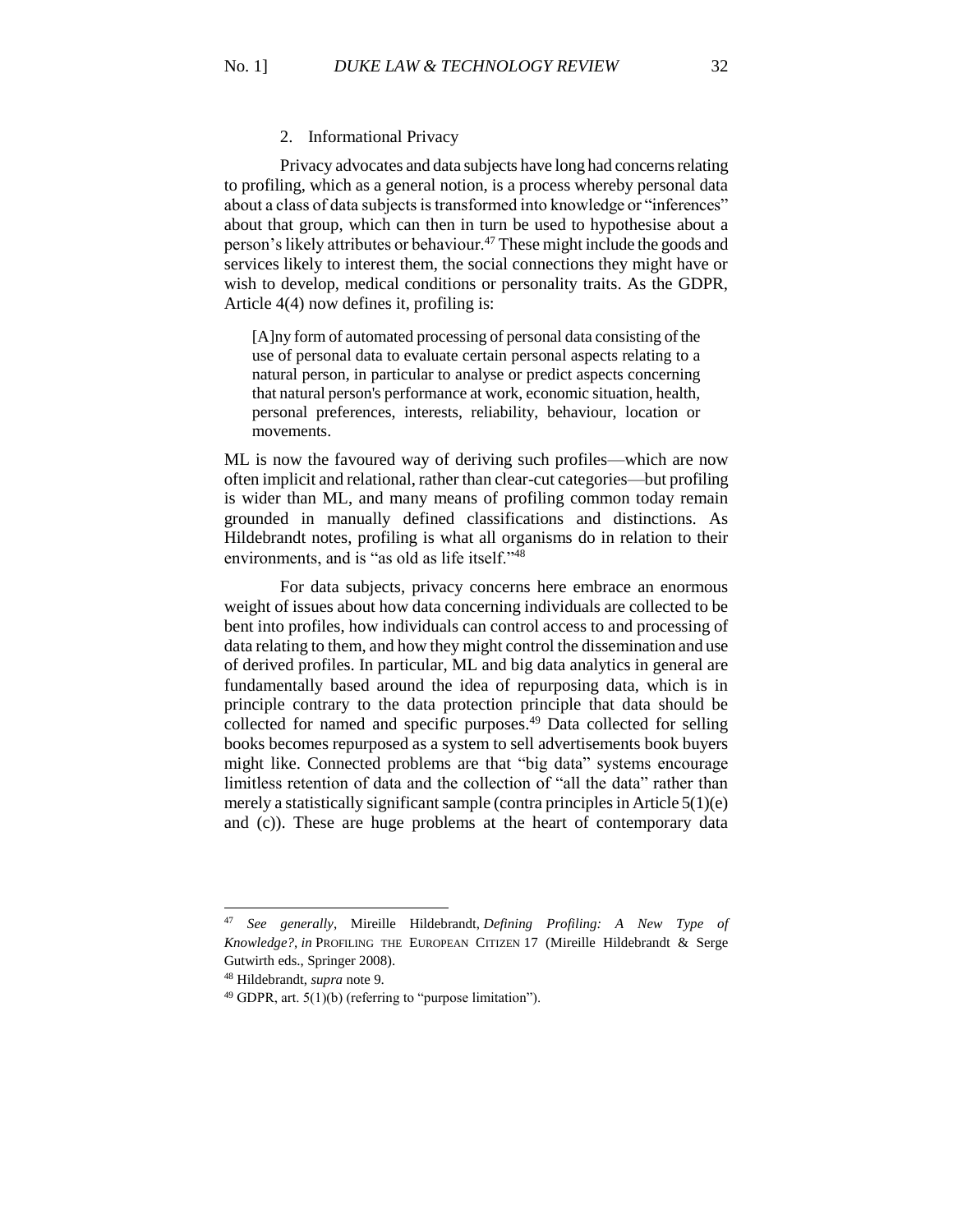protection law,<sup>50</sup> and we do not seek to review these fully here. We do however want to point out where these issues specifically affect ML.

First, an exceedingly trite point is that data subjects increasingly perceive themselves as having little control over the collection of their personal data that go into profiles. As an example, the most recent Eurobarometer survey on personal data from June 2015 showed 31% of EU citizens as feeling they had no control over the data they provided online and a further 50% feeling they had only partial control.<sup>51</sup> In the GDPR, collection falls under "processing" of data (Article 4(2)) and is theoretically controlled by (inter alia) the need for a lawful ground of processing (Article 6). Most lay people believe consent is the only lawful ground for processing and thus defends their right to autonomous privacy management (though perhaps not in so many words).<sup>52</sup> Yet consent is not the only lawful ground under Article 6. It's quite possible that as much personal data is collected on the grounds of the "legitimate interests" of the controller (at least in the private sector), or on the grounds that the data was necessary to fulfil a contract entered into by the data subject.<sup>53</sup> More importantly, consent has become debased currency given ever-longer standard term privacy policies, "nudging" methods such as screen layout manipulation, and market network effects. It is often described using terms such as "meaningless" or "illusory."<sup>54</sup>

<span id="page-15-1"></span><span id="page-15-0"></span>The consent problem is aggravated by the rise of "bastard data," a picturesque term coined by Joe McNamee. He notes that as data is linked and transformed it incentivises new data collection. Thus, data "ha[s] become fertile and ha[s] bastard offspring that create new challenges that go

<sup>50</sup> *See* discussion in ARTICLE 29WORKING PARTY (hereinafter "A29 WP"), OPINION 03/2013 ON PURPOSE LIMITATION, (Apr. 2, 2013); ICO, *supra* note [4](#page-2-1) at 11-12; EDPS, *supra* not[e 4.](#page-2-1) <sup>51</sup> EUROPEAN COMMISSION, DATA PROTECTION EUROOBAROMETER, (June 2015), [https://perma.cc/3XLK-VKA6].

<sup>&</sup>lt;sup>52</sup> The UK's Information Commissioner recently addressed the prevalence of these beliefs head on with a series of "GDPR Myths" blogs addressing what she refers to, tongue-incheek, as "alternative facts." *See* Elizabeth Denham, *Consent is Not the 'Silver Bullet' for GDPR Compliance*, INFORMATION COMMISSIONER'S OFFICE NEWS BLOG, (Aug. 16, 2017), https://iconewsblog.org.uk/2017/08/16/consent-is-not-the-silver-bullet-for-gdpr-compliance/. <sup>53</sup> GDPR, art. 6. The public sector has separate public interest grounds for processing. Policing and national security are exempted from the GDPR, but covered in a connected directive.

<sup>54</sup> For a full discussion of the illusory nature of consent in the Internet world, see Lilian Edwards, *Privacy, Law, Code and Social Networking Sites*, *in* RESEARCH HANDBOOK ON GOVERNANCE OF THE INTERNET (Ian Brown ed., Edward Elgar, 2013) at 323; Rikke Frank Joergensen, *The Unbearable Lightness of User Consent*, 3 INTERNET POL'Y REV. 4 (2014); Brendan Van Alsenoy et al., *Privacy notices versus informational self-determination: Minding the gap,* 28 INT'L REV. OF LAW, COMPUTERS & TECHNOLOGY 2 185–203 (2014).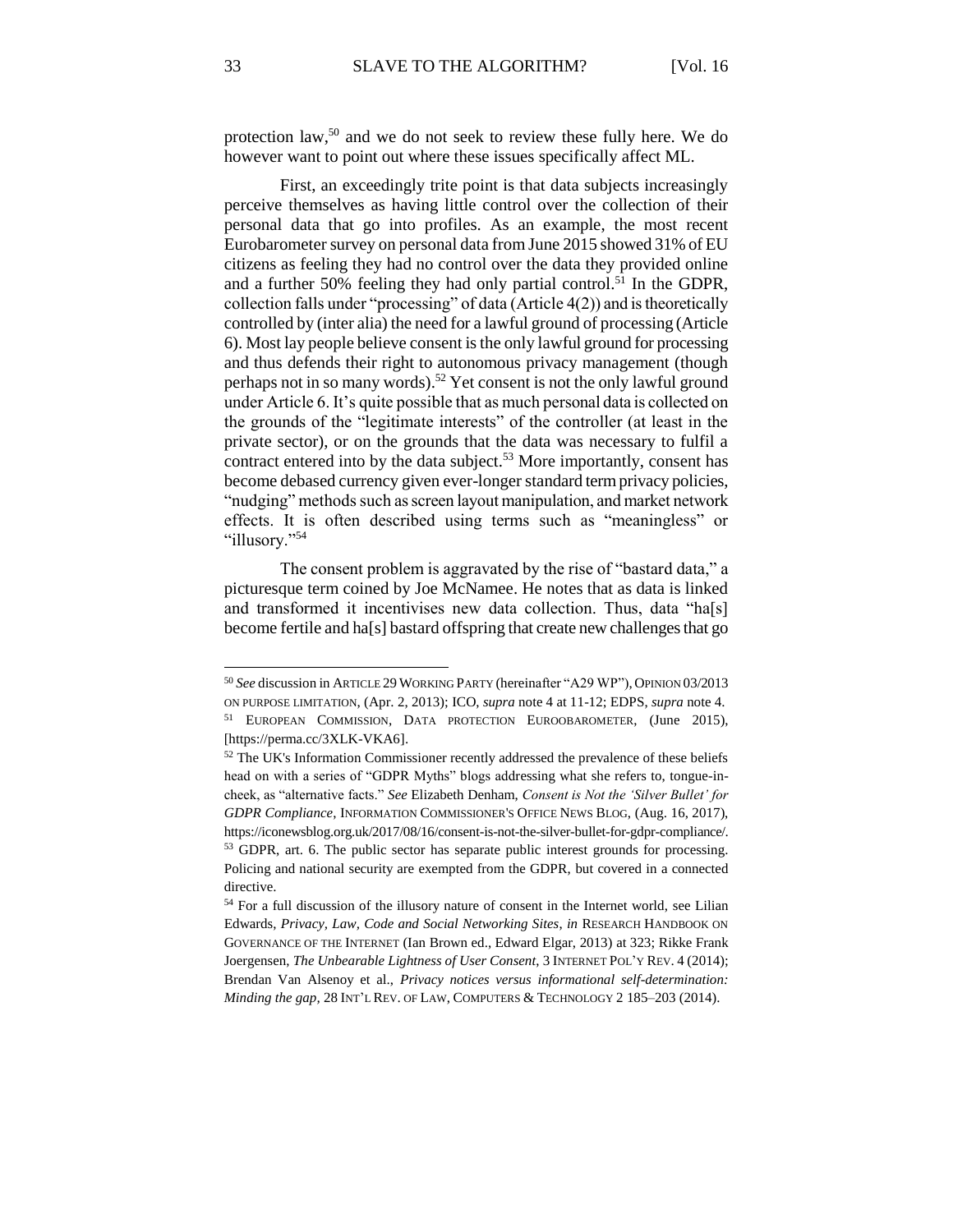<span id="page-16-1"></span>far beyond what society previously (and, unfortunately, still) consider[] to be 'privacy.'"<sup>55</sup> Many of these offspring are profiles produced by ML systems. Typically, data about people, which are personal, are transformed into data which have often been seen as non-personal and therefore fall outside the scope of data protection law, perhaps simply because the data subject name or other obvious identifier has been removed.<sup>56</sup> Many businesses, particularly those operating online in social networking, advertising and search, have regularly argued that their profiles, however lucrative, merely involve the processing of anonymised data and hence do not fall within the scope of data protection control. In recent times, the anonymity argument has been parried on grounds of potential for reidentification.<sup>57</sup> This has become especially crucial in the emerging ambient environment deriving from the Internet of Things (IoT), which collects data that on first glance looks mundane, but can be used with relative ease to discover granular, intimate insights. Data we would once have regarded as obviously non-personal such as raw data from home energy meters or location data from GPS devices is now, often through ML techniques, can be re-connected to individuals, and identities established from it.<sup>58</sup> In practice, this has meant that the day-to-day actions that individuals

<span id="page-16-2"></span><span id="page-16-0"></span>undertake, especially in "smart" environments,<sup>59</sup> leave trails of potentially sensitive latent personal data in the hands of controllers who may be

<sup>55</sup> Joe McNamee, *Is Privacy Still Relevant in a World of Bastard data?*, EDRI EDITORIAL, (Mar. 9, 2016), https://edri.org/enditorial-is-privacy-still-relevant-in-a-world-of-bastard-data. <sup>56</sup> "Personal data" is defined at art. 4(1) of the GDPR as "any information relating to an identified or identifiable natural person ('data subject'); an identifiable natural person is one who can be identified, directly or indirectly.." Note the debate over "pseudonymous" data during the passage of the GDPR, which is defined as data processed "in such a manner that the personal data can no longer be attributed to a specific data subject without the use of additional information." *Id.* at art. 2(5). After some debate, the final text recognises explicitly that such data *is* personal data, although it garners certain privileges designed to incentivise pseudonymisation, e.g. it is a form of "privacy by design" and is excluded from mandatory security breach notification. *Id*. at art. 25,

<sup>57</sup> *See* Paul Ohm, *Broken Promises of Privacy: Responding to the Surprising Failure of Anonymization*, 57 UCLA L. REV. 1701 (2010). In Europe, see A 29 WP, OPINION 05/2014 ON ANONYMISATION TECHNIQUES (2014).

<sup>58</sup> *See* Yves-Alexandre de Montjoye et al., *Unique in the crowd: The privacy bounds of human mobility*, 3 SCIENTIFIC REPORTS (2013); MICHAEL VEALE, DATA MANAGEMENT AND USE: CASE STUDIES OF TECHNOLOGIES AND GOVERNANCE (The Royal Society and the British Academy 2017).

<sup>59</sup> *See* MIREILLE HILDEBRANDT, SMART TECHNOLOGIES AND THE END(S) OF LAW: NOVEL ENTANGLEMENTS OF LAW AND TECHNOLOGY (Edward Elgar 2015); Lilian Edwards**,** *Privacy, Security and Data Protection in Smart Cities: A Critical EU Law Perspective*, 1 EUR. DATA PROT. L. REV. 28, 28–58 (2016).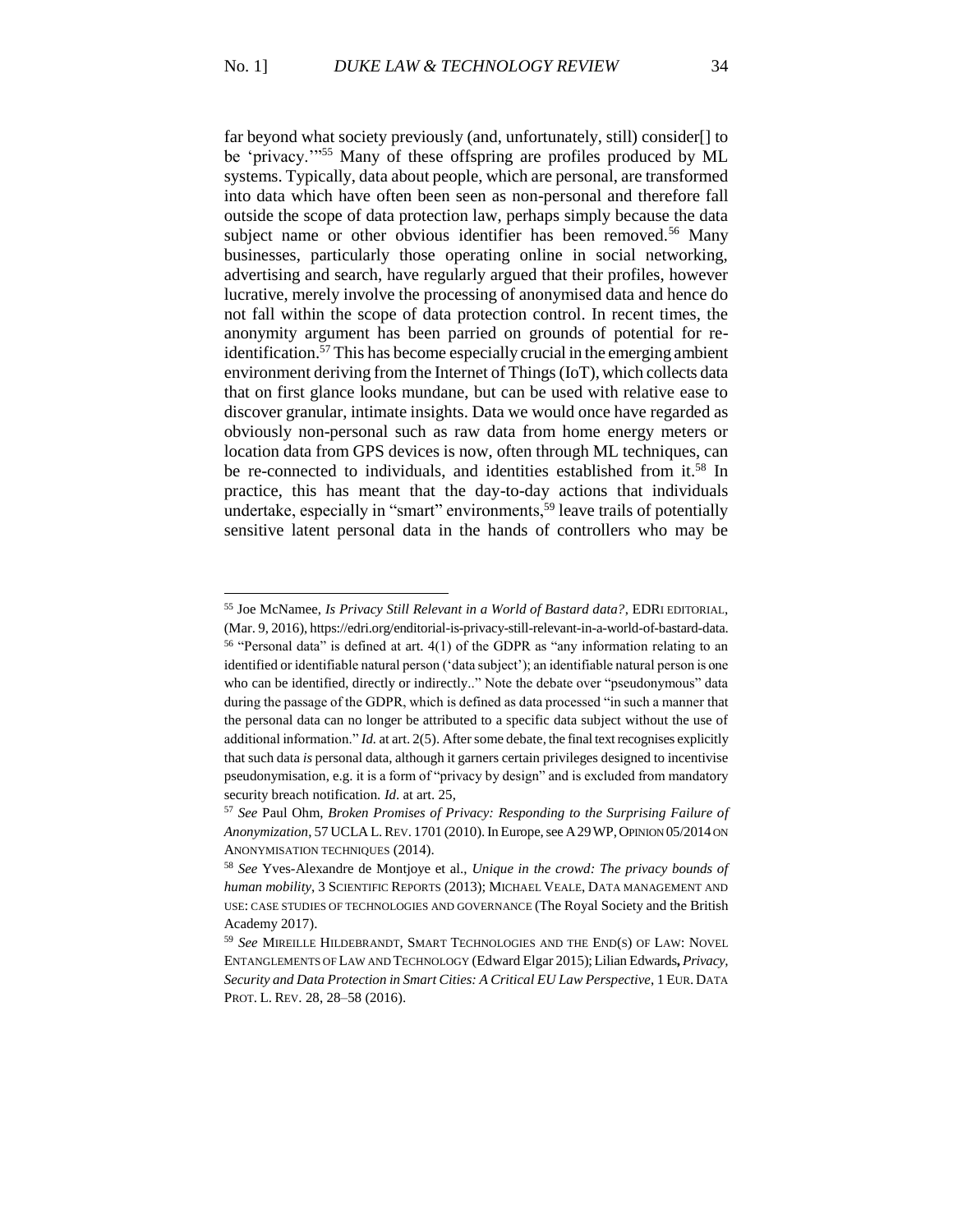difficult to identify.<sup>60</sup> If controllers are not identifiable, data subjects may not be able to effectively exercise the data protection rights we discuss in sections II and V below even if they overcome the personal data and consent hurdles*.*

Profiles assembled via ML or other techniques may be seen as belonging to a group rather than an individual data subject. A profile does not simply identify the characteristics of individual data subjects, rather they are constructed by contrast with the other data subjects in the dataset. In a system attempting to target people by their entertainment choices, I am not simply someone who likes music festivals, but someone who is modelled as 75% more likely (give or take a margin of statistical uncertainty) to attend a music festival than the rest of my cohort. "Persistent knowledge" over time links me into this class of interest to the platform that holds the data. Mittelstadt argues that big data analytics allow this new type of "algorithmically assembled" group to be formed whose information has no clear protection in data protection law and possibly not in equality law.<sup>61</sup>

This idea of "group privacy" was an early, albeit marginalised, concern in DP, referred to as "categorical privacy" by some authors in the late '90s,<sup>62</sup> and sometimes conflated with discussions of what is personal data. As Hildebrandt stated in an early 2008 paper, "data have a legal status. They are protected, at least personal data are… [p]rofiles have no clear legal status."<sup>63</sup> Hildebrandt argues that protection of profiles is very limited, as even if we argue that a profile *becomes* personal data when applied to an individual person to produce an effect, this fails to offer protection to (or, importantly, control over) the relevant group profile. A decade later, the GDPR refines this argument by asserting that if a profile can be used to target or "single me out"<sup>64</sup>—for example, to deny me access to luxury services or to discriminate about what price I can buy goods at—then the

<sup>60</sup> On the practical difficulties for data subjects to identify data controllers, *see* Max Van Kleek et al., *Better the Devil You Know: Exposing the Data Sharing Practices of Smartphone Apps*, *in* CHI'17 (2017), doi:10.1145/3025453.3025556.

<sup>61</sup> Brent Mittelstadt, *From Individual to Group Privacy in Big Data Analytics*, \_\_ PHILOS. TECHNOL doi:10.1007/s13347-017-0253-7. *See also* Anton Vedder, *KDD: the Challenge to Individualism*, 1 ETHICS & INFO. TECH. 4, 275 (1999); Alessandro Mantelero, *From GroupPrivacy to Collective Privacy: Towards a New Dimension of Privacy and Data Protection in the Big Data Era*, *in* GROUP PRIVACY: NEW CHALLENGES OF DATA TECHNOLOGIES (Linnet Taylor et al. (eds.), Springer 2017).

<sup>62</sup> Vedder, *supra* note 61.

<sup>63</sup> Hildebrandt, *supra* not[e 59.](#page-16-0)

<sup>64</sup> *See* GDPR, recital 26.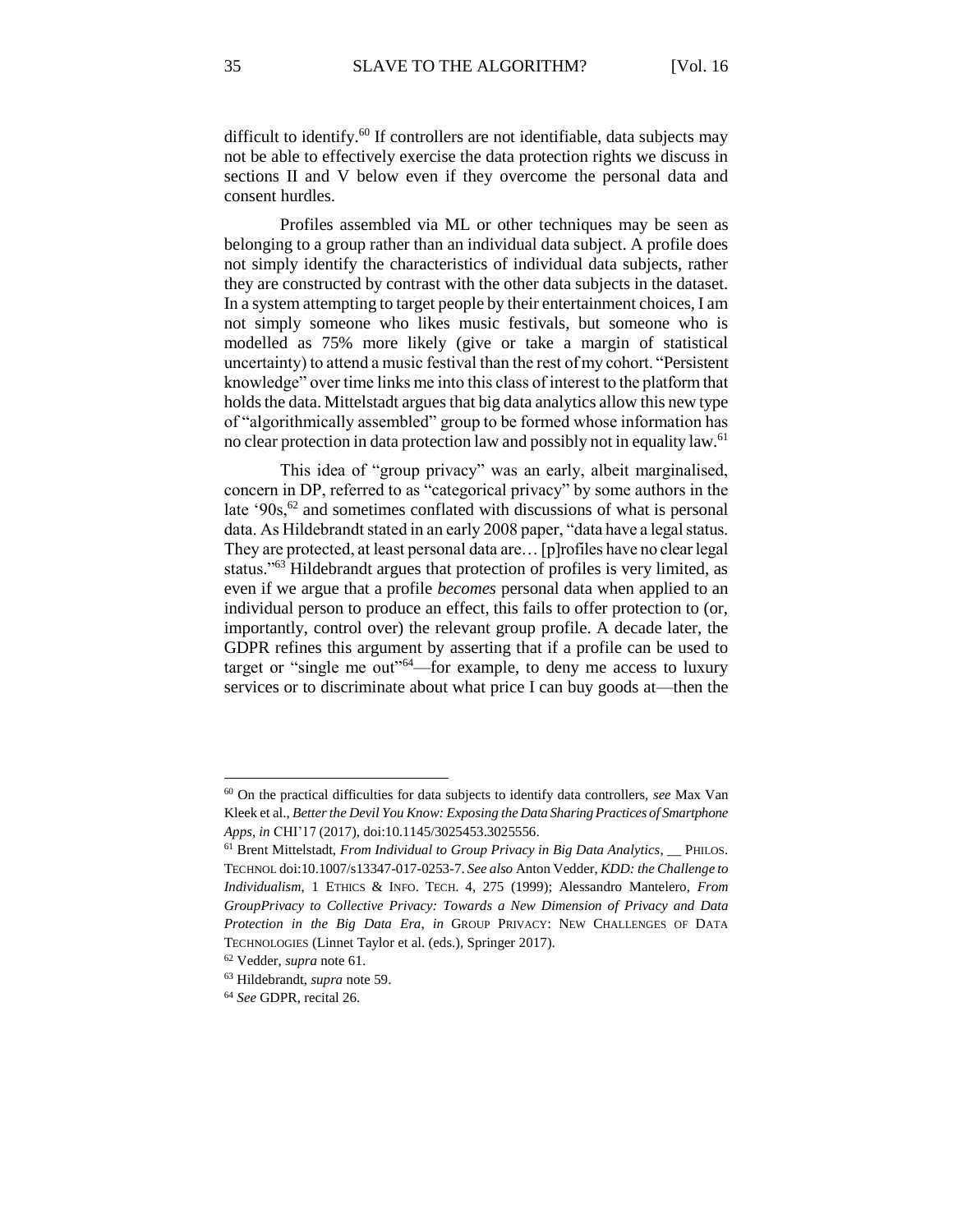profile is my personal data as it relates to me and makes me identifiable.<sup>65</sup> This approach however remains emergent and will be applied with hesitation even in some parts of Europe, given it is founded on a recital not a main text article.<sup>66</sup>

A final key issue is the ability of such systems to transform data categorised as ordinary personal data at the time of collection into data perceived as especially sensitive.<sup>67</sup> In European data protection law, special categories of data (known as "sensitive personal data" in the UK) receive special protection. These are defined as restricted to personal data relating to race, political opinions, health and sex life, religious and other beliefs, trade union membership and (added by the GDPR for some purposes) biometric and genetic data.<sup>68</sup> Protected characteristics in other domains or jurisdictions often differ—in US privacy law, no general concept of sensitive data applies but there highly regulated statutory privacy regimes for health, financial and children's data.<sup>69</sup>

A relevant and well-publicised "war story" involves the American supermarket Target profiling its customers to find out which were likely to be pregnant so relevant offers could then be targeted at them. A magazine piece, now urban legend, claimed a teenage daughter was targeted with pregnancy related offers before her father with whom she lived knew about her condition.<sup>70</sup> In data protection law, if consent is used as the lawful ground for processing of special categories of data, that consent must be

<sup>65</sup> This discussion is important as whether a profile is seen as the personal data of a person also determines if they have rights to erase it or to port it to a different system or data controller. *See* discussion *infra* Sections IV.B.1, IV.B.2.

<sup>66</sup> GDPR recital 26. See discussion of the status of recitals below, in addition to Klimas and Vaicuikaite, *infra* not[e 132.](#page-32-0) This approach to personal data has however been championed by the A29 WP for many years. *See,* e.g., ARTICLE 29WORKING PARTY, OPINION 4/2007 ON THE CONCEPT OF PERSONAL DATA 01248/07/EN WP 136, at 13.

<sup>67</sup> *See* Emannuel Benoist, *Collecting Data for the Profiling of Web Users, in* PROFILING THE EUROPEAN CITIZEN 169, 177 (Mireille Hildebrandt & Serge Gutwirth eds., Springer 2008). <sup>68</sup> GDPR, art. 9; *see also* Case C-101/01, Bodil Lindqvist, 2003 E.C.R. 1-12971.

<sup>69</sup> *See* HIPAA (Health Insurance Portability and Accountability Act of 1996), Pub. L. No. 104-191, 110 Stat. 1936; Sarbanes–Oxley Act of 2002 (also known as the "Public Company Accounting Reform and Investor Protection Act"), Pub. L. No. 107-204, 116 Stat. 745; COPPA (Children's Online Privacy Protection Act of 1998), 78 C.F.R. § 4008 (2013).

<sup>70</sup> Charles Duhigg, *How Companies Learn Your Secrets*, The NEW YORK TIMES MAGAZINE (Feb. 16, 2012), http://www.nytimes.com/2012/02/19/magazine/shopping-habits.html; Kashmir Hill, *How Target Figured out a Teen Girl Was Pregnant Before Her Father Did*, FORBES (Feb. 16, 2012), https://www.forbes.com/sites/kashmirhill/2012/02/16/how-targetfigured-out-a-teen-girl-was-pregnant-before-her-father-did/.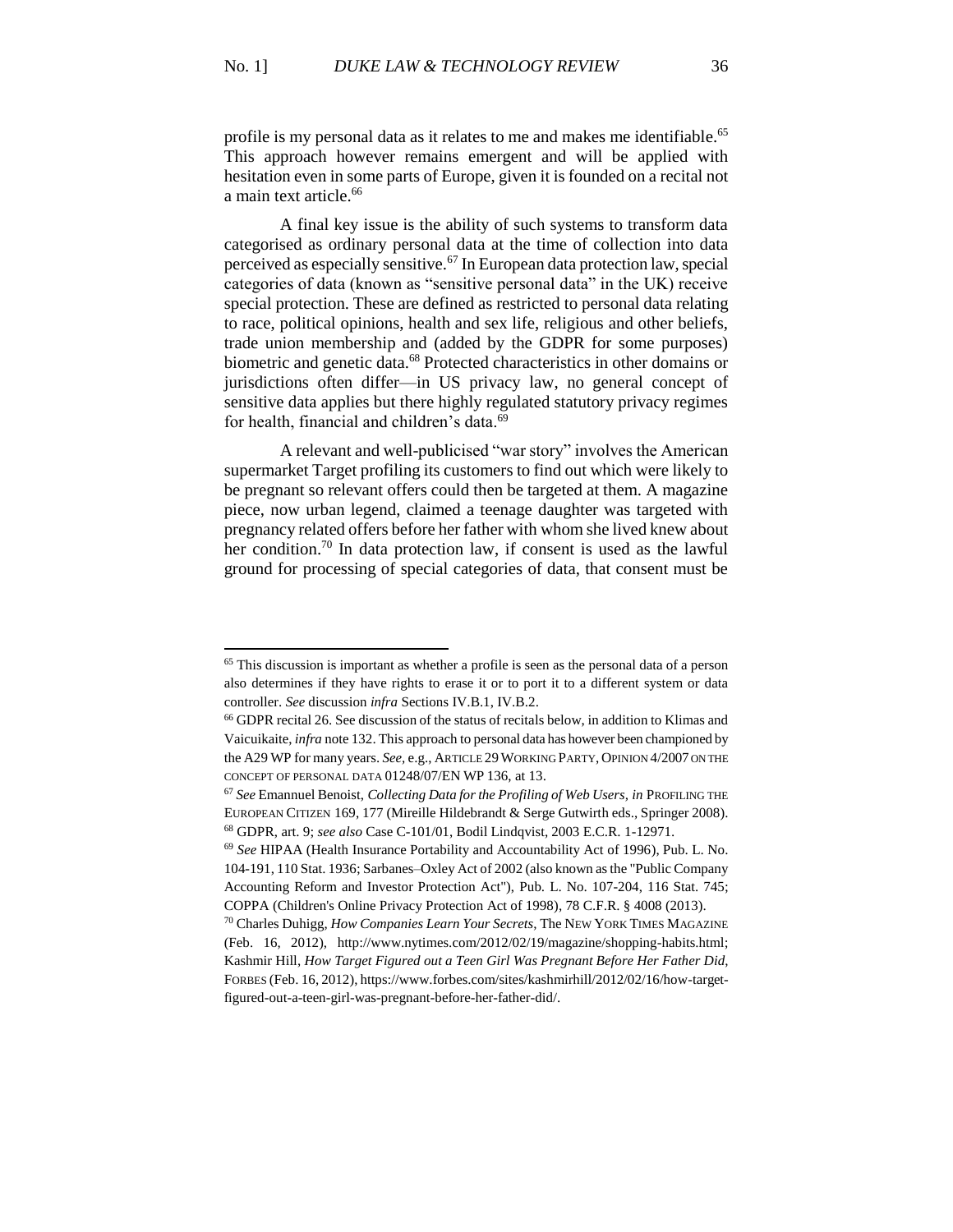<span id="page-19-1"></span><span id="page-19-0"></span>"explicit."<sup>71</sup> But if ordinary data about purchases are collected and algorithmically transformed into insights that are sensitive, such as those related to health, or "protected," such as those relating to pregnancy, what is the correct standard of safeguard? For additional complication, the GDPR lays down a basic rule that profiling "shall not be based" on the special categories of personal data, unless there is explicit consent.<sup>72</sup> Does this apply to ML systems where the inputs are non-sensitive but the output inferences may be, as was the case in the Target profiling? Should explicit consent be given where personal data is gathered from public social media posts using "legitimate grounds"<sup>73</sup> and transformed into data about political preferences which is "sensitive" data in the GDPR (Article  $9(1)$ )?<sup>74</sup> What

 $\overline{\phantom{a}}$ 

<sup>71</sup> This was a significant safeguard in an analogue world—consent would often be taken with especial care, such as in written form. Online, it is of limited protection, at best pushing controllers to more consumer-friendly consent collection such as opt-in rather than opt-out. <sup>71</sup> GDPR, art. 9(2)(a). Other grounds are available but notable for commercial data controllers is that processing cannot be justified by "legitimate interests" of the controller, nor because it was necessary for the performance of a contract between data subject and controller – the two prevalent grounds for processing used in the commercial world. For executive and judicial processing of special data, the main grounds are art.  $9(2)(c)$ (emergency health situations), (f) (regarding legal claims or defences or judicial action) and (g) (substantial public interest).

 $72$  GDPR, Article 22(4). It is also not clear if a controller can simply request a blanket consent to profiling of sensitive personal data in a privacy policy – which would tend to make this provision nugatory - or if something more tailored is needed. It is interesting that a recent collective statement of a number of EU Data Protection Authorities (DPAs) (*see Common Statement by the Contact Group of the Data Protection Authorities of The Netherlands, France, Spain, Hamburg and Belgium*, CNIL (May 16, 2017), https://www.cnil.fr/fr/node/23602) announcing a number of privacy breaches by Facebook, one issue is that company "uses sensitive personal data from users without their explicit consent. For example, data relating to sexual preferences were used to show targeted advertisements." (noted specifically by the *Autoriteit Persoonsgegevens*, the DPA of the Netherlands). It is not said if that data was created algorithmically or existed as a user input.  $73$  GDPR, art. 6 (1)(f). Note that these interests may be overridden by the "interests or fundamental rights and freedoms of the data subject" and that this ground is *not* available for special categories of data under art. 9 (*see supra* not[e 71\)](#page-19-0).

<sup>74</sup> This is likely part of the data collection and processing to produce political targeted advertisements pushed out via Facebook, allegedly undertaken in the UK and elsewhere by companies such as Cambridge Analytica. *See* Jamie Doward, *Watchdog to Launch Inquiry into Misuse of Data in Politics*, The GUARDIAN, Mar. 4, 2017, https://www.theguardian.com/technology/2017/mar/04/cambridge-analytics-data-brexittrump. This area of the law is highly sensitive, given concerns about recent elections and referenda, and is under investigation by the UK's ICO. As noted within, the article itself is currently the subject of legal dispute as of mid-May 2017!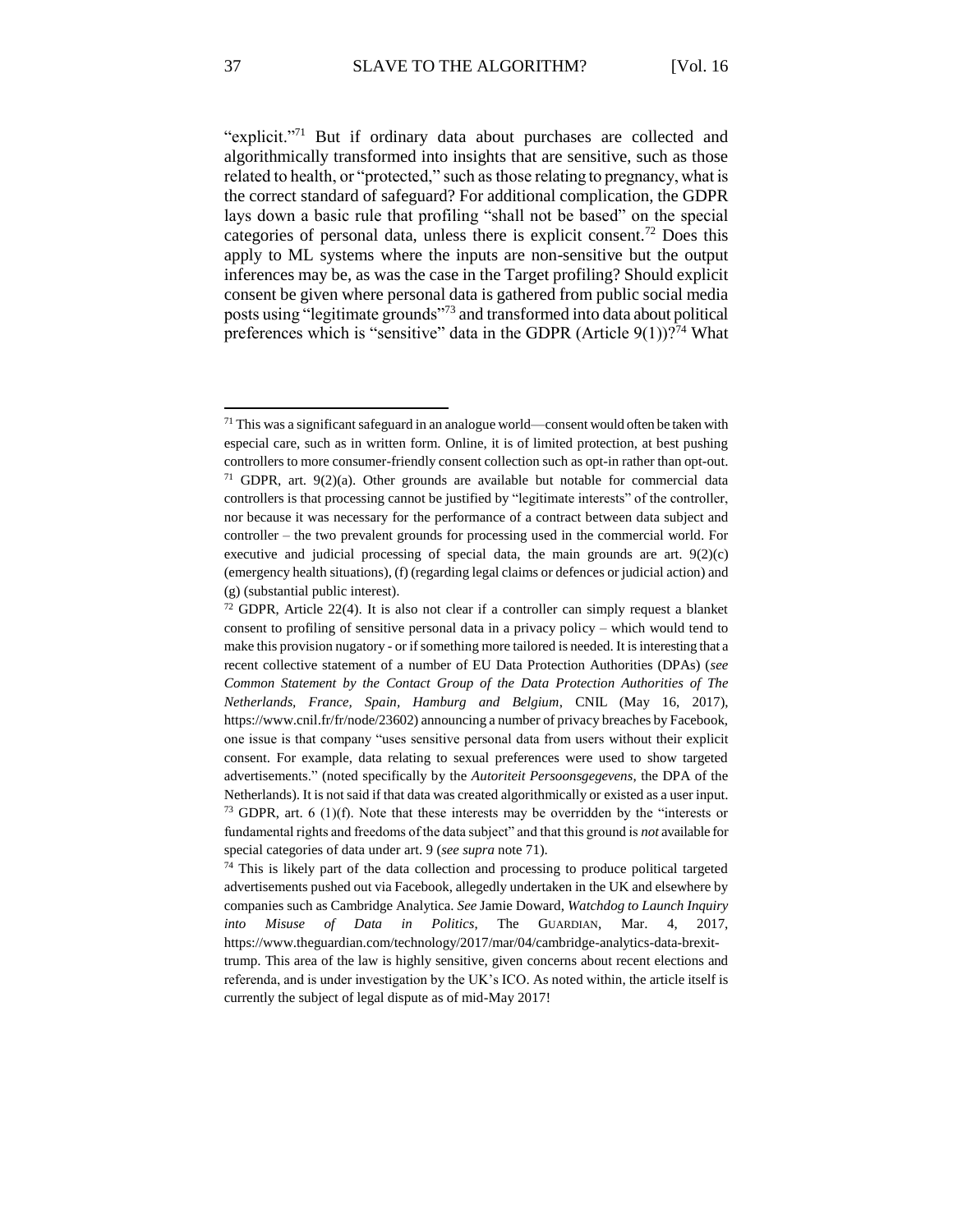about when ordinary data collected via a wearable like a Fitbit is transformed into health data used to reassess insurance premiums?<sup>75</sup>

<span id="page-20-1"></span>3. Opacity and Transparency

Users have long been disturbed by the idea that machines might make decisions for them, which they could not understand or countermand; a vision of out of control authority which derives from earlier notions of unfathomable bureaucracy found everywhere from Kafka to Terry Gilliam's *Brazil*. Such worries have emerged from the quotidian world (for example credit scoring, job applications, speeding camera tickets) to the emergent, fictional worlds of technology (such as wrongful arrest by *Robocop*, *2001*'s HAL, automated nuclear weapons launched by accident in *Wargames*).

In Europe, one of the earliest routes to taming pre-ML automated processing was the creation of "subject access rights" (SARs).<sup>76</sup> SARs empowered a user to find out what data was held about them by a company or government department, together with a right to rectify one's personal data—to set the record straight. These rights, harmonised across Europe in the DPD, Article 12, included the right to rectify, erase or block data, the processing of which did not comply with the Directive—in particular where they were incomplete or inaccurate. These rights were, as we discuss later,  $77$ fused and extended into the so-called "right to be forgotten" in the GDPR, which succeeded the DPD in 2016. Although the US lacked an omnibus notion of data protection laws, similar rights emerged in relation to credit scoring in the Fair Credit Reporting Act 1970.<sup>78</sup>

<span id="page-20-2"></span>Domains such as credit scoring, public or rented housing applications and employment applications have entrenched in the public mind the intuition that challenging a decision, and possibly seeking redress, involves a preceding right to an explanation of how the decision was reached. In Europe, this led to a specific though rather under-used right in the DPD (Article 15) to stop a decision being made solely on the basis of automated processing.<sup>79</sup> Data subjects had a right to obtain human

<span id="page-20-0"></span> $\overline{\phantom{a}}$ 

 $75$  This raises the issue of what we define as "health data," which the CJEU has not yet decided on. Similar issues have risen in US in relation to the scope of HIPPA. In an interesting example of "counter-profiling" obfuscation and the case of "Unfit Bits," see Olga Khazan, *How to Fake Your Workout*, THE ATLANTIC (Sep. 28, 2015), https://www.theatlantic.com/health/archive/2015/09/unfit-bits/407644/.

<sup>76</sup> *See* DPD, art. 12 (GDPR, art. 15).

<sup>77</sup> *See infra* Section IV.B.1.

<sup>78</sup> *See* Danielle Keats Citron & Frank Pasquale, *The Scored Society: Due Process for Automated Predictions*, 89 WASH. L. REV.1,16 (2014).

 $<sup>79</sup>$  This has been interpreted to imply that European systems are more interested in the human</sup> dignity of data subjects than the US system. *See* Meg Leta Jones, *Right to a Human in the*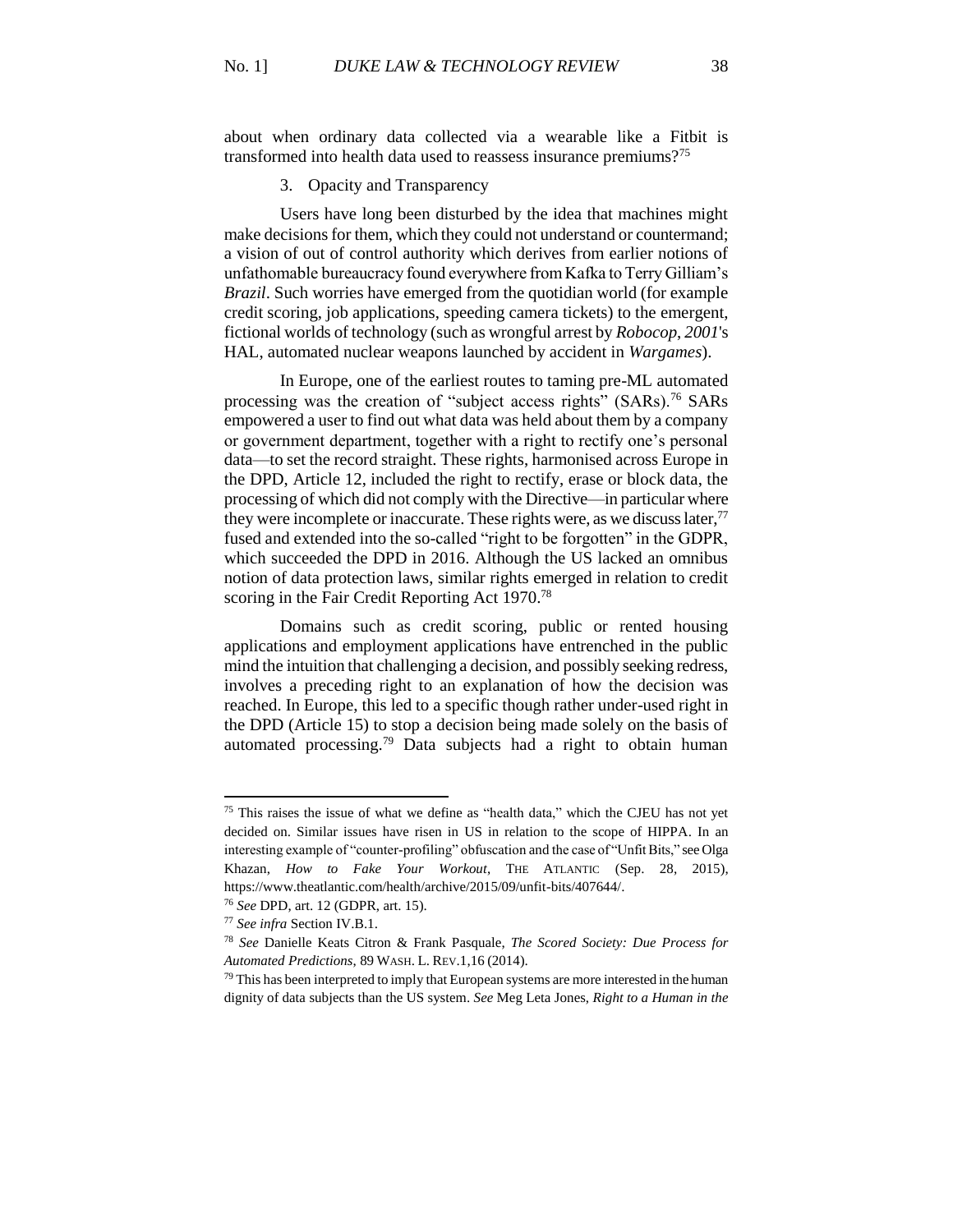<span id="page-21-1"></span>intervention (a "human in the loop"), in order to express their point of view but this right did not contain an express right to an explanation.<sup>80</sup> This right was updated in the GDPR to extend to a more general concept of profiling.<sup>81</sup> As Citron and Pasquale<sup>82</sup> map in detail, credit scoring has been a canonical domain for these issues in the US as well, as it has evolved from 'complicated' but comprehensible rule based approaches embodying human expertise, to 'complex' and opaque systems often accused of arbitrary or unfair decisions. As such this domain foreshadows the difficulties routinely encountered now in trying to interpret many modern ML systems.

Explanation rights of a sort are common in the *public* sphere in the form of freedom of information (FOI) rights against public and governmental institutions. Transparency is seen as one of the bastions of democracy, liberal government, accountability and restraint on arbitrary or self-interested exercise of power. As Brandeis famously said, "[s]unlight is said to be the best of disinfectants; electric light the most efficient policeman."<sup>83</sup> Transparency rights against public bodies enable an informed public debate, generate trust in and legitimacy for the government, as well as allow individual voters to vote with more information. These are perhaps primarily societal benefits, but citizens can clearly also benefit individually from getting explanations from public bodies via FOI: opposing bad planning or tender decisions, seeking information on why hospitals or schools were badly run leading to harm to one self or one's child, and requiring details about public funding priorities are all obvious examples.

<span id="page-21-0"></span>By comparison with FOI, transparency rights are less clearly part of the apparatus of accountability of *private* decision-making. As Zarsky says, "[t]he "default" of governmental action should be transparency."<sup>84</sup> The opposite is more or less true of private action, where secrecy, including commercial or trade secrecy (and autonomy of business practices $85$ ) and

l

<sup>82</sup> Citron & Pasquale, *supra* note [78,](#page-20-2) at 16.

*Loop: Political Constructions of Computer Automation & Personhood from Data Banks to Algorithms*, 47 SOC. STUD. OF SCI. 216, 217 (2017).

<sup>80</sup> *But see supra* not[e 75.](#page-20-1)

<sup>81</sup> *See* GDPR, art. 4(4) ("'Profiling means any form of automated processing of personal data consisting of the use of personal data to evaluate certain personal aspects relating to a natural person in particular to analyse or predict [...] performance at work, economic situation, health, personal preferences, interests, reliability or behaviour, location or movements."). Profiling may be achieved through means other than by ML. *See supra* Section I.A.1.

<sup>83</sup> LOUIS BRANDEIS, OTHER PEOPLE'S MONEY, AND HOW BANKERS USE IT 62 (National Home Library Foundation, 1933).

<sup>84</sup> Tal Zarsky, *Transparency in Data Mining: From Theory to Practice*, DISCRIMINATION AND PRIVACY IN THE INFO. SOC'Y 301, 310 (2013).

<sup>85</sup> Freedom to conduct a business is a fundamental right in the EU. *See* art. 15, Charter of Fundamental Rights of the European Union (CFEU) 2012/C 326/02.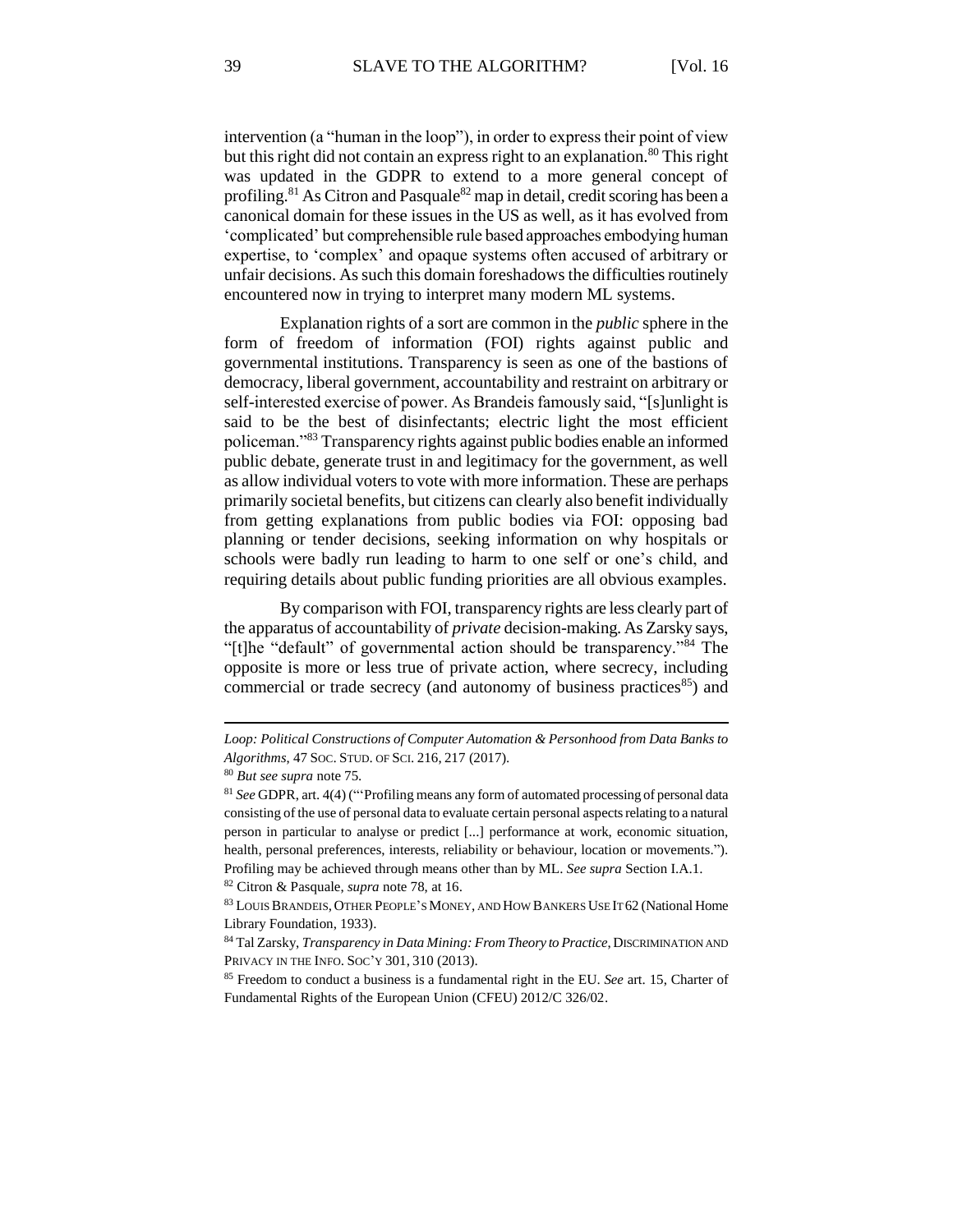protection of IP rights, are de facto the norm. Data protection law in fact seems quite odd when looked at from outside the informational privacy ghetto, as it is one of the few bodies of law that applies a general principle of transparency<sup>86</sup> even-handedly to private and public sector controllers, with more exceptions for the latter than the former in terms of policing  $87$ and national security.<sup>88</sup> But disclosure of personal data to its subject, from both public and private data controllers, is of course justified at root in Europe by the fundamental nature of privacy as a human right, sometimes extended to a separate right to DP.<sup>89</sup>

Yet an explanation, or some kind of lesser transparency, is of course often essential to mount a challenge against a private person or commercial business whether in court or to a regulatory body like a privacy commissioner, ombudsman, trading standards body or complaints association. On a societal level, harmful or anti-competitive market practices cannot be influenced or shut down without powers of disclosure. The most obvious example of transparency rights in the private<sup>90</sup> sphere outside DP, and across globally disparate legal systems, lies in financial disclosure laws in the equity markets; however arguably these are designed to protect institutional capitalism by retaining trust in a functioning market rather than protecting individual investors, or less still, those globally affected by the movements of markets. Disclosure is also reasonably common in the private sector as a "naming and shaming" mechanism $91$  e.g. the introduction in the GDPR of mandatory security breach notification,<sup>92</sup> or the US EPA Toxics Release Inventory.<sup>93</sup> Disclosures may

 $\overline{\phantom{a}}$ 

<sup>86</sup> GDPR, art. 5(1)(a).

<sup>87</sup> *See* GDPR art. 2(2)(d). *But see supra* not[e 53.](#page-15-0)

<sup>88</sup> Despite these exceptions, European countries have traditionally been more transparent than the US in the development of ML systems used for judicial/penal decision support. ML systems in Europe are often developed in-house, rather than privately procured and subject to proprietary secrecy. *See* A COMPENDIUM OF RESEARCH AND ANALYSIS ON THE OFFENDER ASSESSMENT SYSTEM (OASYS) (Robin Moore ed., Ministry of Justice Analytical Series, 2015); Nikolaj Tollenaar et al., *StatRec —Performance, Validation and Preservability of a Static Risk Prediction Instrument*, 129 BULL. SOC. METHODOLOGY 25 (2016) (discussing published UK and Dutch predictive recidivism models).

<sup>89</sup> *See* ECHR, art. 8; CFEU arts. 7 and 8.

<sup>&</sup>lt;sup>90</sup> An ancillary question relates to how many of the functions of the state are now carried out by private bodies or public-private partnerships, and what the resulting susceptibility to FOI requests (or other public law remedies, such as judicial review) should be.

<sup>91</sup> *See* Zarsky, *supra* note [84,](#page-21-0) at 311.

<sup>92</sup> GDPR arts. 33 and 34.

<sup>93</sup> Madhu Khanna et al., *Toxics Release Information: A Policy Tool for Environmental Protection*, 36 J. ENV'T ECON. & MGMT. 243 (1998); Archon Fung and Dara O'Rourke, *Reinventing Environmental Regulation from the Grassroots Up: Explaining and Expanding the Success of the Toxics Release Inventor*y, 25 ENVIRO. MGMT. 115, 116 (2000).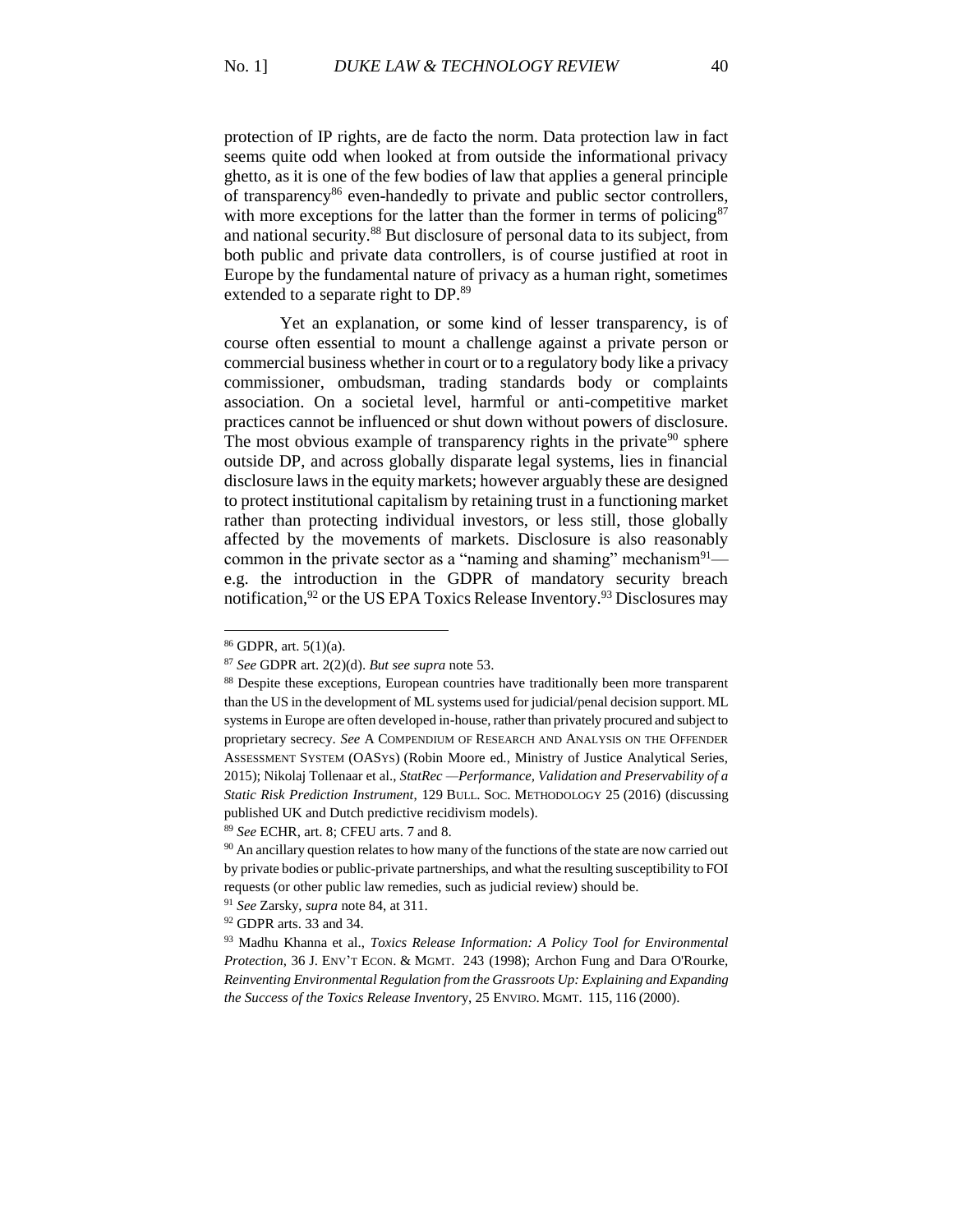also be made voluntarily to engage public trust as in programmes for visible corporate social responsibility (CSR), and standards for this exist with bodies such as the Global Reporting Initiative (GRI).

<span id="page-23-0"></span>Despite the sometimes almost unthinking association of transparency and accountability, the two are not synonymous.<sup>94</sup> Accountability is a contested concept, but in essence involves a party being held to account having to justify their actions, field questions from others, and face appropriate consequences.<sup>95</sup> Transparency is only the beginning of this process. It is interesting that in the context of open datasets as a successor to FOI, there is considerable evidence that disclosure (voluntary or mandated) of apparently greater quantities of government data does not necessarily equal more effective scrutiny or better governance.<sup>96</sup> O'Neill calls this a "heavily one-sided conversation" with governments able to minimise the impact of disclosures by timing of release, difficulty of citizens in understanding or utilising the data, failures to update repositories and resource agencies who use and scrutinise open data, and general political obfuscation.<sup>97</sup> Heald terms this a "transparency illusion" which may generate no positive results while possibly creating negative impacts, such as privacy breaches and loss of trust if disclosures of maladministration are not met with punishment.<sup>98</sup>

<span id="page-23-1"></span>Notwithstanding these doubts, and turning to ML systems, transparency rights remain intimately linked to the ideal of effective control of algorithmic decision-making. Zarsky argues that the individual adversely affected by a predictive process has the right to "understand why" and frames this in familiar terms of autonomy and respect as a human being. Hildebrandt has long called for Transparency Enhancing Tools to control the impacts of profiling.<sup>99</sup> Similar ideas pervade the many calls for reinstating due process in algorithmic decision making,<sup>100</sup> for respecting the right to a "human in the loop" as an aspect of human dignity $101$  and for introducing "information accountability" in the form of "policy awareness"

<sup>94</sup> *See,* e.g., PASQUALE, *supra* not[e 3,](#page-2-0) at 212 (rejecting the idea that transparency has created any real effects on or accountability of the financial sector post-crash and recession).

<sup>95</sup> Mark Bovens, *Analysing and Assessing Accountability: A Conceptual Framework*, 13 EUROPEAN LAW JOURNAL 447, 450 (2007).

<sup>96</sup> *See* Helen Margetts, *Transparency and Digital Government*, *in* TRANSPARENCY:THE KEY TO BETTER GOVERNANCE?, 197, 200 (C. Hood & D. A. Heald, eds., Oxford University Press 2006).

<sup>97</sup> *See* Onora O'Neill, *Transparency and the Ethics of Communication*, *in* Hood & Heald, *supra* note [96,](#page-23-0) at 75–90.

<sup>98</sup> David A. Heald, *Varieties of Transparency*, *in* Hood & Heald, *supra* note [96,](#page-23-0) at 30. <sup>99</sup> Hildebrandt, *supra* not[e 9,](#page-2-2) at 66.

<sup>100</sup> *See,* e.g. Crawford & Schultz, *supra* not[e 12,](#page-5-0) at 95; Citron, *supra* not[e 14,](#page-5-1) at 1254. <sup>101</sup> *See* Jones, *supra* note [79,](#page-20-0) at 217.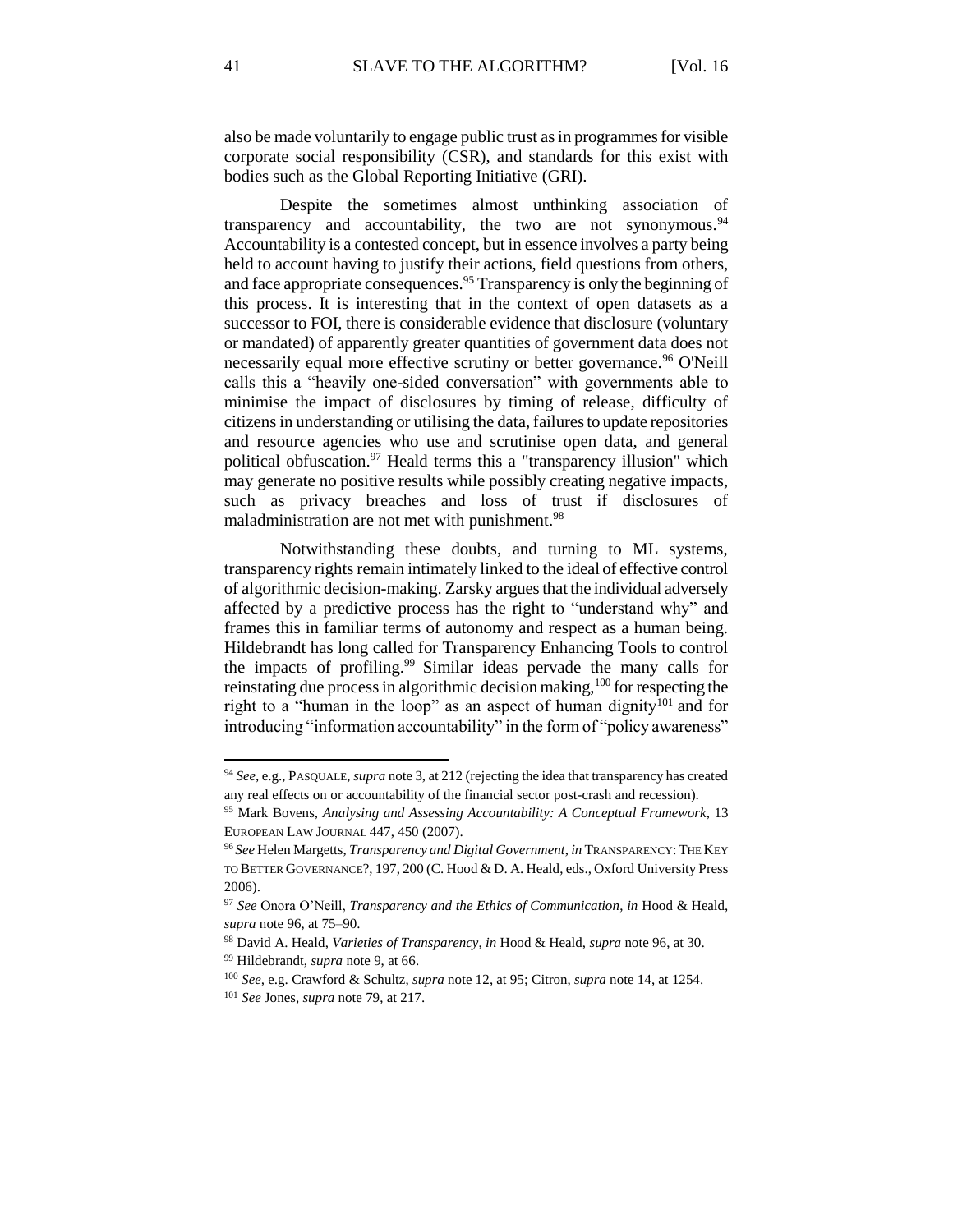<span id="page-24-0"></span>which will "make bad acts visible to all concerned"; <sup>102</sup> or varied similar ideas of "algorithmic accountability."<sup>103</sup>

Yet this connection has never really been justified in terms of practical efficacy in relation to the broad range of algorithmic decisions. If we return to the notion of algorithmic "war stories" that strike a public nerve, in many cases what the data subject wants is *not* an explanation—but rather for the disclosure, decision or action simply not to have occurred. Consider, in relation to an individual, the *Target* pregnancy case mentioned in section I.B.2 above, or another recent case of outrage affecting a group, when Google wrongly categorized black people in its Photos app as gorillas.<sup>104</sup>

<span id="page-24-1"></span>In the few modern EU legal cases we have on controlling algorithmic governance, an explanation has not usually been the remedy sought. An interesting example is the seminal CJEU *Google Spain<sup>105</sup>* case which introduced the "right to be forgotten" and is one of the few cases of algorithmic harm to have come to the highest EU court. In this case, the claimant, Mr. Costeja González, asking Google to remove as top link in searches on his name, a link to an old and outdated page in a newspaper archive recording his long-repaid public debt. Mr. Costeja González's (successful) ambition when he went to court was to remove the "inaccurate" data; he had, apparently, no interest in *why* Google's search algorithm continued to put long outdated results at the top of its rankings (even though arguably this was inexplicable in terms of how we think we know Page Rank works). A similar desire for an action, not for an explanation, can be seen in the various European "autocomplete defamation" cases.<sup>106</sup>

In all these cases, an explanation will not really relieve or redress the emotional or economic damage suffered; but it will allow developers not to make the same mistake again. Clearly these cases may not be typical. An explanation may surely help overturn the credit refusal issued by a machine,

 $\overline{\phantom{a}}$ 

<sup>&</sup>lt;sup>102</sup> Daniel J. Weitzner et al., *Information Accountability*, 51 COMMUNICATIONS OF THE ACM 6 82,84 (2008).

<sup>103</sup> Maayan Perel & Nova Elkin-Koren, *Accountability in Algorithmic Copyright Enforcement,* 19 STAN. TECH. L. REV. 473, 478 (2016); NICHOLAS DIAKOPOULOS, ALGORITHMIC ACCOUNTABILITY REPORTING: ON THE INVESTIGATION OF BLACK BOXES (Tow Centre for Digital Journalism, 2013). For a rejection of rights of transparency as the answer to algorithmic accountability, see Joshua Kroll et al., *Accountable Algorithms*, 165 U.PA.L. REV. 633, 638 (2017).

<sup>104</sup> *See* Sophie Curtis, *Google Photos Labels Black People as 'Gorillas*,*'* THE TELEGRAPH (May 4, 2017, 11:20 AM), http://www.telegraph.co.uk/technology/google/11710136/ Google-Photos-assigns-gorilla-tag-to-photos-of-black-people.html.

<sup>105</sup> Google Spain v. Agencia Española de Protección de Datos (AEPD) and González, Case C 131/12, 13 May 2014 [hereinafter *Google Spain*].

<sup>106</sup> For further detail, see Kohl, *supra* note 27, at 192; Jones, *supra* not[e 79,](#page-20-0) at 216.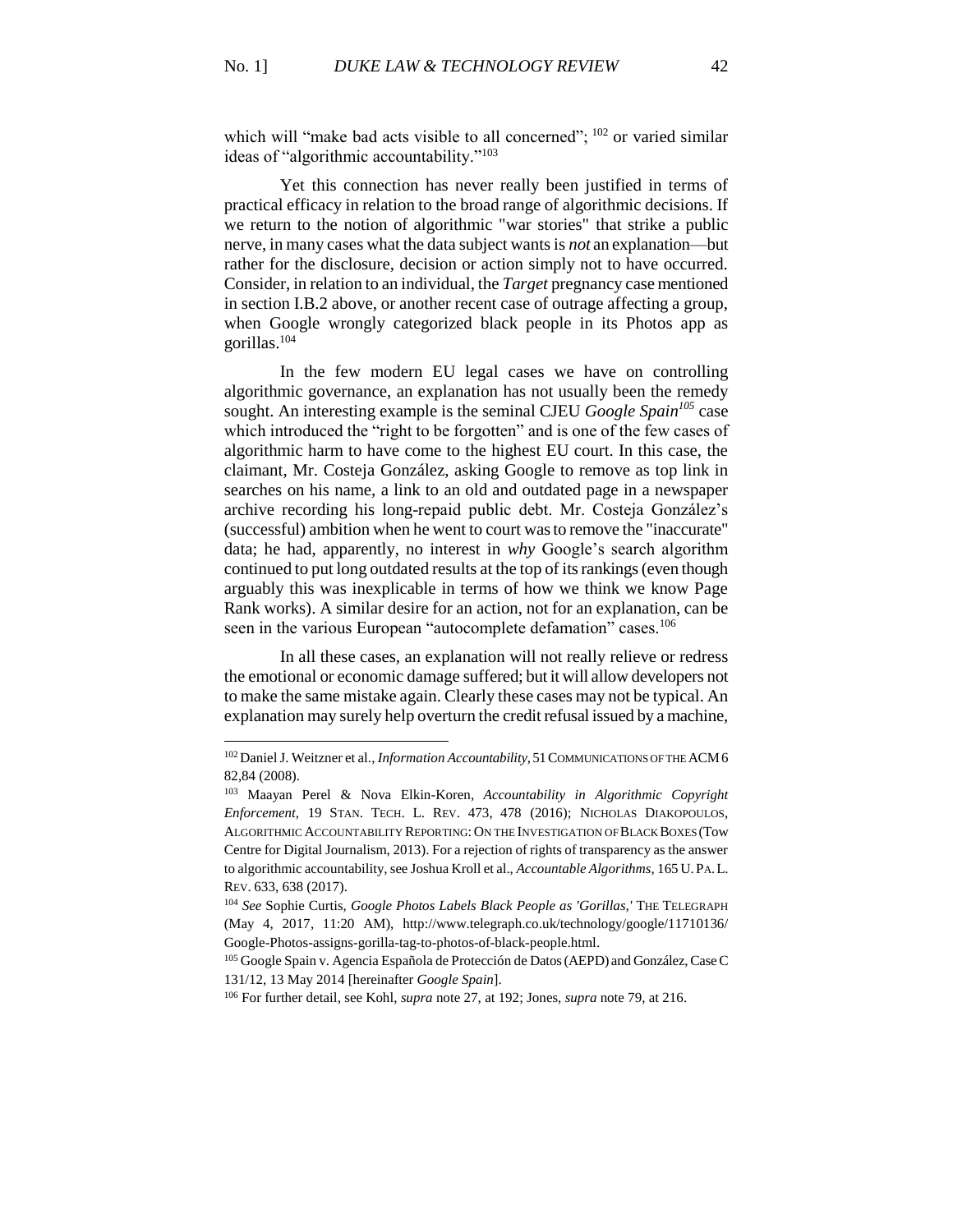or an automated decision to wrongfully refuse bail to a black person or welfare to someone with medical symptoms—and these are obviously important social redresses—but it will not help in all cases. And even in these more mainstream cases, as Pasquale correctly identifies, transparency alone does not always produce either redress or public trust in the face of institutionalised power or money, <sup>107</sup> just as David Brin's *Transparent Society* does not in fact produce effective control of state surveillance when the power disparity between the state and the *sousveillant* is manifest.<sup>108</sup>

Thus, it is possible that in some cases transparency or explanation rights may be overrated or even irrelevant. This takes us to the question of what transparency in the context of algorithmic accountability actually means. Does it simply mean disclosure of source code including the model, and inputs and outputs of training set data? Kroll et al. argue that this is an obvious but naïve solution—transparency in source code is neither necessary to, not sufficient for algorithmic accountability, and it moreover may create harms of its own in terms of privacy disclosures and the creation of "gaming" strategies which can subvert the algorithm's efficiency and fairness.<sup>109</sup> Instead they point out that auditing, both in the real and the digital world can achieve accountability by looking at the external inputs and outputs of a decision process, rather than at the inner workings. Even in the justice system, it is common for courts to adjudicate based only on partial evidence, since even with discovery, evidence may be unavailable or excluded on grounds like age of witness, hearsay status or scientific dubiety. We often do not understand how things in the real world work: my car, the stock market, the process of domestic conveyancing. Instead of (or as well as) transparency, we often rely on expertise, or the certification of expertise (e.g., that my solicitor who does my house conveyancing, is vouched for both by her law degree and her Law Society affiliation, as well as her professional indemnity insurance if things go wrong). Transparency may at best be neither a necessary nor sufficient condition for accountability and at worst something that fobs off data subjects with a remedy of little practical use.

We return to this question of "transparency fallacy" below at section IV.A, and to the question of what types of explanation in what circumstances may actually be useful, and to whom (section III). First however we consider the recent legal debate on whether a "right to an explanation" of algorithmic decisions does indeed exist in EU data protection law.

<sup>107</sup> *See* PASQUALE, *supra* not[e 3,](#page-2-0) at 212.

<sup>108</sup> *See* Bruce Schneier, *The Myth of the 'Transparent Society*,' WIRED, (Mar. 6, 2008, 12:00 PM), https://www.wired.com/2008/03/securitymatters-0306/.

<sup>109</sup> *See* Kroll et al., *supra* note [103,](#page-24-0) at 654. For a further discussion on "gaming," see *infra* Section III.C.1.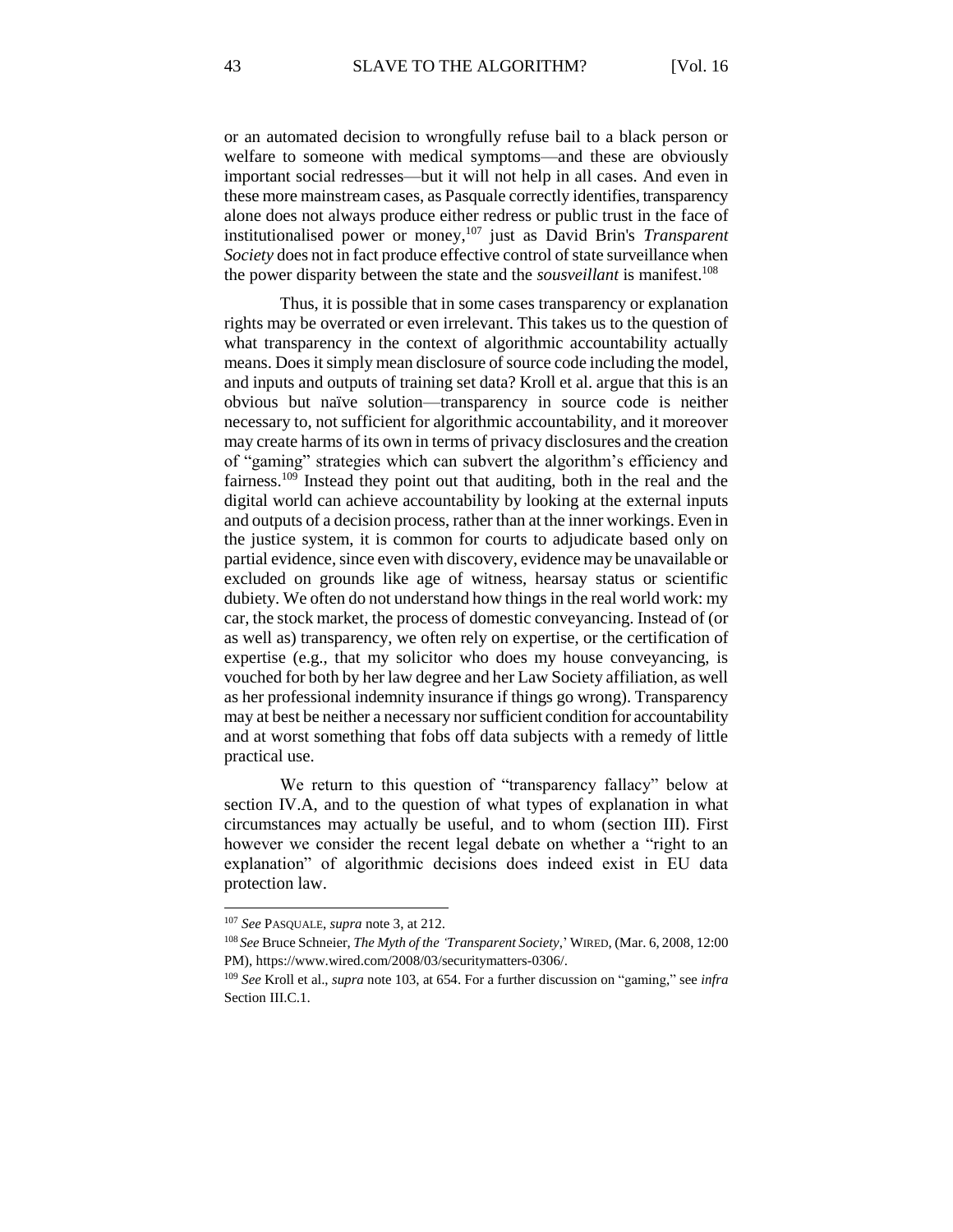## II. SEEKING A RIGHT TO AN EXPLANATION IN EUROPEAN DATA PROTECTION LAW

In 2016, to the surprise of some EU data protection lawyers, and to considerable global attention, Goodman and Flaxman asserted in a short paper that the GDPR contained a "right to an explanation" of algorithmic decision making.<sup>110</sup> As Wachter et al. have comprehensively pointed out, the truth is not quite that simple.<sup>111</sup> In this section, we consider the problems involved in extracting this right from the GDPR, an instrument still heavily built around a basic skeleton inherited from the 1995 DPD and created by legislators who, while concerned about profiling in its obvious manifestations such as targeted advertising, had little information on the detailed issues of ML. Even if a right to an explanation can viably be teased out from the GDPR, we will show that the number of constraints placed on it by the text (which is itself often unclear) make this a far from ideal approach.

#### <span id="page-26-0"></span>*A. GDPR, Article 22: Automated Individual Decision-Making*

Our starting point is Article 15 of the now-replaced DPD, which was originally aimed at protecting users from unsupervised automated decision making. This rather odd provision $112$  was mainly overlooked by lawyers and commentators by reason of non-significance and few saw the potential it had towards algorithmic opacity. It is clear that Article 15 of the DPD did not contemplate dealing with the special opacity found in complex, ML systems, and very little was changed to manage this in the new GDPR, Article 22 which provides:

[T]he right not to be subject to a *decision* based *solely* on automated processing, including profiling, which produces *legal effects, concerning him or her*, or *significantly affects him or her*. 113

Importantly, Article 22, like Article 15 before it, is a very delimited right. Crucially, the remedy it provides is primarily to prevent processing of a particular kind and secondly, to require that a "human in the loop" be

 $\overline{\phantom{a}}$ 

<sup>110</sup> Goodman & Flaxman, *supra* not[e 6,](#page-2-3) at 2.

<sup>111</sup> Wachter et al., *supra* not[e 11,](#page-3-0) at 72.

<sup>112</sup> *See* Izak Mendoza & Lee A. Bygrave, *The Right Not to Be Subject to Automated Decisions Based on Profiling*, *in* EU INTERNET LAW: REGULATION AND ENFORCEMENT 2 (Tatiani Synodinou et al. eds., Springer, forthcoming 2017) (describing art. 15 as "a second class data protection right: rarely enforced, poorly understood and easily circumvented," not included in other fair information privacy schemes such as the OECD guidelines nor demanded by Safe Harbour); Lee A. Bygrave, *Minding the Machine: Article 15 of the EC Data Protection Directive and Automated Profiling*, 17 COMPUTER L. & SECURITY REP., 17 (2001). *See also* Hildebrandt, *supra* not[e 9,](#page-2-2) at 65.

 $113$  GDPR, art. 22(1) (emphasis added).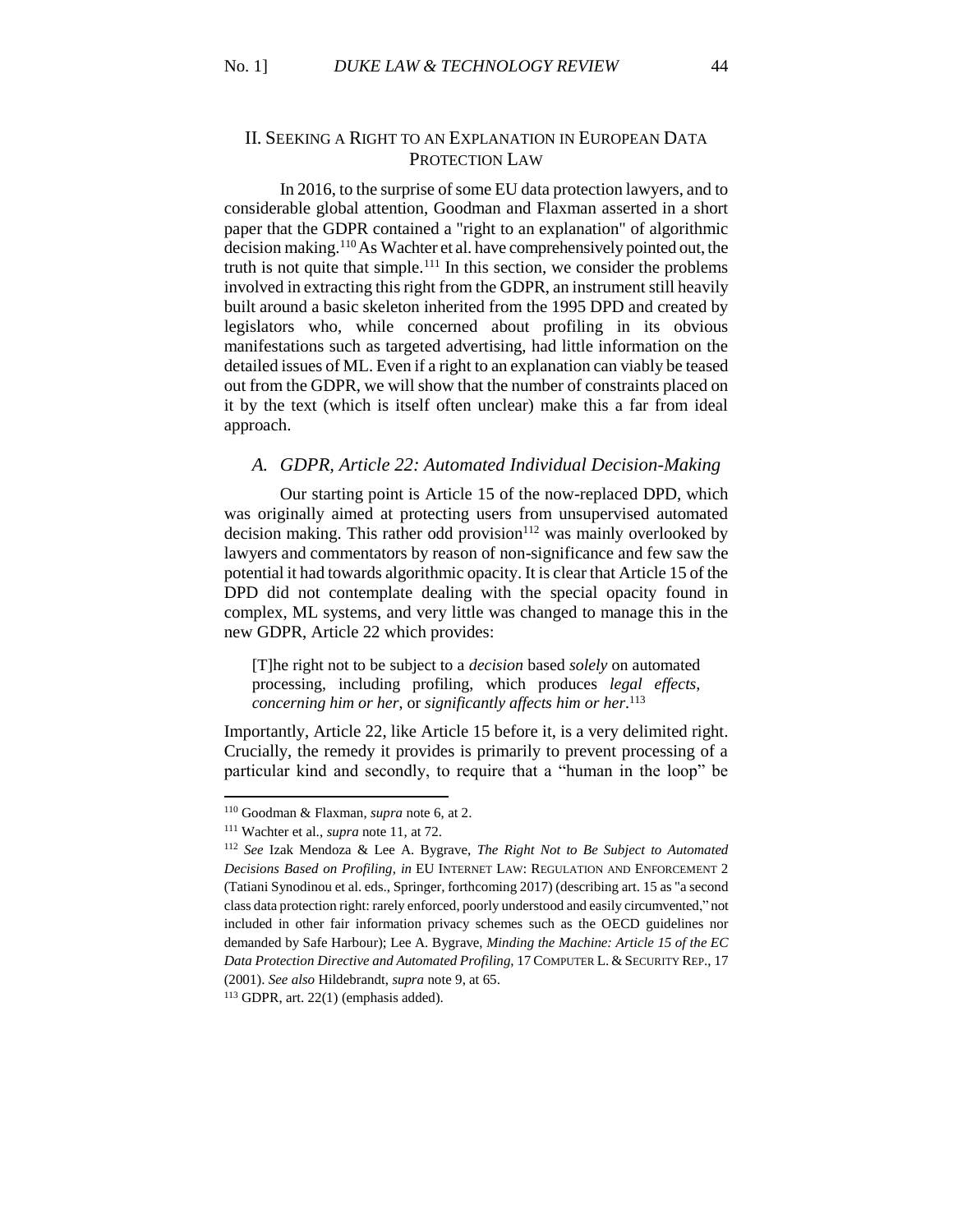inserted on challenge. The remedy is not, prima facie, to any kind of explanation of how processing was carried out or result achieved, that being the province of the information rights of the data subject (see below).<sup>114</sup>

Even after this there are a number of hurdles to get over. First, Article 22 applies only when the processing has been *solely* by automated means. ML systems that affect people's lives significantly are usually not fully automated—instead used as decision support $115$ —and indeed in a great deal of these cases—for example involving victims of crimes or accidents full automation seems inappropriate or far off. Article 22 would be excluded from many of the well-known algorithmic "war stories" on this basis: for example, the algorithmic decisions on criminal justice risk assessment reported by *ProPublica* in 2016.<sup>116</sup> While the racial bias in these systems is clearly objectionable, the important point here is that these systems were always at least nominally advisory.

When does "nominal" human involvement become no involvement? A number of European data protection authorities are currently worrying at this point.<sup>117</sup> Human involvement can also be rendered nominal by "automation bias," a psychological phenomenon where humans either over or under-rely on decision support systems.<sup>118</sup> The Dutch Scientific Council for Government Policy in early 2016 specifically recommended that more attention be paid to "semi-automated decisionmaking" in the GDPR, in relation to profiling. $119$ 

 $\overline{\phantom{a}}$ 

<sup>114</sup> Mendoza & Bygrave, *supra* not[e 112,](#page-26-0) at 13 (arguing that DPD arts. 13-15 and 22 suggest that there is a right to be informed that automated decision is being made).

<sup>115</sup> CABINET OFFICE, DATA SCIENCE ETHICAL FRAMEWORK (HM Government, May 2016), https://www.gov.uk/government/publications/data-science-ethical-framework. This specifically advises human oversight in non-trivial problems, even where autonomous systems are possible.

<sup>116</sup> *See* Julia Angwin et al., *Machine Bias*, PROPUBLICA, (May 23, 2016), https://www.propublica.org/article/machine-bias-risk-assessments-in-criminal-sentencing. Lack of effective supervision has led to bans in some states. *See* Mitch Smith, *In Wisconsin, a Backlash Against Using Data to Foretell Defendant's Futures*, THE NEW YORK TIMES (Jun. 22, 2016).

<sup>&</sup>lt;sup>117</sup> The UK ICO at the time of writing recently concluded consulting on this point: see ICO, FEEDBACK REQUEST – PROFILING AND AUTOMATED DECISION-MAKING [v 1.0 ,2017/04/06] (2017) at 20, [https://ico.org.uk/media/2013894/ico-feedback-request-profiling-and](https://ico.org.uk/media/2013894/ico-feedback-request-profiling-and-automated-decision-making.pdf)[automated-decision-making.pdf](https://ico.org.uk/media/2013894/ico-feedback-request-profiling-and-automated-decision-making.pdf) (asking "Do you consider that "solely" in Article 22(1) excludes any human involvement whatsoever, or only actions by a human that influence or affect the outcome? What mechanisms do you have for human involvement and at what stage of the process?").

<sup>118</sup> *See,* e.g., Linda J Skitka et al., *Accountability and Automation Bias*, 52 INT'L J. HUMAN-COMPUTER STUD. 4, 4 (2000).

<sup>119</sup> WRR, *supra* not[e 4](#page-2-1) at 142.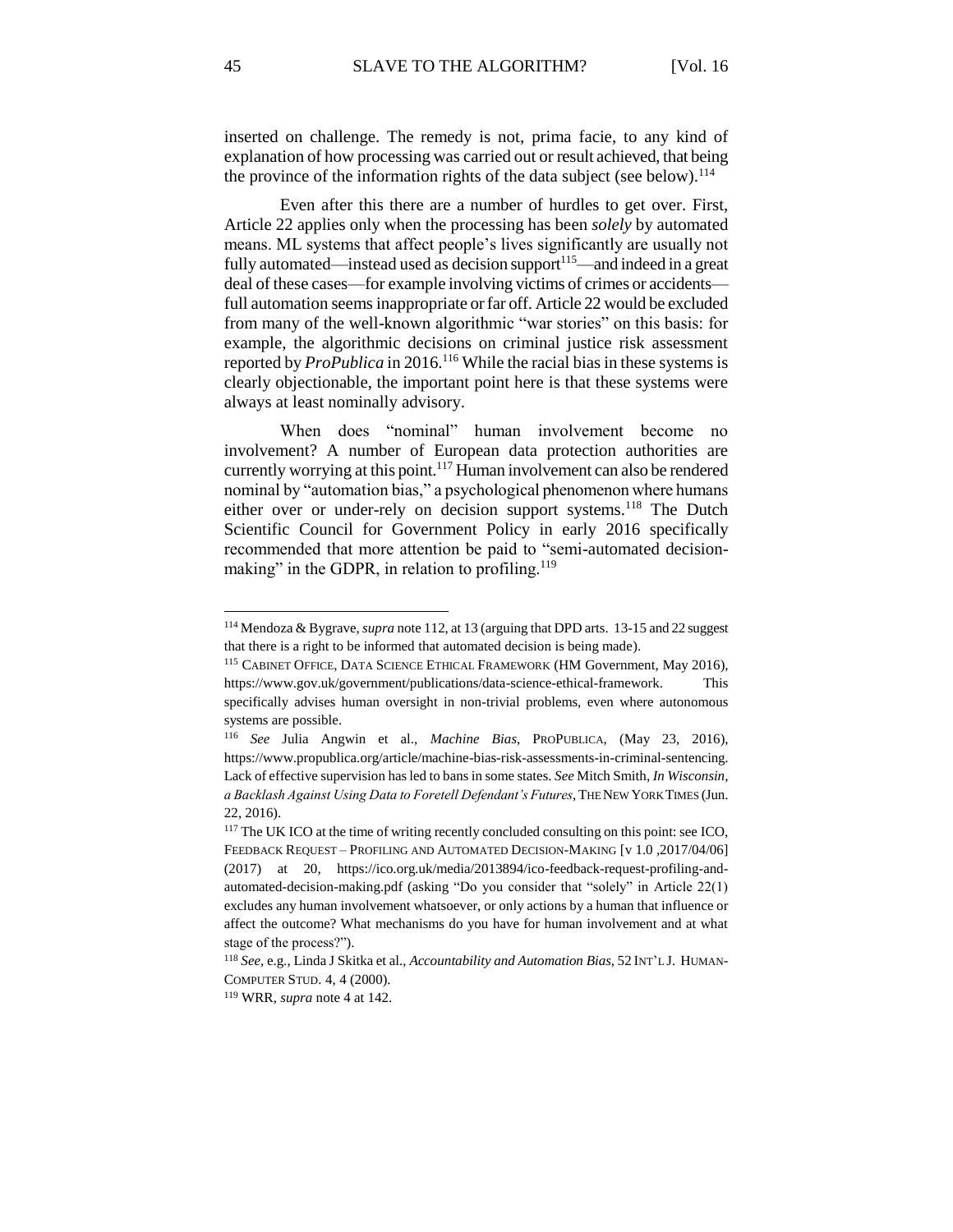Second, Article 22 requires there to have been a "*decision*" which "produces legal effects, concerning him or her, or significantly affects him or her." There is little clue what a "decision" is in Article 22 beyond the brief statement of the GDPR that it "may include a measure" (Recital 71). This takes us to two sub-issues. First, is a "decision" what a ML system actually produces? ML technologists would argue that the output of an algorithmic system is merely something which is then *used* to make a decision, either by another system, or by a human (such as a judge). When queried, ML models mostly output a classification or an estimation, generally with uncertainty estimates. On their own they are incapable of synthesising the estimation and relevant uncertainties into a decision for action.<sup>120</sup>

Second, even if we posit that algorithmic "output" and human "decision" may be conflated in Article 22 for purposive effect, when does an ML "decision" affect a specific individual? What if what the system does is classify subject X as 75% more likely than the mean to be part of group A, and group A is correlated to an unwelcome characteristic B (poor creditworthiness, for example)? Is this a decision "about" X? It is interesting that in relation to a "legal" effect the decision must be "concerning him or her" but not in relation to a "significant" effect. In the paradigmatic domain of credit scoring, there seems no doubt to the ordinary person (or lawyer) that there is a decision (by the credit offering company) and that it affects an individual data subject (the person seeking credit). But in many cases using ML systems, as we see below, this is not so clear.

### 1. Article 22 in the Context of "Algorithmic War Stories"

Consider two well-known and influential early examples of "algorithms gone bad." In 2013, Latanya Sweeney, a security researcher at Harvard University, investigated the delivery of targeted adverts by Google AdSense using a sample of racially associated names.<sup>121</sup> She found statistically significant discrimination in advert delivery based on searches of 2,184 racially associated personal names across two websites. First names associated predictively with non-white racial origin (such as DeShawn, Darnell and Jermaine) generated a far higher percentage of adverts associated with or using the word "arrest" when compared to ads delivered to "white" first names. On one of the two websites examined, a black-identifying name was 25% more likely to get an ad suggestive of an arrest record. Sweeney also ruled out knowledge of any criminal record of the person to whom the ad was delivered. Acknowledging that it was

<sup>120</sup> HEATHER DOUGLAS, SCIENCE, POLICY AND THE VALUE-FREE IDEAL (University of Pittsburgh Press 2009). We return to the issue of "decisions" and ML below.

<sup>121</sup> Latanya Sweeney, *Discrimination in Online Ad Delivery*, 56 COMMUNICATIONS OF THE ACM 44, at 44 (2013).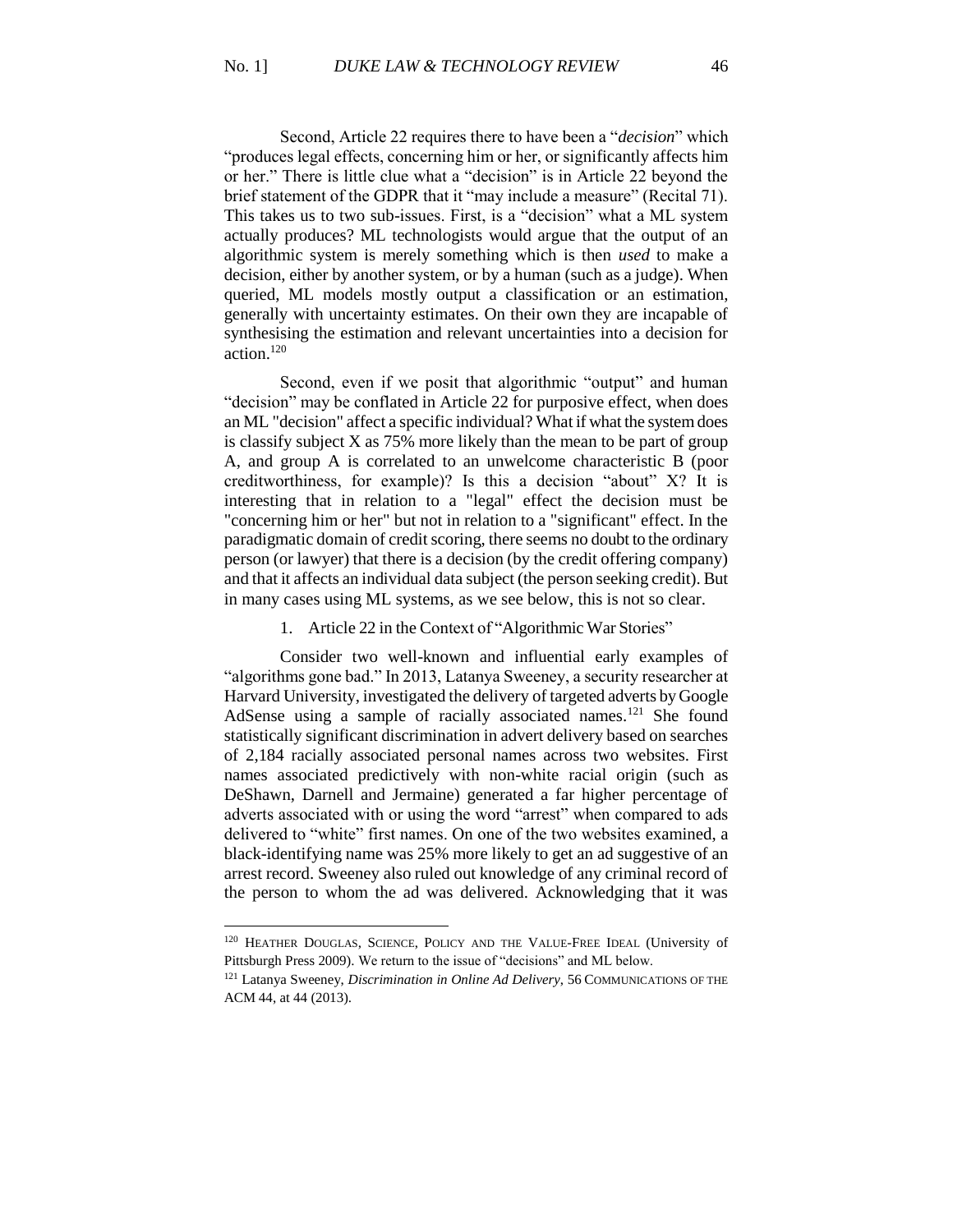beyond the scope of her research to know what was happening in the "inner workings of Google AdSense,"<sup>122</sup> and whether the apparent bias displayed was the fault of society, Google or the advertiser, Sweeney still asserted her research raised questions about society's relationship to racism and the role of online advertising services in this context.

In an even earlier incident of notoriety in 2004, the Google search algorithm(s) placed a site "Jew Watch" at the top of the rankings for many people who searched for the word "Jew." Google (in stark contrast to its more recent attitudes)<sup>123</sup> refused to manually alter their ratings and claimed instead that the preferences of a particular group of searchers had put Jew Watch to the top rather than any normative ranking by Google. It was stated that "[B]ecause the word "Jew" is often used in an anti-Semitic context, this had caused Google's automated ranking system to rank Jew Watch apparently an anti-Semitic web site—number one for the query."<sup>124</sup> In the end Google refused to remove the site from the rankings but collective effort was encouraged among users to push up the rankings of other nonoffensive sites, and eventually, the site itself disappeared from the Internet.

In each of these cases, did a relevant, "legal," or "significant," decision take place affecting a *person*—or only a group? Here we have some rare examples of a system apparently making a "decision" solely by automated processing, so the first hurdle is surmounted, but is the second? In the *Google AdSense* example, was a "decision" taken with particular reference to Sweeney? Clearly there was no effect on her legal status (which implies changes to public law status such as being classified as a US citizen, or private law effects such as having capacity to make a will)<sup>125</sup> but did the

<sup>122</sup> Sweeney contemplates advertisers providing 'black sounding names' themselves for targeting, or auto-adjustment of Google's algorithm based on distribution of 'hits.'

<sup>&</sup>lt;sup>123</sup> Google has rethought its approach to such cases, especially after unfavourable press reports. *See* Samuel Gibbs, *Google Alters Search Autocomplete to Remove 'Are Jews Evil' Suggestion*, THE GUARDIAN (Dec. 5, 2016, 10:00 AM), [https://www.theguardian.com/](https://www.theguardian.com/%0btechnology/2016/dec/05/google-alters-search-autocomplete-remove-are-jews-evil-suggestion) [technology/2016/dec/05/google-alters-search-autocomplete-remove-are-jews-evil-](https://www.theguardian.com/%0btechnology/2016/dec/05/google-alters-search-autocomplete-remove-are-jews-evil-suggestion)

[suggestion.](https://www.theguardian.com/%0btechnology/2016/dec/05/google-alters-search-autocomplete-remove-are-jews-evil-suggestion) Now, a "quality rating" downgrades pages rather than removes them: interesting considering issues raised later regarding altering ML models using the "right to be forgotten." *See Google Launches New Effort to Flag Upsetting or Offensive Content in Search*, SEARCHENGINE WATCH (Mar. 14, 2017, 1:00 PM), http://searchengineland.com/google-flag-upsetting-offensive-content-271119.

<sup>124</sup> *See Google in Controversy Over Top-Ranking for Anti-Jewish Site*, SEARCHENGINE WATCH (Apr. 24, 2004), https://searchenginewatch.com/sew/news/2065217/google-incontroversy-over-top-ranking-for-anti-jewish-site.

<sup>125</sup> See Mendoza & Bygrave, *supra* not[e 112](#page-26-0) a[t 10](#page-3-1) (suggesting that a decision must have a "binding effect." It is hard to see how an advert could have that. On the other hand, art. 22 clearly applies to "profiling" which as we have seen (see *supra* note [81\)](#page-21-1) includes in its definition in art. 4(4) the evaluation of "personal aspects" of a person including their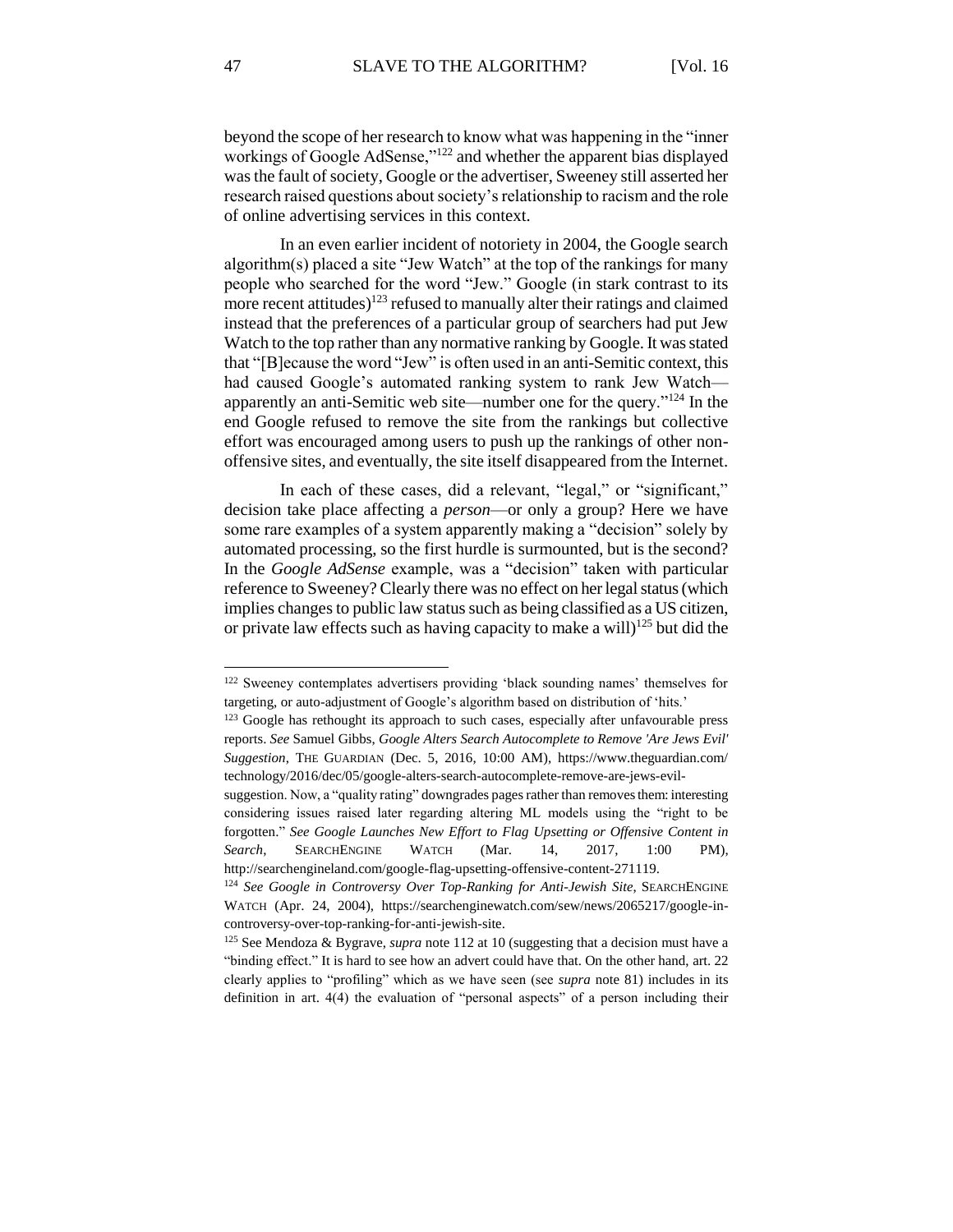delivery of the advert significantly affect her as an individual? The most obvious takeaway is that a racial *group* was affected by an assumption of above average criminality, and she was part of that group, which although a familiar formulation in discrimination laws, takes us to somewhere very different from the individual subject-focused rights usually granted by data protection and the GDPR.

Even if we accept an impact on Sweeney as an individual constructed through group membership, was it "significant?" She did after all merely have sight of an advert which she was not compelled to click on, and which could even have been hidden using an ad blocker. Mendoza and Bygrave<sup>126</sup> express doubts that targeted advertising will "ordinarily" generate significant consequences (though it might if aimed at a child) and point to the two examples given by Recital 71 of the GDPR discussing automated credit scoring and e-recruitment. Was she significantly affected by pervasive racism as exemplified by the advert delivery? This sounds more important to be sure but surely responsibility should lie with the society that created the racist implications rather than the "decision" taken by Google AdSense, or Google alongside the advertiser? Is it relevant that almost certainly no human at Google could have known Sweeney would be sent this advert, or is that merely another example, as Kohl discusses,  $^{127}$  of confusing automation with lack of responsibility? Does it matter that Sweeney could have conceivably asked not to be shown this kind of advert (though perhaps not in 2013) using Google's own tools?

In the *Jew Watch* example, it is even harder to say a "decision" was made affecting any one individual significantly. Given the complexity of the search algorithms involved, dependent not only on variables derived from the searcher but also the general search environment, it is very hard to predict a particular ranking of sites being shown to a particular user in advance. Furthermore, and quite likely given the evidence quoted above, the searcher might not themselves be of the class affected.<sup>128</sup>

## *1. Re-enter the "Right to an Explanation"?*

The ban on automated decision-making in Article 22(1) operates only under certain conditions. It does not apply when the data founding the decision was lawfully processed on the basis that it was necessary for

<sup>&</sup>quot;personal preferences." This sounds a lot like targeted advertising, though see below on whether that decision would be "significant.").

<sup>126</sup> Mendoza & Bygrave, *supra* not[e 112](#page-26-0) at 12.

<sup>127</sup> *See* Kohl, *supra* note 27.

<sup>&</sup>lt;sup>128</sup> This compares to European cases of algorithmic defamation, where Google autocomplete suggested particular names was falsely associated with reputation-harming terms. Yet there the causal connection between algorithm and data subject harm seems more obvious. See discussion in Jones, *supra* note [79.](#page-20-0)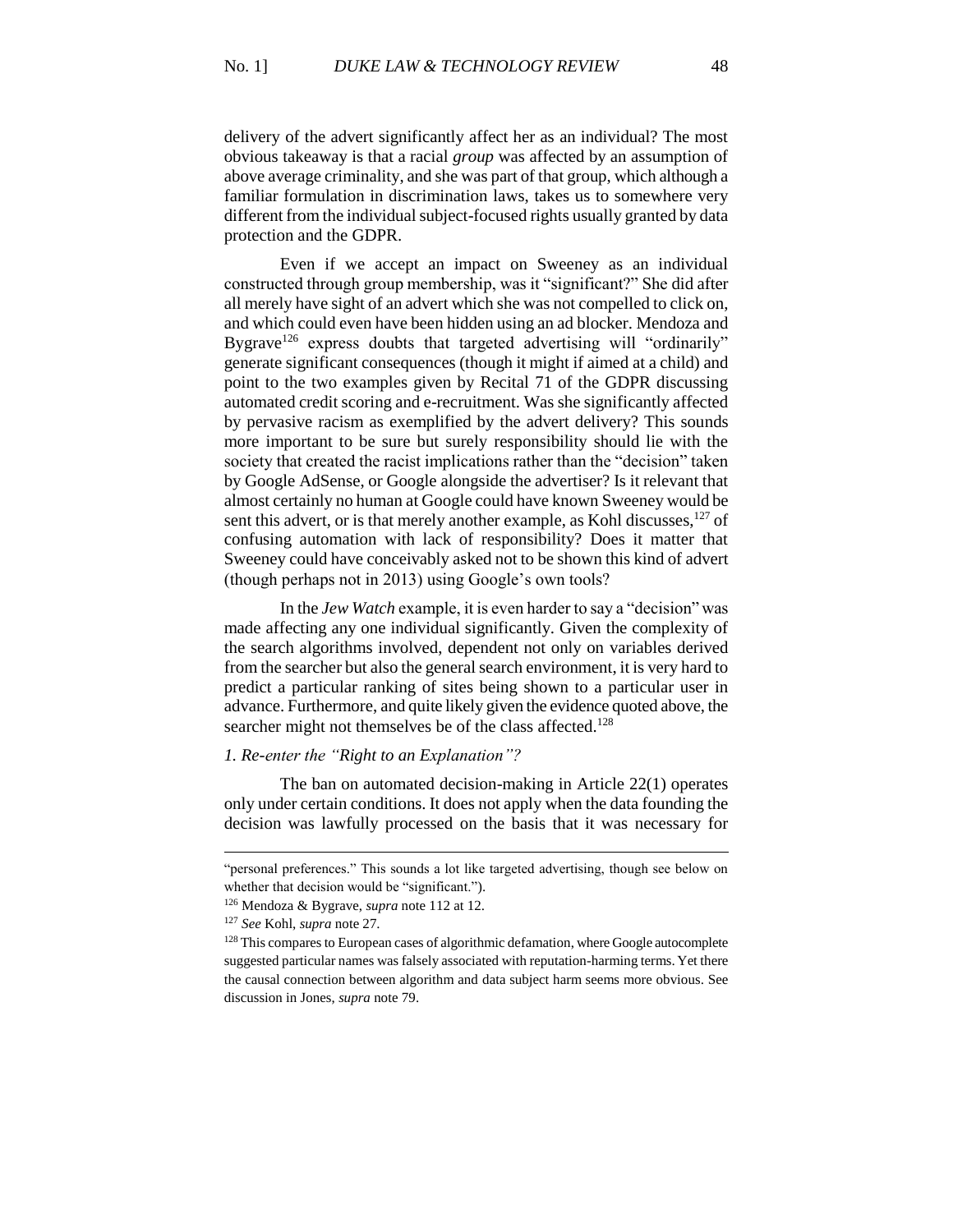entering a contract, authorized by law or, most crucially, based on explicit consent (Article  $22(2)$ ).<sup>129</sup> In these cases Article 22 does not prevent automated decision-making but, instead, "suitable measures to safeguard the data subject's rights" must be put in place, which should include "at least the right to obtain human intervention . . . to express [the data subject's] point of view, and to contest the decision."<sup>130</sup>

Recital 71 then mentions all of the above safeguards but *also* adds a further, explicit "right to an explanation." Is this therefore another route to a "right to an explanation" in Article 22? This seems paradoxical. Article 22 gives a primary right, i.e. to stop wholly automated decision making. Would it give what seems an equally powerful right—to an explanation—in circumstances where the primary right is excluded because the data subject has already consented to the processing?

To complicate matters further, under Article 22(4), solely automated decisions based on *sensitive* personal data are illegal *unless* based on explicit consent or "substantial public interest." In both cases again, the main text requires the implementation of "suitable measures" to safeguard the data subject's rights, but does not list what these include, referring the reader back again to Recital 71 for assistance.<sup>131</sup> So it may be possible to read a "right to an explanation" into these cases as well, and indeed given that we are not pointed to Article 22(3) with its contradictory list of safeguards, this might indicate that we could rely more heavily on the full extent of the Recital 71 list.

Does it matter that the "right to an explanation" is only mentioned in the recital text not the main article text? Here we encounter a pervasive problem in the GDPR in particular, and European legislation in general, which is the status of recitals. Recitals, while a part of the text, are assumed

<sup>129</sup> GDPR, art. 9(2). Every act of processing personal data in the GDPR requires a lawful ground of processing: see above discussion of consent as such a ground in Section II.A.1. <sup>130</sup> GDPR, art. 22(3).

<sup>&</sup>lt;sup>131</sup> Note also that paragraph 2 of recital 71 details a long list of further suggestions to the data controller to "ensure fair and transparent processing." These involve "appropriate mathematical or statistical procedures for the profiling, [and]technical and organisational measures." These seem only to be required (if they indeed are) in relation to processing of special categories of data (see art 22(4). Interestingly these move in functionality from merely fixing errors in functionality, to ensuring security, to "prevents, inter alia, discriminatory effects on natural persons on the basis of racial or ethnic origin, political opinion, religion or beliefs, trade union membership, genetic or health status or sexual orientation" (i.e. the special categories of data). This appears to point to the field of discrimination-aware data mining, still nascent in the research community at the time of the drafting of the GDPR, and can be seen as a transition from the traditional function of individual subject access rights (to ensure accurate and secure processing) to a more aspirational function.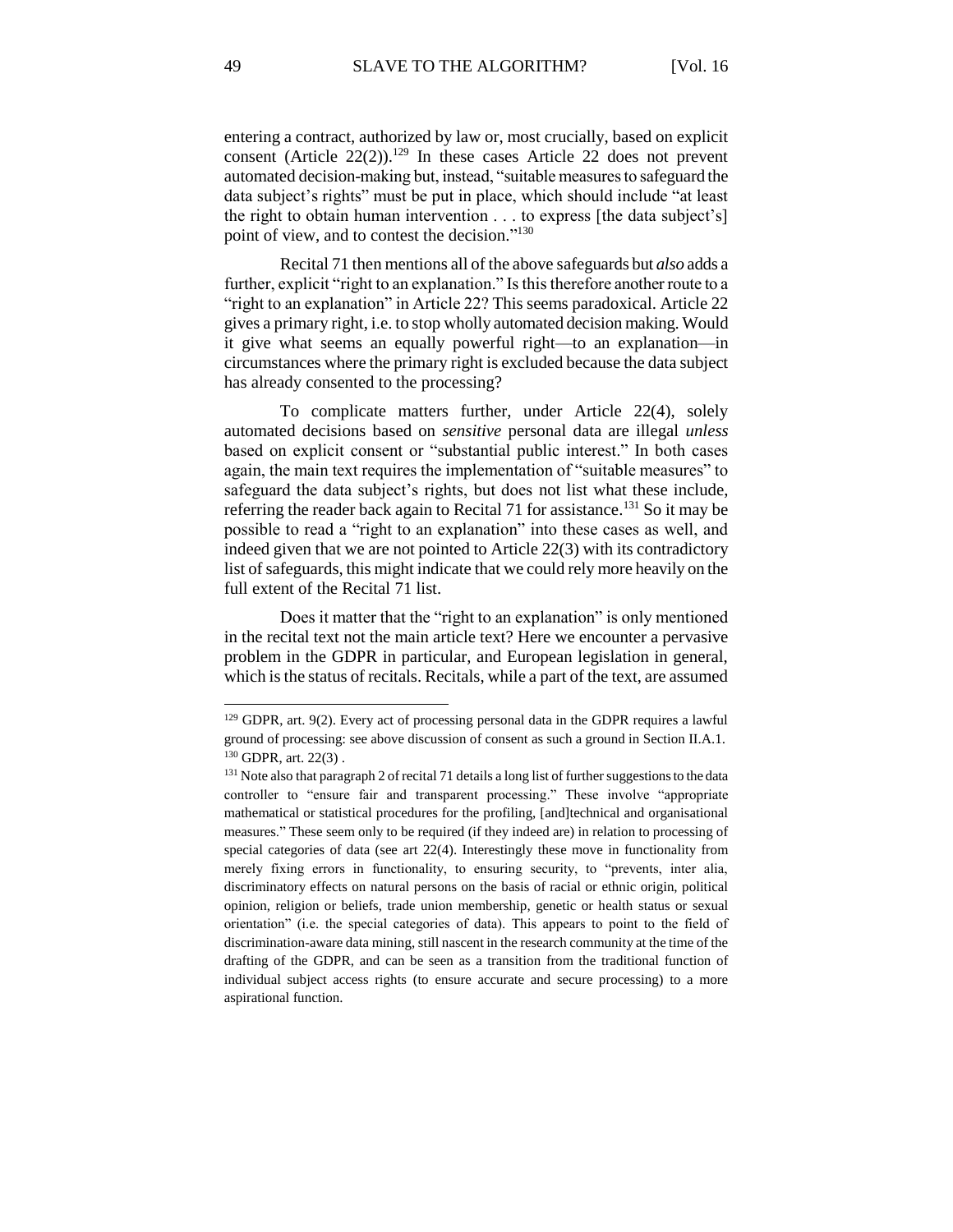<span id="page-32-0"></span>to be interpretative of the main text rather than creating free standing extra obligations.<sup>132</sup> In the GDPR however, as a matter of political expediency, many issues too controversial for agreement in the main text have been kicked into the long grass of the recitals, throwing up problems of just how binding they are. Wachter et al. argue that the history of Article 22 in the preliminary drafts indicates a deliberate omission of a "right to an explanation" from the main text of Article 22, not an accidental or ambiguous omission $133$  which implies the main text omission should rule out the "right to an explanation" in the recital. However the use of the mandatory "should" in Recital 71 muddies the waters further.<sup>134</sup>

Our view is that these certainly seem shaky foundations on which to build a harmonised cross EU right to algorithmic explanation.

Thus, returning to the Sweeney *Google AdSense* case study, we find several further issues. Firstly, if we accept for argument's sake that a "decision" was made regarding her which had "significant effects," *then*  was it "based on a "special" category of data<sup>135</sup> (in this case, race)? If so, it worth noting that Article 9(2) of the GDPR probably required that she had given that data to Google by explicit consent. If that was so, she could potentially claim under Article 22(4) the "right to an explanation" of how the advertising delivery algorithm had worked.

But was the decision based on race? Was it not more likely instead based on a multiplicity of "ordinary" information that Sweeney provided as signals to the ranking algorithm, plus signals from the rest of the "algorithmic group,"<sup>136</sup> which together might statistically proxy race? Perhaps it was based on information the advertiser provided to Google trigger names or keywords, for example? Ironically it seems like we are stuck in a Catch 22–like situation: to operationalise this 'right to explanation,' you need to know what its relevant input variables were, which itself may require access to something resembling an algorithmic explanation.

<sup>132</sup> *See* Tadas Klimas & Jurate Vaiciukaite, *The Law of Recitals in European Community Legislation*, 15 ILSA J. OF INT'L AND COMP. LAW 1 61, 92 (2008). Recitals in EU law can be perplexing and is at core politicised. They lack "independent legal value, but they can expand an ambiguous provision's scope. They cannot, however, restrict an unambiguous provision's scope, but they can be used to determine the nature of a provision, and this can have a restrictive effect."

<sup>133</sup> Wachter et al., *supra* not[e 11,](#page-3-0) at 9–11.

<sup>134</sup> Interestingly the French text of recital 71 appears to replicate the use of "should" (*devrait*) while the German text is differently constructed so that it does not.

<sup>135</sup> GDPR, art. 9.

<sup>136</sup> *See supra*, Section I.B.2 and Mittelstadt et al*., supra* not[e 25.](#page-9-0)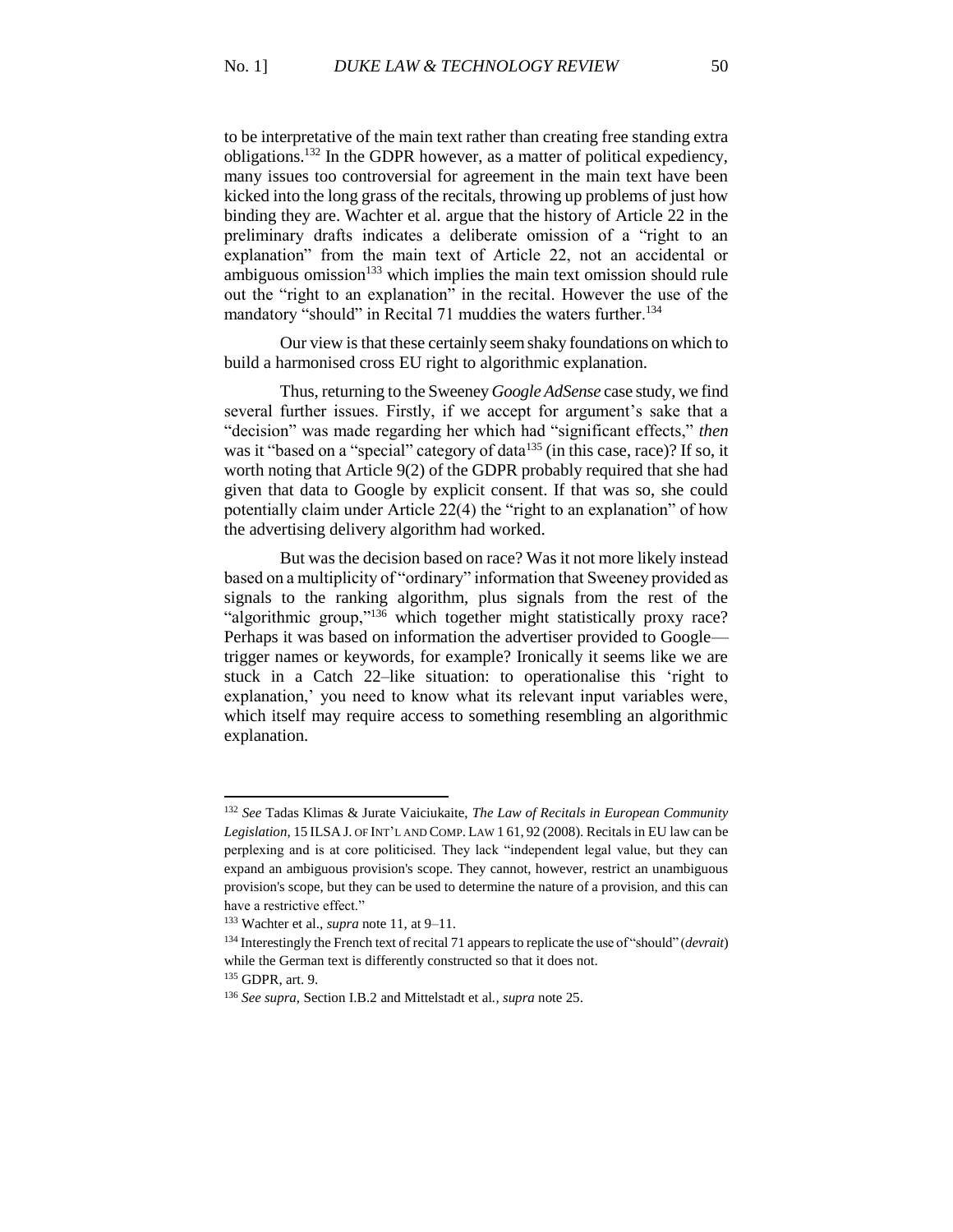Finally looking at the primary remedy Article 22 provides, a "human in the loop," how valuable is it truly? Certainly, for issues of abusive or upsetting content thrown up by search or advertising algorithms, as in the Sweeney case, pretty useful: this is why Google and Facebook are both currently hiring many workers to manually trawl through their outputs using both real and hypothetical queries. In such circumstances, an intuitive response is likely to be correct and this is something machines do badly. But typically, $137$  the types of ML algorithms that are highly multidimensional make "decisions" with which humans will struggle as much as, if not more than, machines: simply because of human inability to handle such an array of operational factors. In some kinds of cases—for example, the much discussed "trolley problem"<sup>138</sup>—humans are as likely to make spur of the moment decisions as reasoned ones. For these reasons, Kamarinou et al. have suggested that machines may in fact soon be able to overcome certain "key limitations of human decision-makers and provide us with decisions that are demonstrably fair."<sup>139</sup> In such an event they recommend it might be better, not to have the "appeal" from machine to human which Article 22 implies, but to have the reverse.<sup>140</sup>

### *B. GDPR, Article 15: A Way Forward?*

A right which might be more usefully employed to get a transparent explanation of a ML system is *not* part of Article 22 but rather in Article 15, a provision not specially related to automated decision making. Article 15 provides that the data subject shall have the right to confirm whether or not personal data relating to him or her are being processed by a controller and if that is the case, access to that personal data and the "following information." This includes in the context of "automated decision making . . . referred to in Article 22(1) and (4)," access to "meaningful information

<sup>137</sup> *See infra* Section III.B.

<sup>&</sup>lt;sup>138</sup> The trolley problem is an ethical thought experiment often applied to autonomous vehicles. Imagine a runaway train careering towards a group of people unable to avoid it. A bystander could flip the lever to send to train to fewer, equally helpless people—but in doing so would determine who lives and dies. What should they do? This is interesting, but we note here that when faced with stressful situations with many factors in the real world, the challenge is both psychological and ethical. *See generally* PHILIPPA FOOT, THE PROBLEM OF ABORTION AND THE DOCTRINE OF THE DOUBLE EFFECT IN VIRTUES AND VICES (Basil Blackwell, 1978).

<sup>139</sup> *See* Calders & Žliobaitė, *supra* note [33;](#page-10-0) *see also* FAIRNESS, ACCOUNTABILITY, AND TRANSPARENCY IN MACHINE LEARNING, WWW.FATML.ORG.

<sup>140</sup> Dimitra Kamarinou et al., *Machine Learning with Personal Data*, QUEEN MARY SCHOOL OF LAW LEGAL STUDIES RESEARCH PAPER NO. 247/2016, https://ssrn.com/abstract=2865811.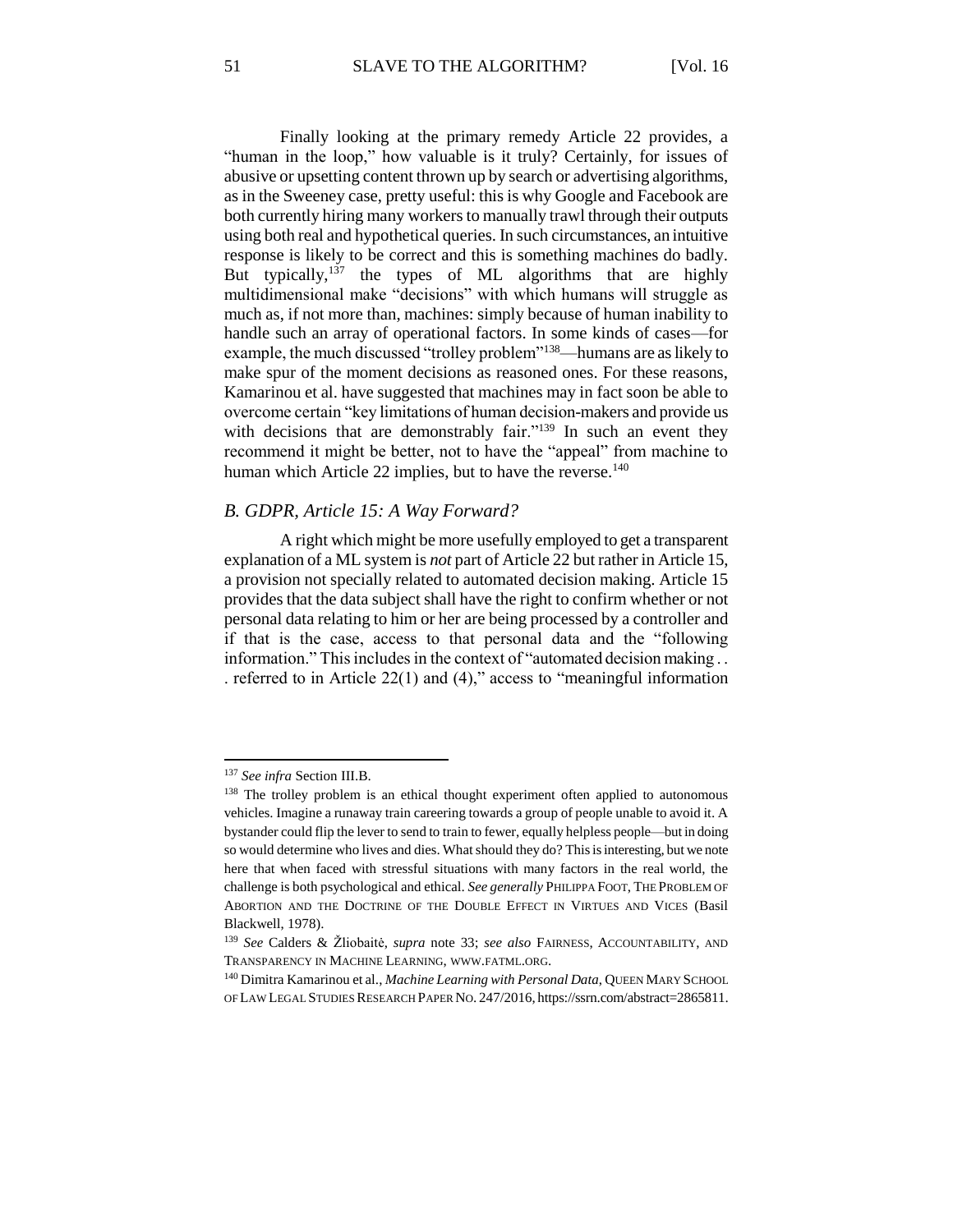about the logic involved, as well as the significance and the envisaged consequences of such processing." 141

As noted above, this version of the "right to an explanation" is not new, but has existed in the DPD since 1995.<sup>142</sup> While this may seem a more straightforward way to get to such a right than via Article 22, it has its own problems.

A first issue is timing. Wachter et al. suggest that Article 15 "subject access rights" should be contrasted with the "information rights" of the GDPR. Articles 13 and 14. Articles 13 and 14 require that information of various kinds should be made available to the data subject when data are collected from either her (Article 13), or from another party (Article 14). This information is reminiscent of that required to inform consumers before entering, say, distance selling contracts. In contrast, Article 15 refers to rights of "access" to data held by a data controller. This seems to imply data has been collected and processing has begun or taken place. From this Wachter et al. argue that the information rights under Articles 13 or 14 can only refer to the time before (*ex ante)* the subject's data is input to the model of the system. As such the only information that can be provided then is information about the general "system functionality" of the algorithm, i.e. "the logic, significance, envisaged consequences and general functionality of an automated decision-making system."<sup>143</sup>

In the case of Article 15 access rights, however, it seems access comes after processing. Therefore *ex post* tailored knowledge about *specific decisions* made in relation to a particular data subject can be provided, i.e. "the logic or rationale, reasons, and individual circumstances of a specific automated decision."

This division seems moderately sensible and seems to promise a right to an explanation *ex post*, despite some textual quibbles.<sup>144</sup> However,

<sup>141</sup> GDPR, art. 15(1)(h)).

<sup>142</sup> DPD, art. 12(a).

<sup>143</sup> Wachter et al.*, supra* not[e 11](#page-3-0) at 78.

<sup>144</sup> Wachter et al.*, supra* note [11](#page-3-0) argue that the art. 15(h) *ex post* right still seems dubious given that it includes the right to the "*envisaged* consequences of such processing" [italics added], which, particularly when considered alongside the German version of the text, seems "future oriented." However recital 63, which annotates art. 15, refers merely to the "consequences of processing" *not* the "envisaged" consequences. Is this an accidental or inconsequential small textual difference, or is it enough to restrict the apparent scope of art. 15(1)(h) to "system logic"? As we have already noted, the text of main article normally takes precedence over that of recitals. However it could be argued that EC laws should be interpreted technologically and restricting art. 15(h) to *ex ante* explanations seems against the purpose indicated by the recital.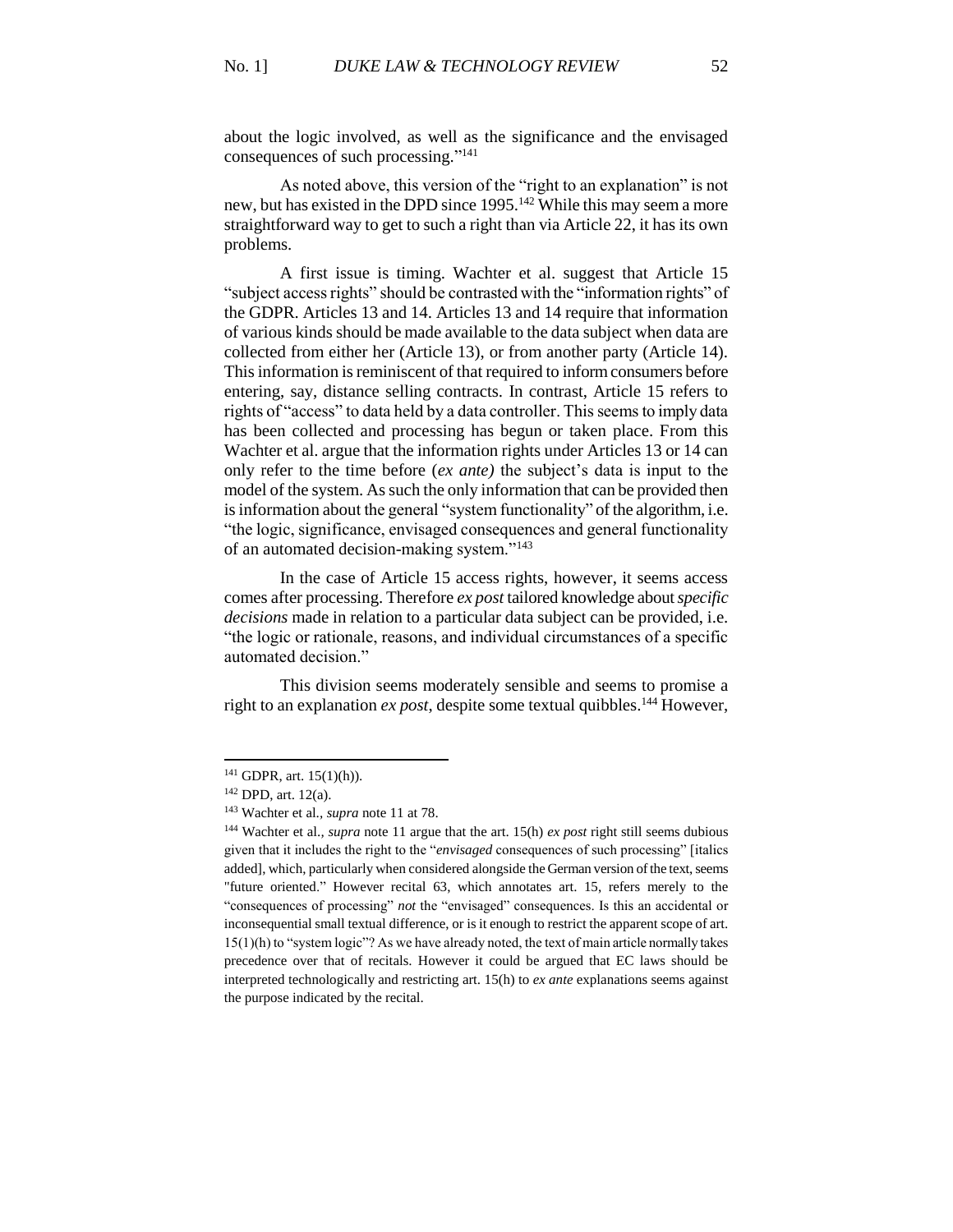whether such an explanation can be "meaningful" in substance is another story as will be discussed below in section III.

Secondly, Article 15(h) has a carve out in the recitals, for the protection of trade secrets and IP. "That right should not adversely affect the rights or freedoms of others, including trade secrets or intellectual property and in particular the copyright protecting the software."<sup>145</sup> This probably explains the lack of use of this right throughout the EU, as a similar defence was included in the DPD. Recital 63 of the GDPR does progress things a little given it now states that this should not justify "a refusal to provide *all* information to the data subject." <sup>146</sup> Several other factors also give us hope for overcoming this significant barrier. First, as we discuss below, $147$  some explanation systems which build a model-of-amodel need not necessarily infringe IP rights. Secondly, the EU Trade Secrets Directive, the provisions of which must be adopted by member states by June 2018, specifically notes in Recital 35 that the directive "should not affect the rights and obligations laid down" in the DPD,<sup>148</sup> going on to specifically name the right of access—although we caution, as previously, that the status of recitals is murky at best.

Finally, it has been suggested that the text of Article 15(h)'s "right to meaningful information" is just as restricted as any remedy derived from Article 22, given it refers to "the existence of automated decision-making, including profiling, referred to in Article  $22(1)$  and  $(4)$ ."<sup>149</sup> We disagree. It seems quite possible to view the reference to Article 22 as merely instantiating one form of automated decision making, not excluding others, which are e.g., achieved partially but not solely by automation. Furthermore, Article 15(h) says the right to "meaningful information" refers "at least" to these types of automated decision making. This seems to logically imply a wider scope. Given the dearth of European case law on the matter, it is hard to say this was a settled matter in the DPD.

Next, drawing on literatures from computer science and elsewhere, we turn to some of the practical opportunities and challenges implementing any similar right to "meaningful information about the logic involved" to that Article 15 potentially provides.

<sup>&</sup>lt;sup>145</sup> GDPR, recital 63.

<sup>146</sup> GDPR, recital 63 [emphasis added].

<sup>147</sup> *See infra* Section III.C.2.

<sup>148</sup> Recital 35, Directive (EU) 2016/943 of the European Parliament and of the Council of 8 June 2016 on the protection of undisclosed know-how and business information (trade secrets) against their unlawful acquisition, use and disclosure, 2016 O.J. (L 157) 1. <sup>149</sup> GDPR, art. 15(2)(h).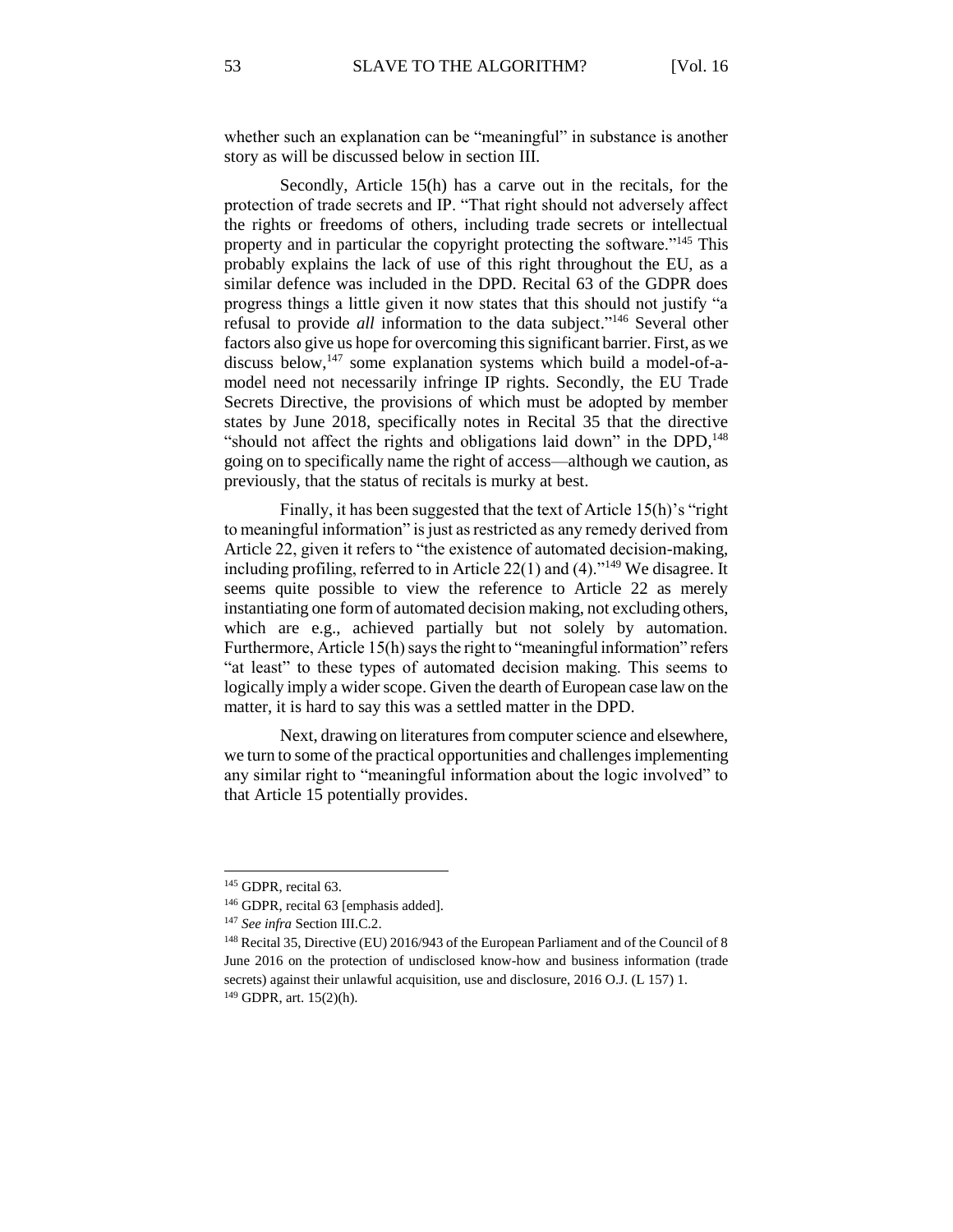## <span id="page-36-1"></span>III. IMPLEMENTING A RIGHT TO AN EXPLANATION

Explanations and the demand for them in machine learning systems are not new, although emphasis has more recently turned to explanations for the decision-subject, rather than the user of the decision-support tool. Computer scientists have been long concerned that neural networks "afford an end user little or no insight into either the process by which they have arrived at a given result,"<sup>150</sup> and that "people should be able to scrutinise their user model and to determine what is being personalised and how."<sup>151</sup> ML explanations are not just good for decision subjects but for system designers too. Such systems often do not work perfectly at the time of deployment. Given their probabilistic nature, we must *expect* them to fail in some cases. A system which has predictive accuracy of 90% on unseen data used to test it, would, in a simple case, be expected to fail at least 10% of the time on new unseen data. In the real world, this is usually worsened by the changing nature of tasks, the world and the phenomena ML systems are often expected to accurately model.<sup>152</sup> Explanations can be used to help assess the reliability of systems: for example, assessing if the correlations that are being used are spurious, non-generalisable, or simply out-of-date. These systems of feedback can help to both ensure system performance and support varying notions of quality.<sup>153</sup>

<span id="page-36-0"></span>Here, our focus is however mainly on decision subjects (data subjects, in data protection parlance), who, as discussed above, might display an array of overlapping reasons for wanting an explanation. Below we discuss what types of explanation are possible (and what they might substantially provide to decision-subjects), and consider in what situations and for who an explanation of an ML system may be difficult, limited or impossible. Finally, we suggest some positive avenues for explanation facilities including (a) explanations aimed at helping users to form better mental maps of how algorithms work, and thus to develop better trusted relationships with them; and (b) pedagogical (model-of-model) rather than decompositional (i.e., explain by taking apart) explanations as a way to avoid perceived IP and trade secrets restraints on ML algorithms.

<sup>150</sup> Alan B. Tickle et al., *The Truth Will Come to Light: Directions and Challenges in Extracting the Knowledge Embedded Within Trained Artificial Neural Networks*, 9 IEEE TRANSACTIONS ON NEURAL NETWORKS 1057, 1057 (1998). *See also* Zelznikow and Stranieri, *supra* not[e 19.](#page-7-0)

<sup>151</sup> Kay, *supra* not[e 8](#page-2-4) at 18.

<sup>152</sup> Joao Gama et al., *A Survey on Concept Drift Adaptation*, 1 ACM COMPUTING SURVEYS 1 (2013).

<sup>&</sup>lt;sup>153</sup> In the ML field of recommender systems, this reason for explanation has been discussed under the term 'scrutiny', and is considered a hallmark of good user design. *See* Nava Tintarev & Judith Masthoff*, Explaining Recommendations: Design and Evaluation*, *in* RECOMMENDER SYSTEMS HANDBOOK (Francesco Ricci et al. eds., Springer 2015).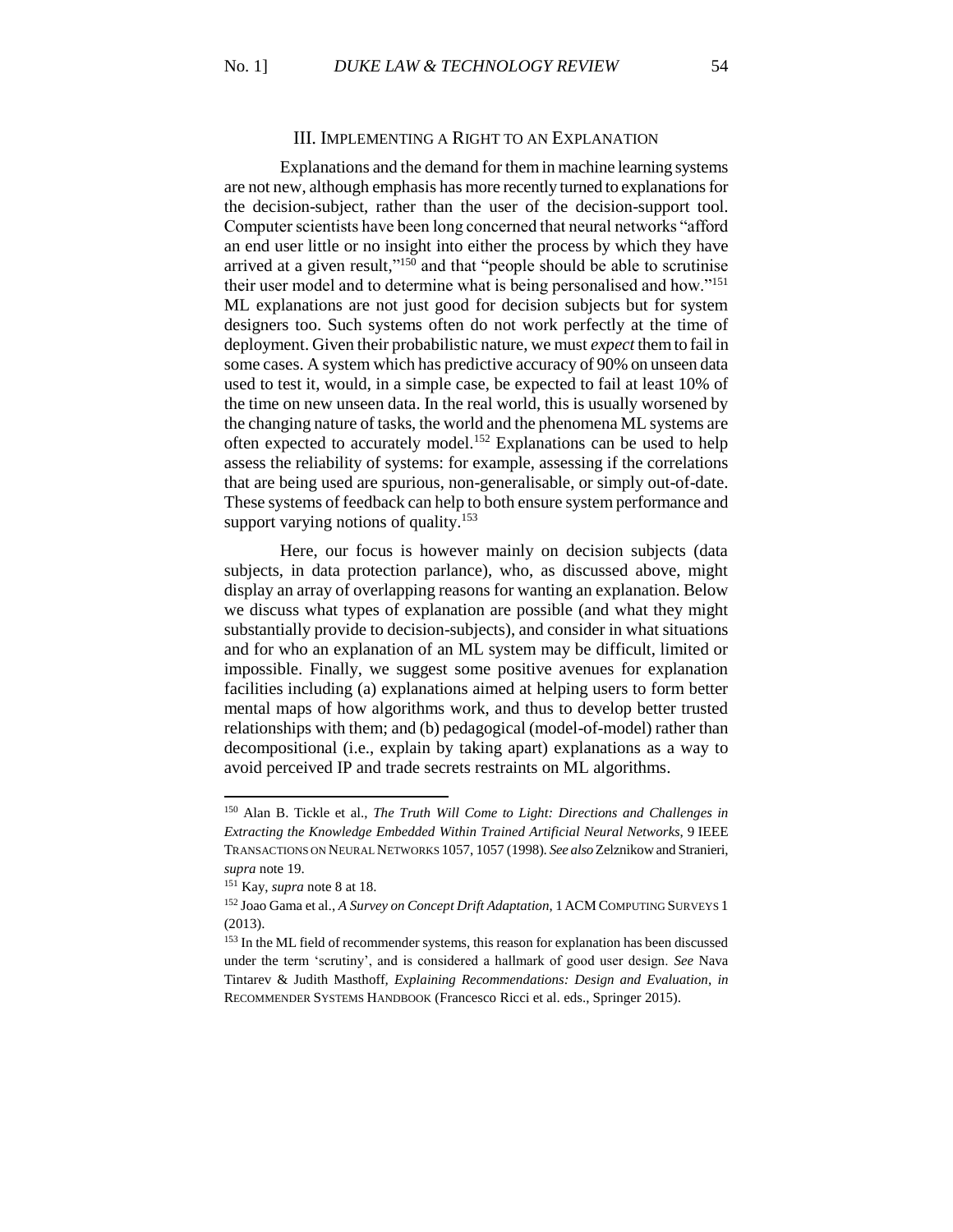## *A. Types of Explanation: Model-Centric Versus Subject-Centric Explanations*

We can broadly discern two categories of explanations that might be feasible. The first centers on the model itself. In this, we include logics that might be generally applicable to many decision subjects as well as motivations, context, variables, and performance behind the model and the decision process. The second concerns particular predictions of interest, which may or may not lead to 'decisions.' Here, even in complex models, some information can often be provided about 'why' a particular prediction was made—although this information has its limits.

### *1. Model-Centric Explanations (MCEs)*

Model-centric explanations (MCEs) provide broad information about a ML model which is not decision or input-data specific. Computer scientists would refer to some aspects of this explanation as 'global', as it seeks to encapsulate the whole model—although we deliberately avoid this terminology here, as it is likely to cause more confusion across disciplines than clarity. We extend the focus from the computational behaviour of a model to consider the motivations and context behind this model in action. As Singh et al. note, machine learning is part of a process, and the dimensions of 'explanation' that relate to the broader context are important and should not be ignored.<sup>154</sup> MCEs provide one set of information to everyone, but there are limitations on how detailed, practical and relevant and thus, how "meaningful"<sup>155</sup>—such an explanation can be alone.

Information provided with an MCE approach could include:

- setup information: the intentions behind the modelling process, the family of model (neural network, random forest, ensemble combination), the parameters used to further specify it before training;
- *training metadata*: summary statistics and qualitative descriptions of the input data used to train the model, the provenance of such data, and the output data or classifications being predicted in this model;
- *performance metrics:* information on the model's predictive skill on unseen data, including breakdowns such as success on specific salient subcategories of data;

<sup>154</sup> Jatinder Singh et al., *Responsibility & Machine Learning: Part of a Process* (Oct. 27, 2016), https://ssrn.com/abstract=2860048 <sup>155</sup> GDPR art. 15(h).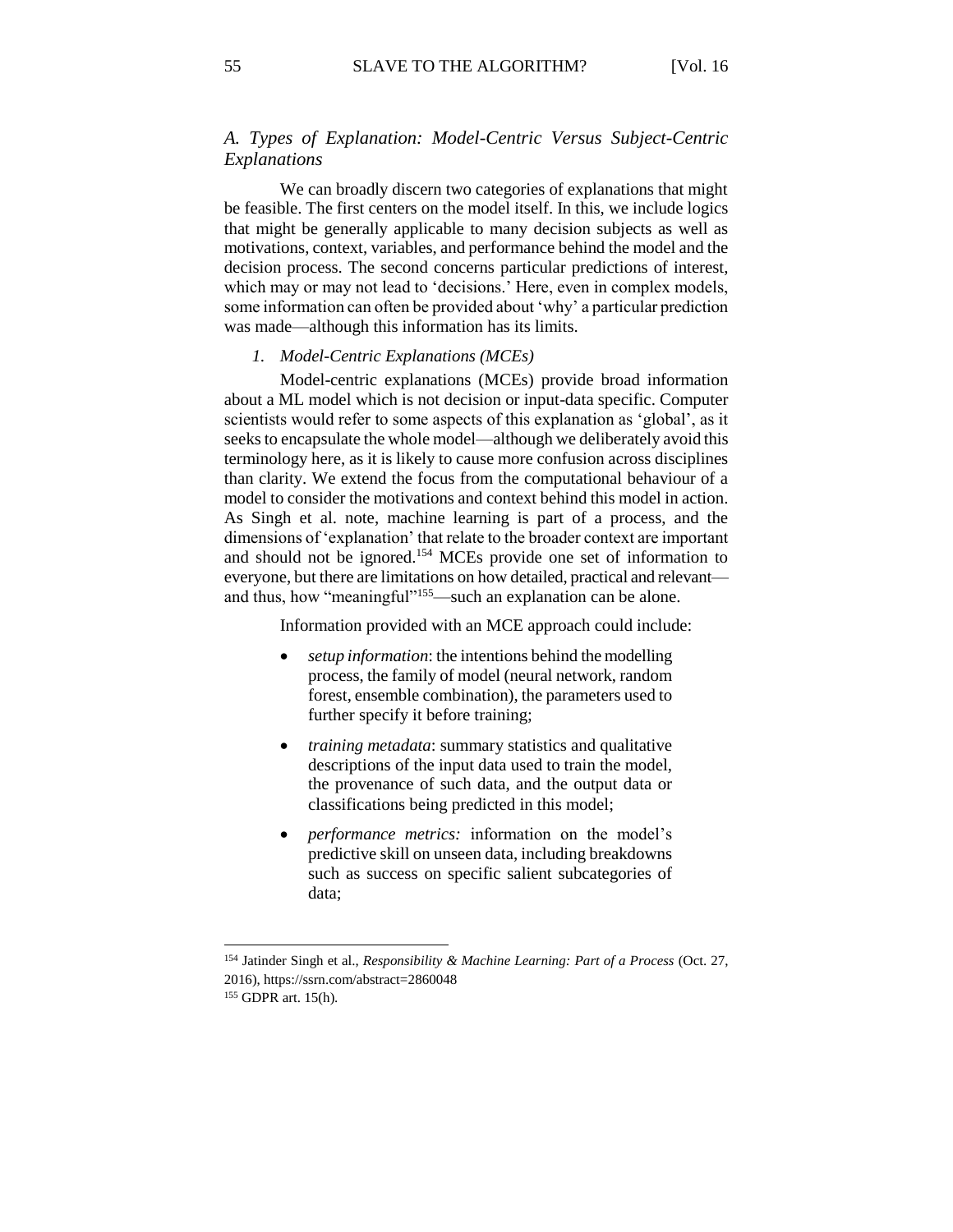- *estimated global logics*: these are simplified, averaged, human-understandable forms of how inputs are turned into outputs, which by definition are not complete, else you could use them instead of the complex model to achieve the same results. These might include variable importance scores, rule extraction results, or sensitivity analysis;
- *process information*: how the model was tested, trained, or screened for undesirable properties.

Some work around algorithmic decision-making concerned with the consistency, or procedural regularity of the decisions being undertaken falls into this category.<sup>156</sup> Information about the logics, which might be provided in the form of cryptographic assurances, $157$  might help ensure consistency against an adversary intent on switching algorithmic systems behind-thescenes, or making arbitrary decisions under the guise of a regular automated system. However, for much "meaningful information" for individual data subjects, we are probably going to need to look beyond MCEs alone.

#### *2. Subject-Centric Explanations (SCEs)*

Subject-centric explanations (SCEs) are built on and around the basis of an input record. They can only be provided in reference to a given query—which could be real or fictitious or exploratory. As a result (and somewhat contrary to the approach of Wachter et al.), they are theoretically possible to give before or after a "decision" as discussed in the sense of data protection, if access to the model is provided. Computer scientists would refer to this type of explanation as 'local', as the explanation is restricted to the region surrounding a set of data. Complex models cannot be explained effectively in their entirety—which is why they have rapidly become known as 'black boxes' in the media. Despite this, only considering certain relevant parts of them at any one time might allow for more useful explanations.

To better understand this, we introduce a concept from computer science: the "curse of dimensionality." Data can be thought of geometrically: with two numeric variables, you can display all data on a two-dimensional scatter plot. With three variables, a three-dimensional one. Conceptually, you can scale this up to however many variables you have in your data. As you increase the dimensions (i.e., the number of variables) the number of ways that all potential values of them can be combined grows

<sup>156</sup> Kroll et al., *supra* note [103.](#page-24-0)

<sup>&</sup>lt;sup>157</sup> Only limited prior work has demonstrated the feasibility of verifying certain types of ML systems with cryptographic methods for any purpose. *See* George Danezis et al., *Private Client-Side Profiling with Random Forests and Hidden Markov Models*, PRIVACY ENHANCING TECHNOLOGIES (Springer 2012).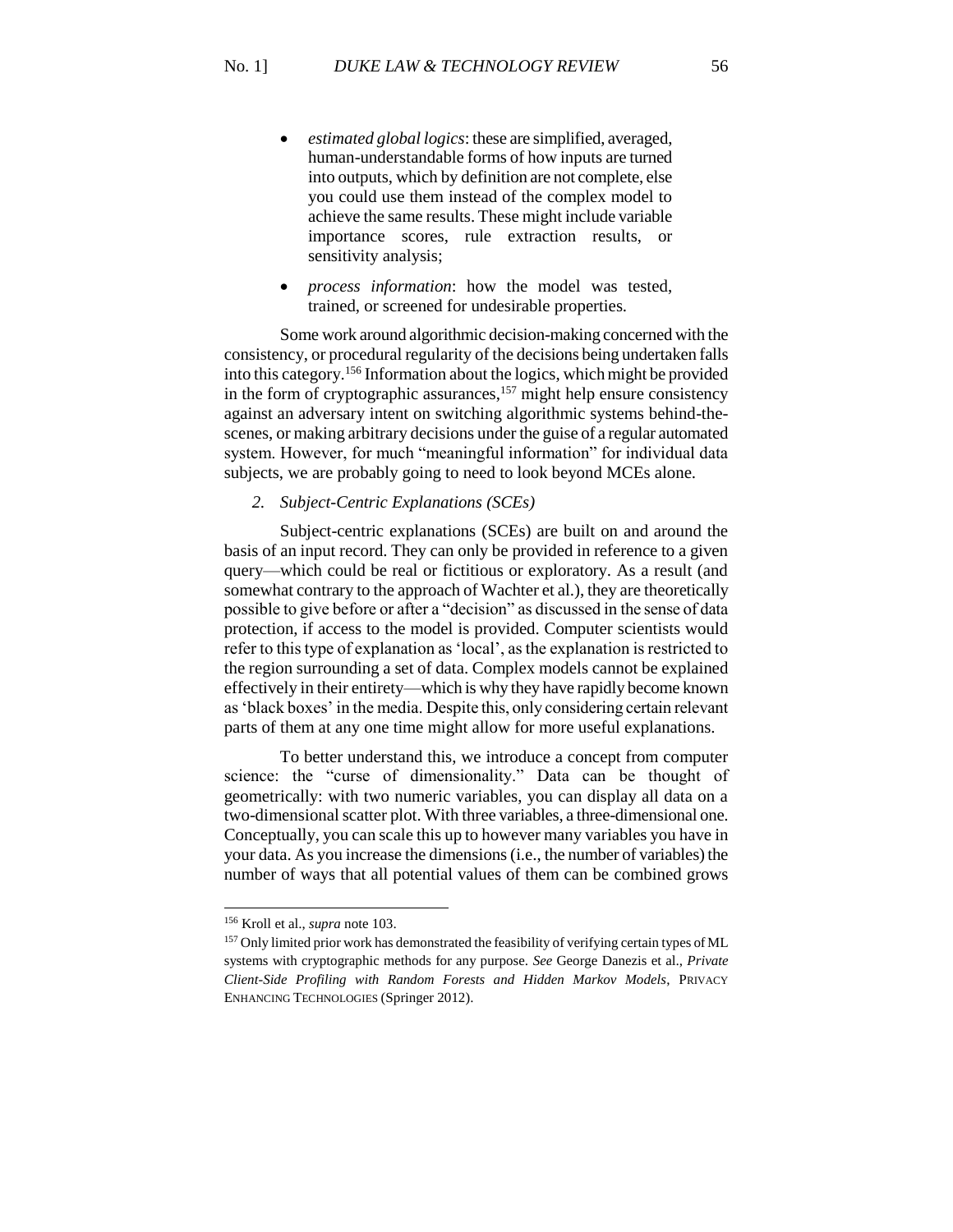exponentially. It is this dynamic which makes the data especially complex to comprehend. Layered onto this, models which mix arbitrary combinations of variables in multiple different ways in parallel, interdependent ways, means that the complexity of the data by its extent is compounded by the complexity of the procedures used to analyse it. Explaining everything in one go, as MCEs try to, quickly becomes unwieldy.



*Figure 1 Subject-centred explanations in practice. The dotted line represents a machine learned decision boundary, where the ticks are classified one way, and the crosses another. This is a highly simplified, illustrative diagram that consciously omits uncertainty, or points misclassified during training in order to illustrate a broader point.*

Despite this, explanations are possible if we zoom in to the part of the space in and around a vector of variables that interest us. By taking only a slice of the system, it can become considerably more interpretable. Take the simple (and simplified) example above in Figure 1. The dotted line represents a machine learned decision boundary over two input variables. Using this boundary, we can classify points into ticks and crosses, which might, for example, be acceptance of an application for a financial product. Giving out the whole model in a useful form will be challenging, especially since usually there are more than the two or three dimensions we can grasp visually with relative ease. Yet zooming in to a particular point: such as why were ?-1 and ?-2 rejected, might be easier to explain. ?-1 is easier in many ways—it seems that they have to just increase variable x to switch the decision, and this is helped a little if they also increase variable y at the same time, and hindered if they don't. Yet ?-2 is slightly trickier. They could increase or reduce variable *y*, or increase or reduce variable *x*. This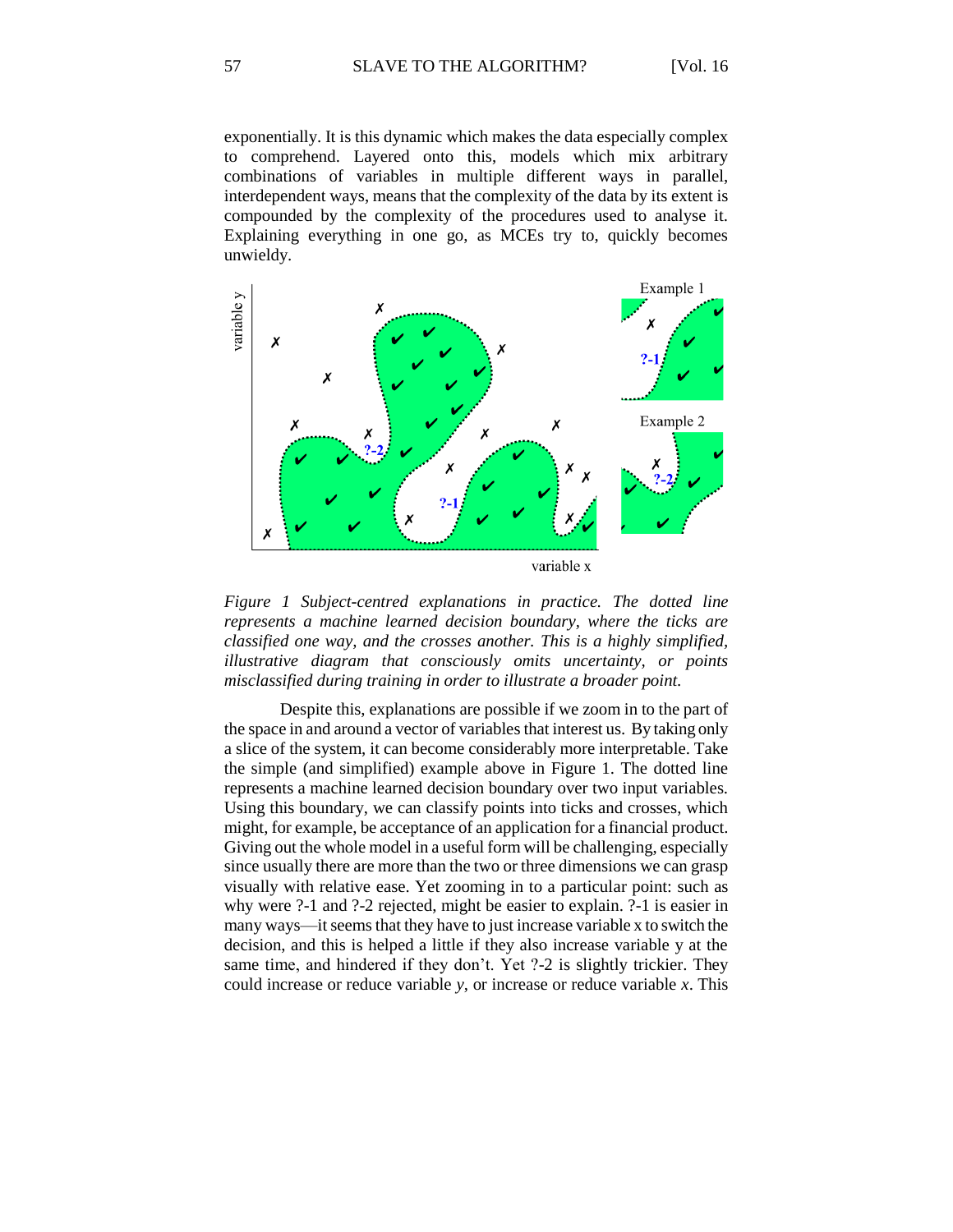seems pretty unsatisfactory—the individual is likely to wonder (in an MCE fashion) why the model was shaped to have these odd 'pockets' they could be stuck in, anyway. What is clear is that models can be explained in terms of one or two things an individual could change. In other cases, they can only be framed in terms of many variables, which change in inconsistent and non-linear ways.

This is an active field of research which we believe needs more consideration from a legal perspective. Here, we distinguish between four main types of SCEs:

- <span id="page-40-0"></span>• *Sensitivity-based* subject-centric explanations: what changes in my input data would have made my decision turn out otherwise?<sup>158</sup> (Where do I have to move in Figure 1 to be classified differently?)
- *Case-based* subject-centric explanations: which data records used to train this model are most similar to mine?<sup>159</sup> (Who are the ticks and crosses nearest to me?)
- *Demographic-based* subject-centric explanations: what are the characteristics of individuals who received similar treatment to me? $160$  (Who, more broadly, was similarly classified?)
- *Performance-based* subject-centric explanations: how confident are you of my outcome? Are individuals similar to me classified erroneously more or less often than average? (How many ticks and crosses nearer me were misclassified during training? Am I a difficult case?)

Unlike MCEs, SCEs are less suited for discussing aspects such as procedural regularity. Instead, they are more about building a relationship between these tools and their users or decision subjects that can provide "meaningful" explanation. In this sense, SCEs are considerably more linked

<sup>158</sup> Wojciech Samek et al., *Evaluating the Visualization of What a Deep Neural Network Has Learned*, IEEETRANSACTIONS ON NEURAL NETWORKS AND LEARNING SYSTEMS 1, 7 (2016); Marco Tulio Ribeiro et al. *"Why Should I Trust You?": Explaining the Predictions of Any Classifier*, PROCEEDINGS OF THE 22ND ACM SIGKDD INTERNATIONAL CONFERENCE ON KNOWLEDGE DISCOVERY AND DATA MINING 1135–44 (2016).

<sup>159</sup> DONAL DOYLE ET AL., A REVIEW OF EXPLANATION AND EXPLANATION IN CASE-BASED REASONING (Department of Computer Science, Trinity College, Dublin, 2003).

<sup>160</sup> Liliana Adrissono et al., *Intrigue: Personalized Recommendation of Tourist Attractions for Desktop and Handheld Devices*, 17 APPLIED ARTIFICIAL INTELLIGENCE 687, 696 (2003); Tintarev & Masthoff*, supra* note [153.](#page-36-0)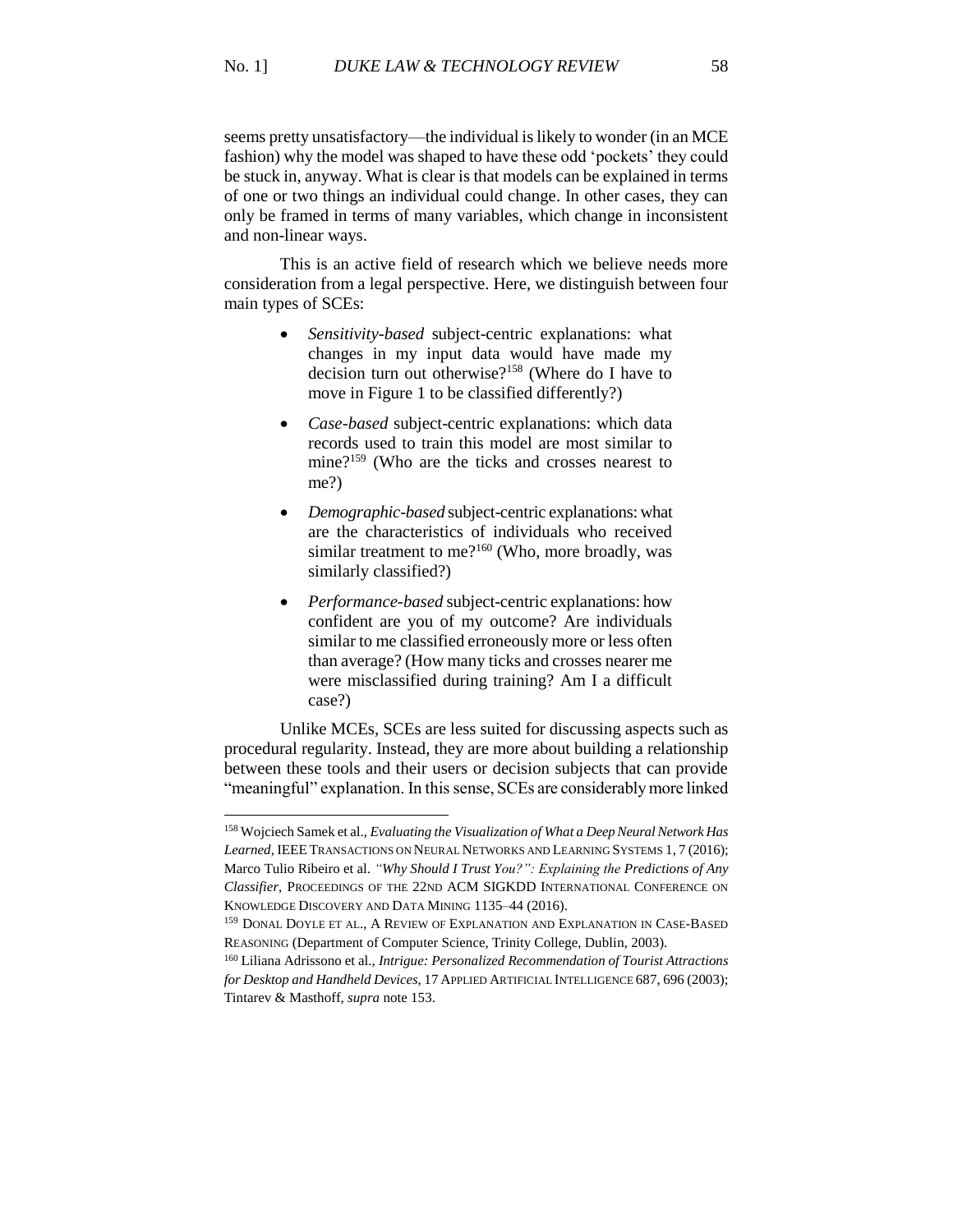to communities of interface design and human-computer interaction than to communities concerned with engineering issues, such as those building the cryptographic assurances that a system did what it was expected to, discussed above.

## *B. Barriers to Explanations*

MCEs and SCEs are far from perfect solutions, let alone easy ones to operationalize in many cases. Here, we present an in-exhaustive overview of two issues in this field: one that relates to the domain of decisionmaking, and one that relates to the interaction between who needs an explanation and how solid that explanation is likely to be for them.

#### *1. Domain: Some Tasks Are Easier to 'Explain' Than Others*

Meaningful explanations of ML do not work well for every task. As we began to discuss above, the tasks they work well on often have only a few input variables that are combined in relatively straightforward ways, such as increasing or decreasing relationships. Systems with more variables will typically perform better than simpler systems, so we may end up with a trade-off between performance and explicability.

One way to deal with this is if different input variables can be combined in a clear and visual way. Images are a good example of the latter: for a ML system, and especially since the rise in popularity of deep learning, colour channels in pixels are treated as individual inputs. While we struggle to read a table full of numbers at a glance, when an image is meaningful, the brain can process thousands of pixels at once in relation to one another. Similarly, words hold a lot of information, and a visual displaying 'which words in a cover letter would have got me the job, were they different' is also meaningful.

Even visualisation cannot deal with the basic problem that in some systems there is no theory correlating input variables to things humans understand as causal or even as "things." In ML systems, unlike simulation models, the features that are being fed in might lack any convenient or clear human interpretation in the first place, even if we are creative about it. LinkedIn, for example, claims to have over 100,000 variables held on every user that feed into ML modelling.<sup>161</sup> Many of these will not be clear variables like "age," but more abstract ways you interact with the webpage, such as how long you take to click, the time you spend reading, or even text

<sup>161</sup> KUN LIU, DEVELOPING WEB-SCALE ML AT LINKEDIN—FROM SOUP TO NUTS, PRESENTED AT THE NIPS SOFTWARE ENGINEERING FOR MACHINE LEARNING (Dec. 13, 2014).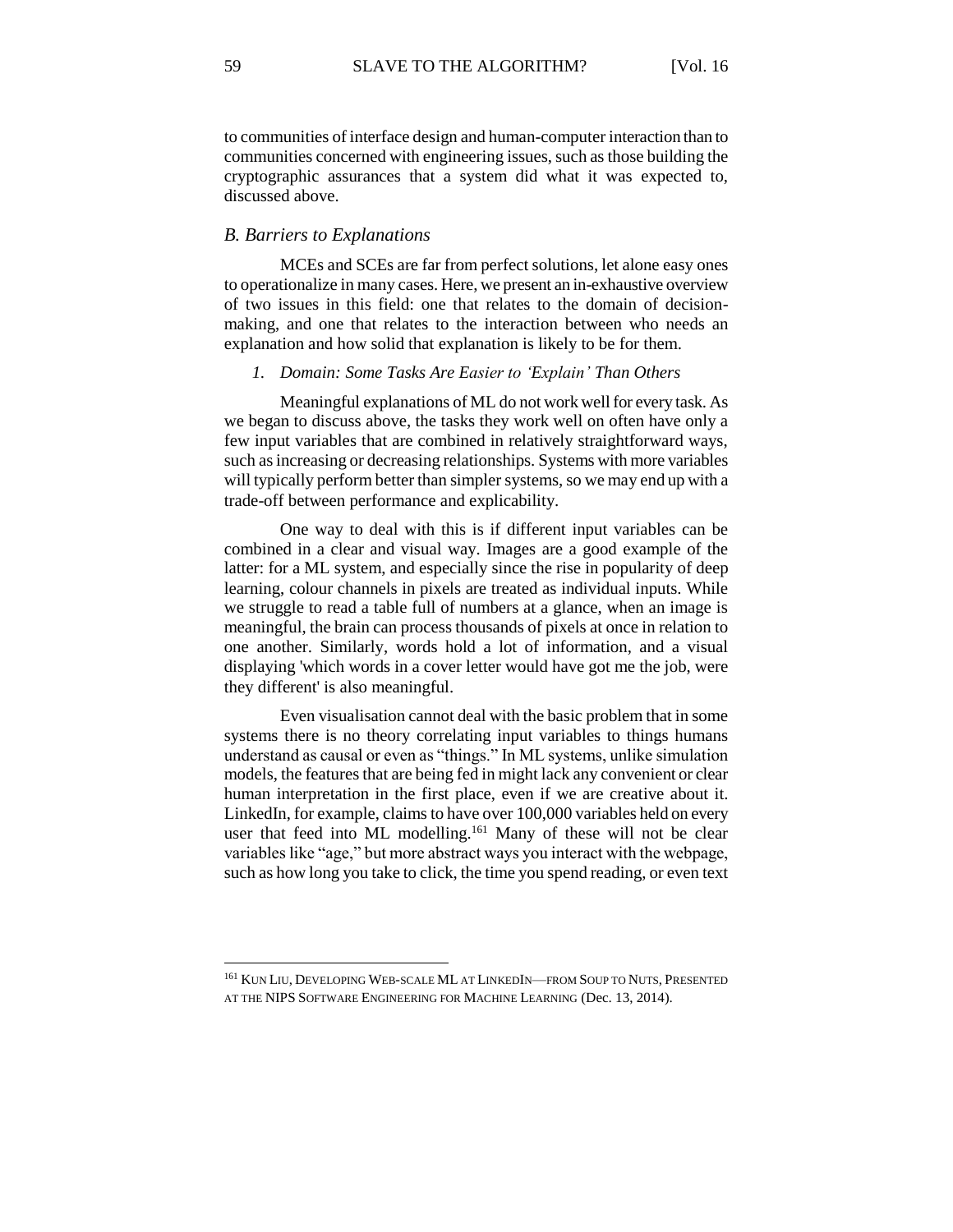you type in a text box but later delete without posting.<sup>162</sup> These variables may well hold predictive signals about individual characteristics or behaviours, but we lack compelling ways to clearly display these explanations for meaningful human interpretation. In these cases, we must ask—what could a satisfactory explanation even look like for decisions based on this data? Do we even possess the mental vocabulary of categories and concepts to grasp the important aspects in the data?

## *2. Users: Explanations Might Fail Those Seeking Them Most*

It is worth considering the typical data subject that might seek an explanation of a ML-assisted decision. We might expect them to have received outputs they felt were anomalous. They might feel misclassified or poorly represented by classification systems—hardly uncommon, as literatures on the problematic and value-laden nature of statistical classification note.<sup>163</sup> While some might wholesale reject the schema of classifications used, others might want to know if such a decision was made soundly. For these decision subjects, an explanation might help.

However, it also seems reasonable to assume that individuals with outputs they felt were anomalous are more likely than average to have provided inputs that can genuinely be considered statistically anomalous compared to the data an algorithmic system was trained on. To a ML system, they are "weirdos."

<span id="page-42-0"></span>Researchers have long recognised some outcomes are more difficult to predict than others for ML systems, given their relative individual complexity.<sup>164</sup> Given the many variables being used for each record, spotting these individuals cannot be done with methods such as visualisation, which we often use to detect outliers. Most of the phenomena we are interested in modelling, such as burglary, child abuse, terrorism or loan defaults, are rare, at least in comparison to their non-occurrence, and this also makes prediction harder.<sup>165</sup> ML practitioners expect this kind of dynamic within the data they use—the common technique of *boosting* relies on learning more from cases previously misclassified.

<sup>162</sup> Sauvik Das & Adam Kramer, *Self-Censorship on Facebook,* PROCEEDINGS OF THE SEVENTH INTERNATIONAL AAAI CONFERENCE ON WEBLOGS AND SOCIAL MEDIA 120, 120 (2013).

<sup>163</sup> JAMES C. SCOTT, SEEING LIKE A STATE (Yale University Press 1998); SALLY ENGLE MERRY, THE SEDUCTIONS OF QUANTIFICATION (University of Chicago Press 2016).

<sup>164</sup> Gary M. Weiss, *Mining with Rare Cases*, *in* DATA MINING AND KNOWLEDGE DISCOVERY HANDBOOK*,* 747–57 (Oded Maimon & Lior Rokach eds., Springer 2009).

<sup>165</sup> Taeho Jo & Nathalie Japkowicz, *Class Imbalances Versus Small Disjuncts*, 6 ACM SIGKDD EXPLORATIONS NEWSLETTER 40 (2004).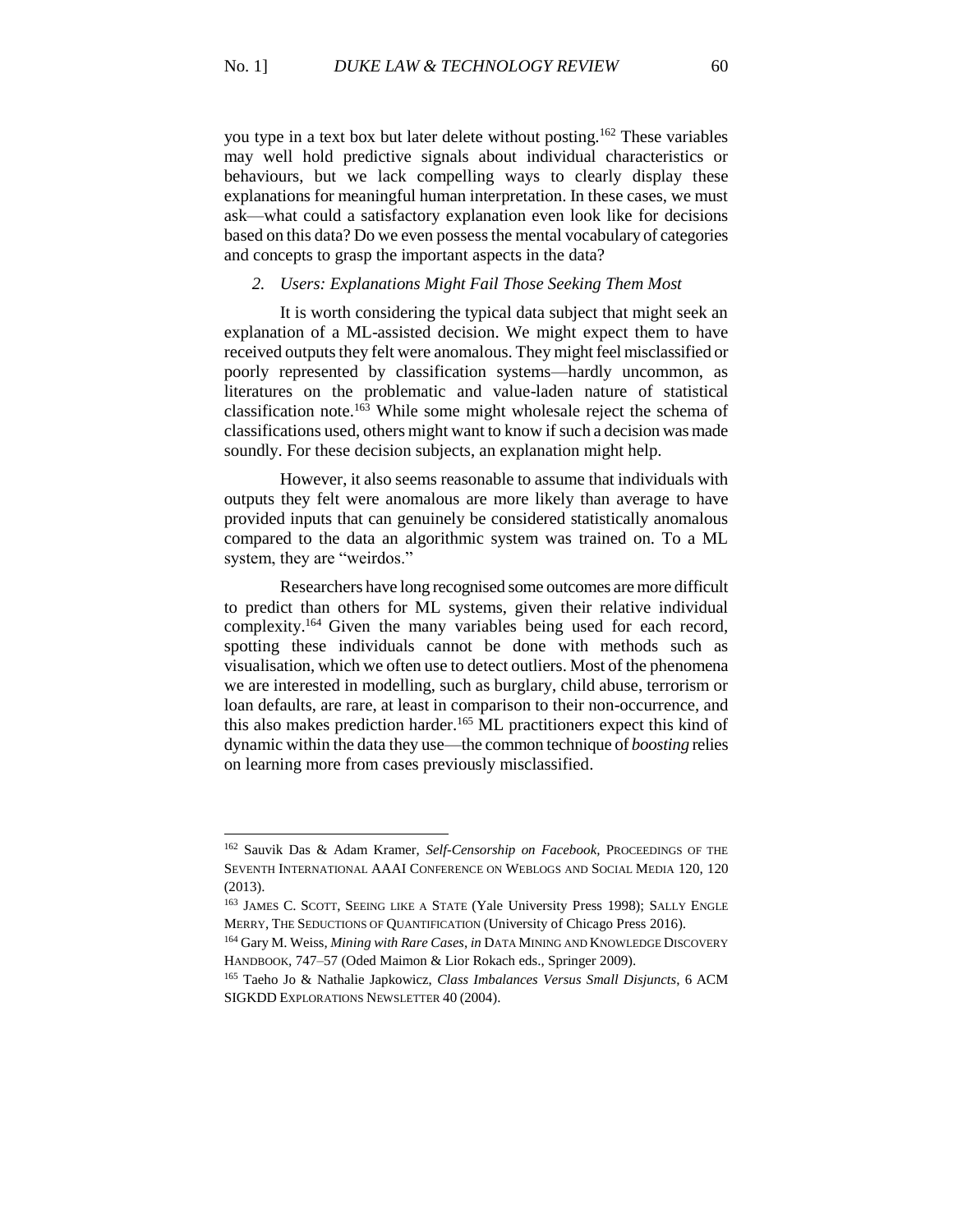Why might this challenge meaningful explanations? SCEs practically focus on taking the model you have, selecting a certain region of it, and modelling it in a simpler and more interpretable way. This simplification necessarily discards the complex outlier cases, just as you might do when you simplify a scatterplot into a smooth trend-line or a 'line of best fit.' Optimising an explanation system for human interpretability necessarily means diluting predictive performance to capture only the main logics of a system: if a more interpretable system with exactly the same predictive performance existed, why use the more opaque one? Traditionally, this has been described as the "fidelity" of an explanation facility for a machine learning system: how well does it mimic the behaviour of the system it is trying to explain?<sup>166</sup> The more pressing, related question is, are the cases that an interpretable model can no longer predict simply distributed at random, or are they correlated with those we might believe to have a higher propensity to request a right to explanation? We lack empirical research in this area. If the users of complex ML systems who seek explanations are likely to be these "rare birds," then it is worrying that they are the most likely to be failed.

### *B. Opportunities for Better Explanations*

Better explanations are possible, although it may involve rethinking how we make and use them. We highlight two promising avenues. The first centers on allowing users to interactively explore algorithmic systems, which can enable individuals to develop good and trustworthy mental models of the systems they use and are subject to. The second rests on another insight—you do not have to have access to the innards of a model to attempt to explain it, but can instead wrap a simpler model around it and use that as the explanation facility.

#### *1. Exploring With Explanations*

Above we introduced the idea of model-centric (MCEs) vs subjectcentric (SCEs) explanations. Which are best for helping users understand complex ML systems? The best explanations of complex systems seem to be "exploratory," using subject-centric inputs. Experimental tests have found that interfaces that provided SCEs rather than MCEs appeared far more effective at helping users complete tasks, even where the experiment was constructed so that unusually, the same amount of information was provided by both.<sup>167</sup> For users, it seems that when done well, SCEs are more appealing, convenient and compelling. Here, explanation facilities might

<sup>166</sup> Tickle et al., *supra* note [150,](#page-36-1) at 1058.

<sup>167</sup> Dianne C. Berry & Donald E. Broadbent, *Explanation and Verbalization in a Computer-Assisted Search Task*, Q.J. EXPERIMENTAL PSYCHOL. SEC. A 585, 596 (1987).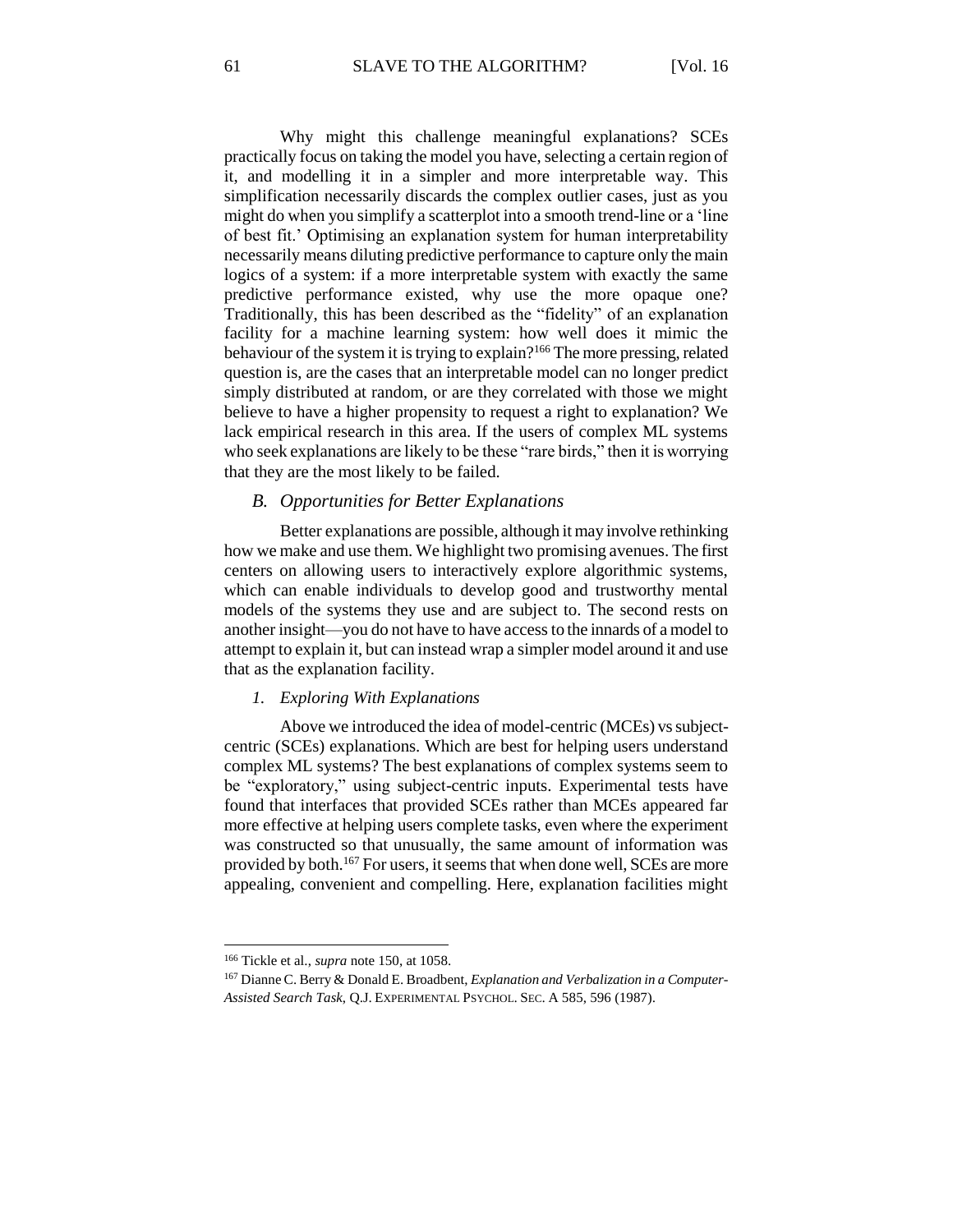allow decision subjects to build more effective and relevant mental models, build justified trust and work better with algorithmic systems.<sup>168</sup>

Drawing on the literature on human–computer interaction (HCI), SCEs can be thought of as "seams" in the design of a ML system.<sup>169</sup> Seam*less* design hides algorithmic structures, providing certain kinds of effortlessness and invisibility. This promotes an acceptance of technology based on its effect: the idea that when a machine runs efficiently and appears to settle matters of fact, attention is often drawn away from its internal complexity to focus only on the inputs and outputs.<sup>170</sup> Yet "seam*ful*" algorithmic systems, where individuals have points in the designed systems to question, explore and get to know them, help build important, albeit partial, mental models that allow individuals to better adapt their behaviour and negotiate with their environments.<sup>171</sup> By introducing these "seams" of explanation, it has been demonstrated that even new users can quickly build mental models of ML systems to the level of those with seasoned experience.<sup>172</sup> "Seamful" systems might help restore what Mireille Hildebrandt terms "double contingency"—the mutual ability to anticipate, or "counter-profile" how an agent is being "read" by another, so she can change her own actions in response.<sup>173</sup>

Some SCEs already let individuals hypothetically explore the logics happening around their own data points. Tools already exist to let you "try out" what your credit score might be online, including through filling a questionnaire, or signing into these using your data profile (for example, by authorising a 'soft' check on your credit file, or potentially one day, by

<sup>168</sup> Perel and Elkin-Cohen describe this as "black box tinkering" and are positive about it for empowering users in the field of algorithmic copyright enforcement. *See* Maayan Perel (Filmar) & Niva Elkin-Koren, *Black Box Tinkering: Beyond Transparency in Algorithmic Enforcement*, FLORIDA LAW REVIEW (forthcoming 2017). Some authors suggest facilities help acceptance of decisions. *See* Henriette Cramer et al., *The Effects of Transparency on Trust in and Acceptance of a Content-Based Art Recommender*, 18 USER MODELING AND USER-ADAPTED INTERACTION 455 (2008); while others consider trust building overall. *See contra* A Busone et al., *The Role of Explanations on Trust and Reliance in Clinical Decision Support Systems, in* ICHI '15*,* 160–169 (2015).

<sup>169</sup> Matthew Chalmers & Ian McColl, *Seamful and Seamless Design in Ubiquitous Computing, in* WORKSHOP AT THE CROSSROADS: THE INTERACTION OF HCI AND SYSTEMS ISSUES IN UBICOMP (2003).

<sup>170</sup> *See* BRUNO LATOUR, PANDORA'S HOPE:ESSAYS ON THE REALITY OF SCIENCE STUDIES 304 (Harvard University Press 1999).

<sup>171</sup> Kevin Hamilton et al., *A Path to Understanding the Effects of Algorithm Awareness,* CHI '14 633 (2014).

<sup>172</sup> Motahhare Eslami et al., *First I "Like" It, Then I Hide It: Folk Theories of Social Feeds*, CHI' 16 (2016).

<sup>173</sup> Hildebrandt, *supra* not[e 59.](#page-16-0)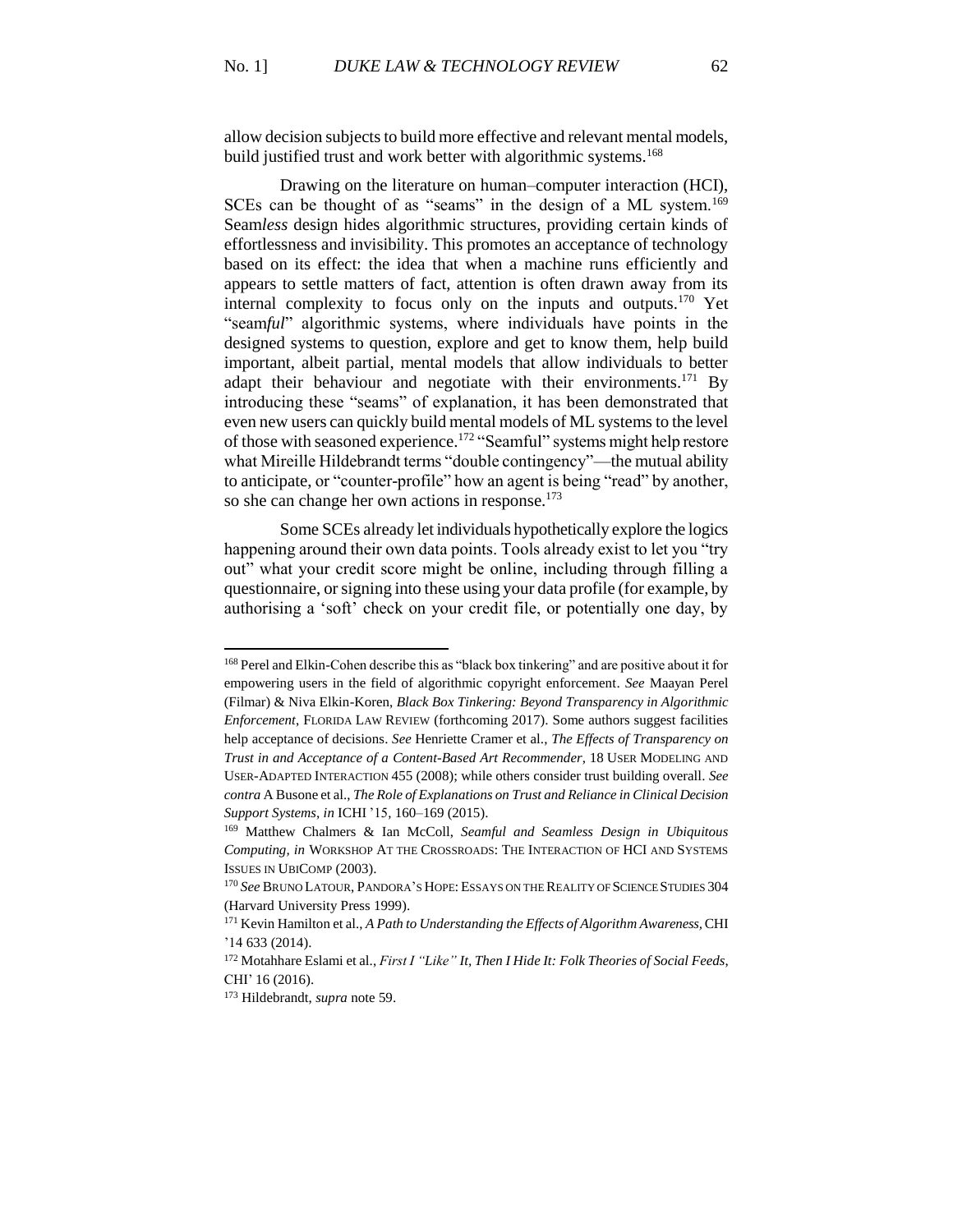giving access to your social media API). More advanced approaches might let a data subject see how the system might make decisions concerning other users, thus taking the user out of their own "filter bubbles."

Unfortunately, it will be easier to build SCEs that let you explore the logics around yourself rather than around others, because simulating the inputs of others convincingly is hard. Some researchers have attempted to 'reverse engineer' algorithmic systems online in order to study phenomena such as price discrimination by simulating the profiles of diverse individuals while browsing.<sup>174</sup> However, presenting valid hypothetical subjects other than yourself to many of these systems is becoming increasingly difficult in an era of personalisation. British intelligence services have noted the challenge in providing data such as "a long, false trail of location services on a mobile phone that adds up with an individual's fake back-story," with the former director of operations for MI6 noting that "the days in which intelligence officers could plausibly adopt different identities and personas are pretty much coming to an end."<sup>175</sup> Individuals everywhere will find it harder to "fake" a new persona without changing their lifestyle, friends etc., in these days of the "digital exhaust."

A problem frequently raised with this kind of repeated querying of ML systems to establish a "mental model," but one that we believe to be overstated, is that such querying might be used to "game the system." In many cases, this is more unlikely or less consequential than often assumed. In private sector systems such as targeted advertising deriving from social media information, users anecdotally do often try to "game" or selfoptimize systems with false data such as birthdates or locations. Yet in public sector cases, such as ML sentencing and parole systems, it seems unlikely that gaming will be a large problem. As the criminological literature has noted, any evidence that the severity of sentencing deters crime is patchy at best.<sup>176</sup> If this is true then it seems unlikely that prisoners will change their characteristics just to attempt to game a recidivism algorithm that will not even be used until after they have been apprehended. Perhaps within prison, individuals might seek to 'game' an algorithm used during parole, by behaving well, or taking specified courses, for example. Yet for this to be gaming, we would need to assume that the act of taking

<sup>174</sup> Aniko Hannak et al., *Measuring Price Discrimination and Steering on E-Commerce Web Sites*, *in* PROCEEDINGS OF THE 2014CONFERENCE ON INTERNET MEASUREMENT CONFERENCE (2014).

<sup>175</sup> Sam Jones, *The Spy Who Liked Me: Britain's Changing Secret Service*, FINANCIAL TIMES (Sep. 29, 2016), https://www.ft.com/content/b239dc22-855c-11e6-a29c-6e7d9515ad15. <sup>176</sup> *See,* e.g., Daniel S. Nagin, *Deterrence in the Twenty-First Century*, 42CRIME AND JUSTICE 199, 201 (2013).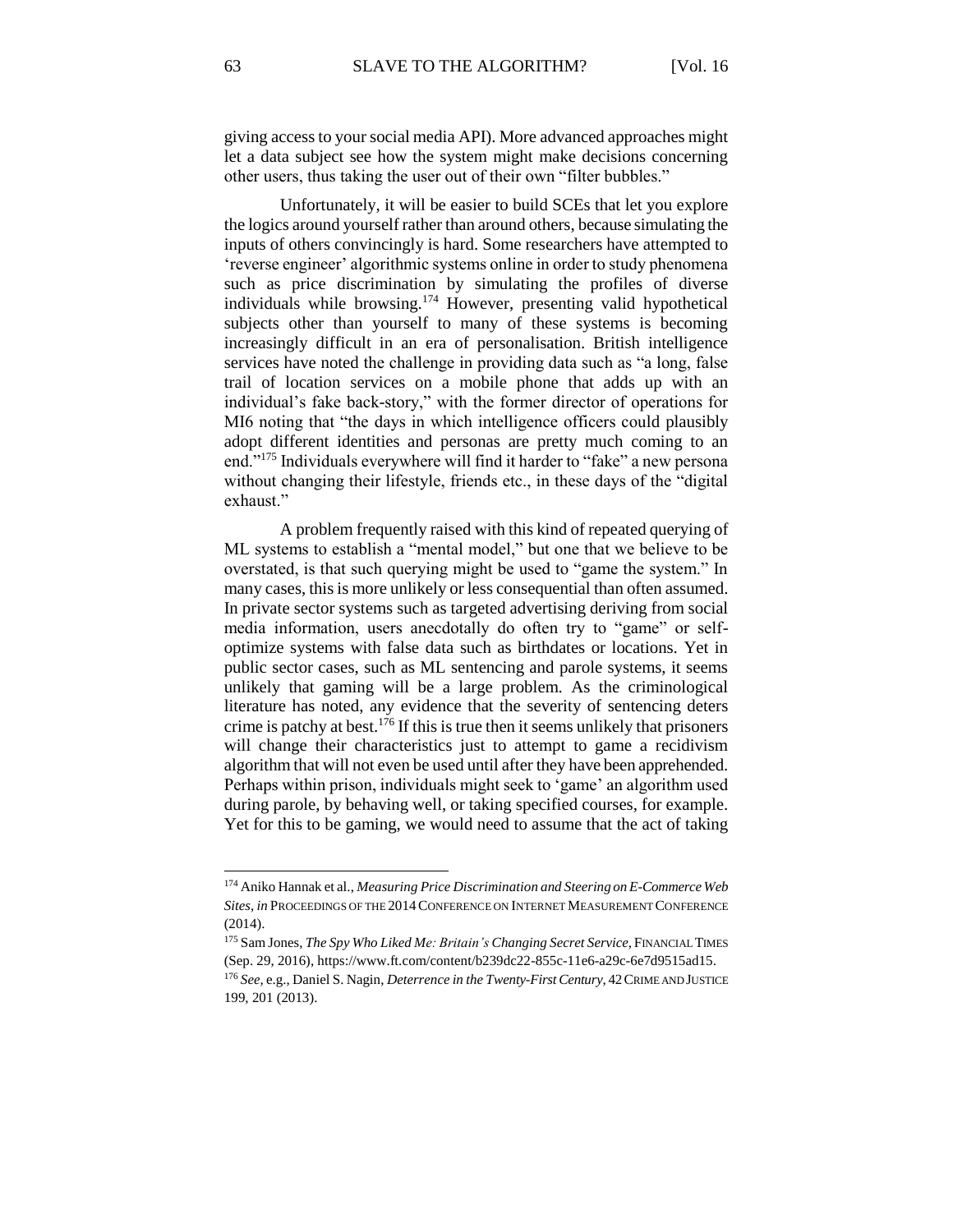these courses, or behaving well, would not be useful or transformative in and of itself.

For important decisions, we might question if a system that "works" but can so easily be gamed is not a system which is already too fragilely reliant on obfuscation to achieve its policy goals. If all that is preventing misuse is 'keeping the lid' on the logic, then it is not a great stretch to assume some individuals or organizations, likely assisted by money and power, have already pried the lid open further than others. In particular, researchers have demonstrated that with significant financial resources, there is a feasibility of "model stealing" i.e. reverse engineering models such as those Google and Amazon offer as-a-service via APIs.<sup>177</sup> It might also be questioned if a system is only based on "entrenched" factors that are costly or impossible to change or hide (e.g. race), is this really a fair system?<sup>178</sup>

#### *2. Explaining Black Boxes Without Opening Them*

As we have seen, the way that ML systems optimize for performance usually comes at the expense of internal interpretability. Since early research into "expert systems" in the late 80s onwards, there has been awareness that a mere *trace* of the "logic" of how an automated system transformed an input into an output was not "meaningful" to a human, let alone to a non-expert. Since then researchers have generally seen explanation as an entirely separate optimization challenge—*decoupling* algorithmic reasoning from algorithmic explanation.<sup>179</sup>

There are two main styles of decoupled algorithmic explanations.<sup>180</sup> They differ from MCEs and SCES, which concern the *focus* of explanation, to consider the way in which that explanation (MCE or SCE) is decided. The first type is the *decompositional* explanation, which attempts to open the black box, and understand how the structures within, such as the weights, neurons, decision trees and architecture, can be used to shed light on the patterns that they encode. This requires access to the bulk of the model structure itself. Some types of machine learning, like regression, are decomposable by design, and commonly used to explain phenomena in social sciences. Others can be made more decomposable with relatively little effort—random forest models can be trained to also produce "variable

<sup>177</sup> Florian Tramèr et al., *Stealing Machine Learning Models via Prediction APIs*, *in* USENIX SECURITY SYMPOSIUM, AUSTIN, TX, USA, AUGUST 11 2016 (2016).

<sup>178</sup> On the danger of inequalities and gaming, *see generally* Jane Bambauer & Tal Zarsky, *The Algorithm Game* [draft manuscript, on file with authors].

<sup>179</sup> Michael R. Wick & William B. Thompson, *Reconstructive Expert System Explanation*, 54 ARTIFICIAL INTELLIGENCE 33, 35 (1992). This corresponds to the "naïve" approach Kroll et al. talk about of merely dumping source code, inputs and outputs (*supra* not[e 103\)](#page-24-0).

<sup>180</sup> Combinations are also possible. See Tickle et al., *supra* note [150.](#page-36-1)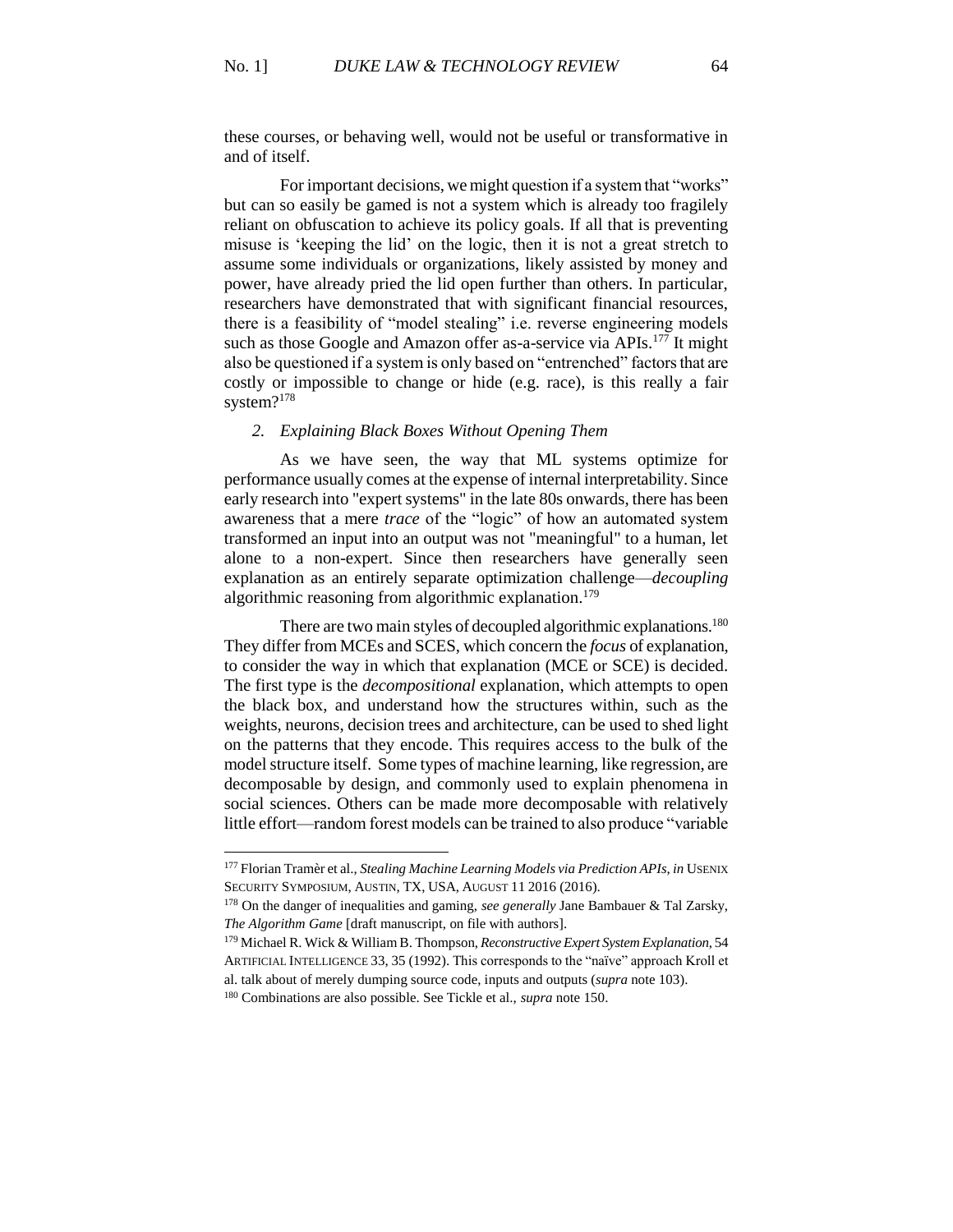importance scores" alongside the model.<sup>181</sup> Decomposing others, particularly when the innards are complex as they are in deep learning systems, requires extra methods—a hot research area.<sup>182</sup>

On the other end of the spectrum, *pedagogical* systems, also referred to as *model agnostic* systems, do not even need to open the black box. They can get the information they need by simply querying it, like an oracle.<sup>183</sup> Pedagogical systems have the great advantage of demanding a much lower level of model access and are thus less likely to run into the IP or trade secrecy barriers embedded in Article 15(h) (see section II.Babove). Indeed, for firms that provide remote access to querying their models—for example, through an API—it might be technically possible to build pedagogical explanations even if the firm does not directly condone it. Furthermore, pedagogical systems cannot easily be reverse engineered to construct a model of equal performance, as some might fear. In particular, the subject-specific nature of the vast majority of pedagogical explanation systems means that even if an algorithm could be siphoned and rebuilt elsewhere, that reconstruction would be limited to individuals similar to those to which the explanations related. More critically, if a more explainable system was similarly accurate, why use a pedagogical system in the first place? Statistical controls also exist that might be fruitfully repurposed to prevent "over-explaining" to any one person or organisation, notably in the area of "differential privacy" guarantees.<sup>184</sup>

## IV. SEEKING BETTER REMEDIES THAN EXPLANATIONS WITH THE GDPR

## *A. Avoiding a "Transparency Fallacy"*

Above, we have seen a large number of difficulties, as well as some opportunities, around providing meaningful explanations in ML systems. This leads us in this section to stop and consider if "the game is worth the candle": if meaningful information about the logic of ML is so hard to provide, how sure are we that explanations are actually an effective remedy and if so, to achieve what? In section I.B.3, we already began to explore a little sceptically the notion of transparency as a remedy, drawing on

<sup>181</sup> Durham Police's recidivism system publicises these measures, for example. *See* Sheena Urwin, Presentation at TRILCon '17: Algorithms in Durham Constabulary custody suites— How accurate is accurate? (May 3, 2017).

<sup>182</sup> *See,* e.g., George Montavon et al., *Explaining Nonlinear Classification Decisions with Deep Taylor Decomposition*, 65 PATTERN RECOGNITION 211 (2017).

<sup>183</sup> For examples of pedagogical systems, *see* Ribeiro et al., *supra* not[e 158;](#page-40-0) Anupam Datta et al., *Algorithmic Transparency via Quantitative Input Influence*, *in* TRANSPARENT DATA MINING FOR BIG AND SMALL DATA (Tania Cerquitelli et al. eds. Springer 2017).

<sup>184</sup> Cynthia Dwork, *Differential Privacy: A Survey of Results, in* INTERNATIONAL CONFERENCE ON THEORY AND APPLICATIONS OF MODELS OF COMPUTATION (Springer 2008).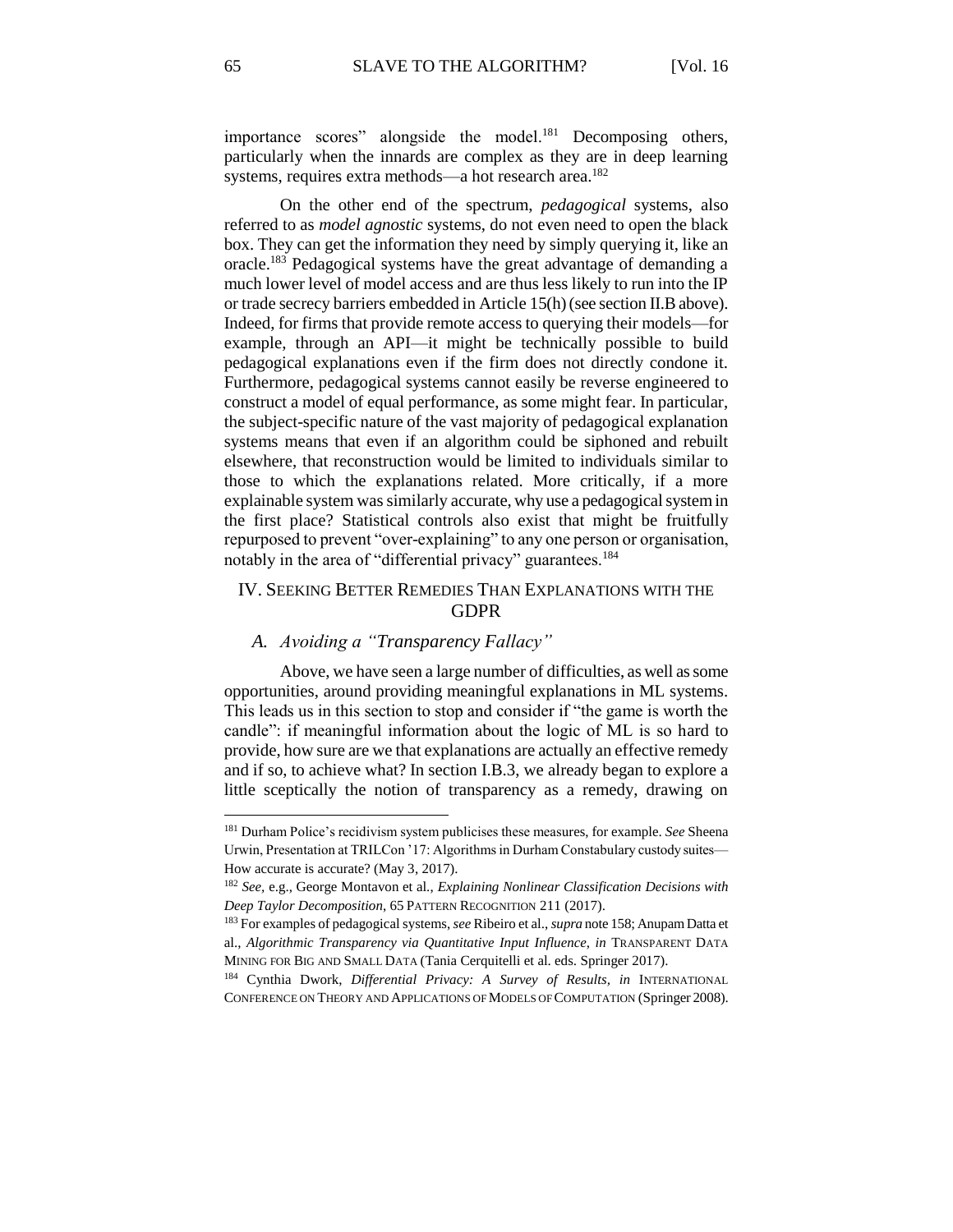historical experience from the financial crash and from freedom of information laws. A useful warning can also be taken about so-called remedies or safeguards that may simply not work by considering the history of consent in information privacy.

Privacy scholars are already very familiar with the notion that consent, often regarded by lay audiences as the primary safeguard for control of personal data, has in the online world become a mere husk of its former self, often described as "meaningless" or "illusory."<sup>185</sup> Why is this? Online consent is most often obtained by displaying a link to a privacy policy at the time of entry to or registration with a site, app or network, and asking the user to accede to these terms and conditions by ticking a box. As there is no chance to negotiate and little evidence that the majority of users either read, understand or truly consider these conditions, it is hard to see how this consent is either "freely given, specific, informed and unambiguous" despite these being conditions for valid consent under the GDPR.<sup>186</sup> Consent as an online institution in fact arguably no longer provides any semblance of informational self- determination but merely legitimises the extraction of personal data from unwitting data subjects. As behavioural economics have taught us, many users have a faulty understanding of the privacy risks involved, due to asymmetric access to information and hard-wired human failure to properly assess future, intangible and contingent risks. Even in the real rather than online world, consent is manipulated by those, such as employers or insurers, who can exert pressures that render "free" consent imaginary. To posit in a rather utopian way that consent can be given once to a data controller in a free and informed way, will require constant vigilance as privacy policies and practices change frequently. It is unreasonable and increasingly unsustainable to abide by the liberal paradigm and expect ordinary users to manage their own privacy via consent in the world of online dependence

<sup>185</sup> *See* discussion and references *supra* Section I.B.2 and *supra* not[e 54.](#page-15-1)

<sup>&</sup>lt;sup>186</sup> GDPR, art. 4(11). The GDPR does attempt to improve the quality of consent with some new measures such as the requirement that the data controller must be able to prove consent was given (Article  $7(1)$ ), that terms relating to consent in user contracts must be distinguishable from other matters, and written in "clear and plain language" (Article 7(2)); and that in determining if consent was given "freely," account should be taken of whether the provision of the service was conditional on the provision of data not necessary to provide that service (Article 7(4)). It is submitted however that these changes are not major, and that much will depend on the willingness of EU member state data protection regulators to take complex, expensive and possibly unenforceable actions against major data organisations (Google, Facebook, Amazon and others) emanating from non-EU origins with non-EU law norms. The Common Statement of 5 DPAs (*supra* note [72\)](#page-19-1) is certainly an interesting first shot over the bows.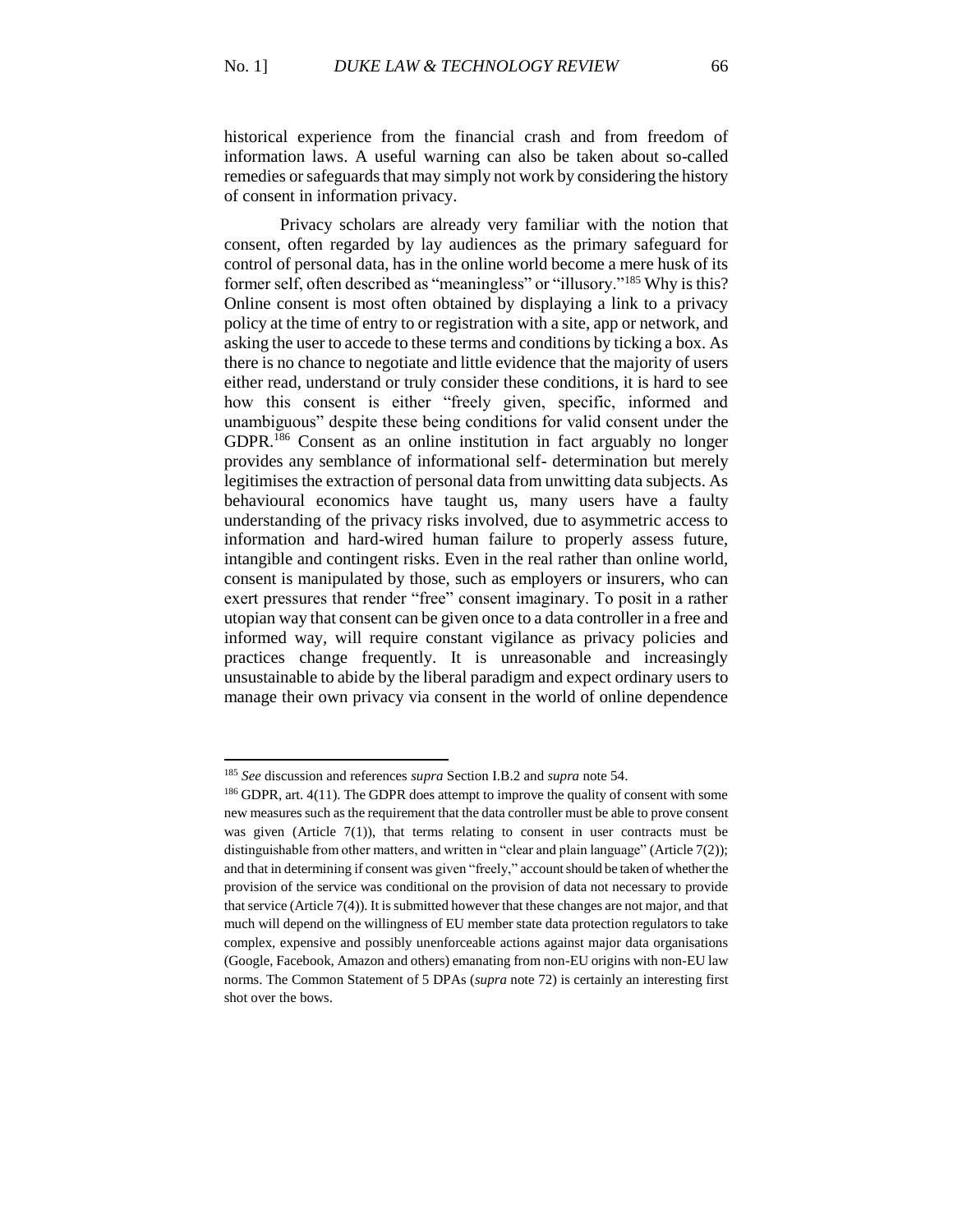and "bastard data." <sup>187</sup> As a result, it is now beyond trite to talk about a "notice and choice fallacy."<sup>188</sup>

Relying on individual rights to explanation as the means for users to take control of ML systems risks creating a similar "transparency fallacy."<sup>189</sup> Individual data subjects are not empowered to make use of the kind of algorithmic explanations they are likely to be offered even if (unlikely as it seems) the problems identified in section III are overcome. Individuals are mostly too time-poor, resource-poor, and lacking in the necessary expertise to meaningfully make use of these individual rights. In some ways, the transparency fallacy is even worse than its consent cousin, since the explanation itself may not be meaningful enough to confer much autonomy even on the most empowered data subject.

Ananny and Crawford recount the numerous ways in which transparency "as a method to see, understand and govern complex systems"<sup>190</sup>—both in the past, and now in the time of algorithmic ML systems—is not only limited but at times misleading and unhelpful. Inter alia, they note that transparency can support "neoliberal models of agency,"<sup>191</sup> placing a tremendous burden on individuals both to seek out information about a system, interpret it, and determine its significance, only then to find out they have little power to change things anyway, being "disconnected from power."<sup>192</sup> Liberal democracy in the past has taught us "the feeling that seeing something may lead to control over it"<sup>193</sup> but in fact" in its search for a technical solution, dependence on transparency may occlude the true problems which rest in societal power relations and institutions as much as the software tools employed.

## *B. Beyond Explanation Rights: Making Fuller Use of the GDPR to Better Control Algorithms*

We now consider if in the stampede to find a legally enforceable right to an explanation, other new user rights and tools in the GDPR have been given undeservedly little attention. We first explore two main rights: the right to erasure (colloquially often called "right to be forgotten") in Article 17, and the right to data portability in Article 20, before turning to look at the proposed supporting environment for enforcement the GDPR

<sup>187</sup> *See* McNamee, *supra* not[e 55.](#page-16-1)

<sup>188</sup> *See* full discussion in Edwards, *supra* not[e 59.](#page-16-0)

<sup>189</sup> *See* Heald, *supra* not[e 98](#page-23-1) (discussing the notion of a "transparency illusion").

<sup>190</sup> *See* Mike Annany & Kate Crawford, *Seeing Without Knowing: Limitations of the Transparency Ideal and Its Application to Algorithmic Accountability*, NEW MEDIA & SOCIETY 1, 5.

<sup>191</sup> *Id.* at 7.

<sup>192</sup> *Id.* at 6.

<sup>193</sup> *Id.* at 3.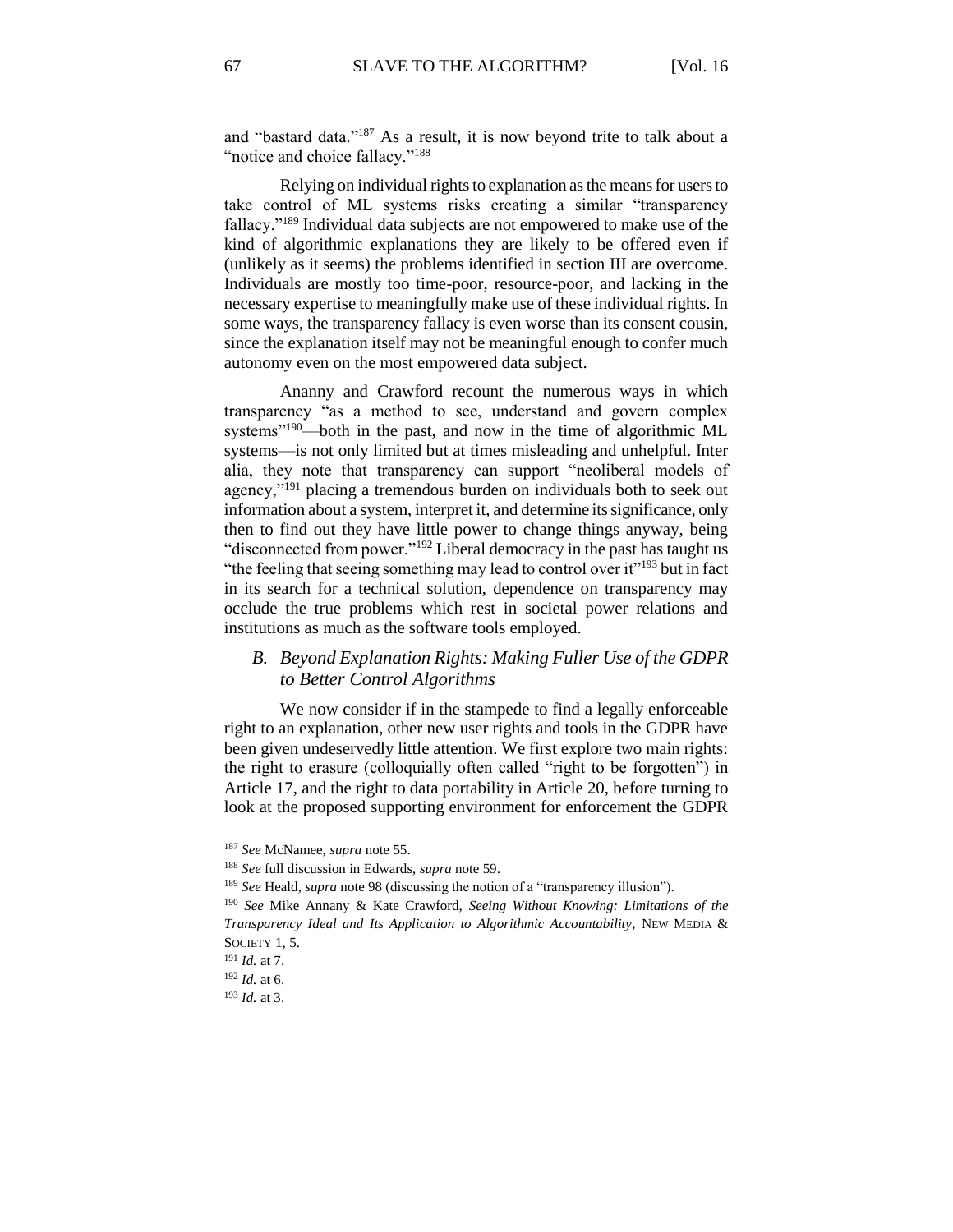establishes using a varied range of instruments, such as Data Protection Impact Assessments (DPIAs) and privacy seals.

#### *1. GDPR, Article 17: The Right to Erasure ("Right to be Forgotten")*

Article 17 of the GDPR states that the "data subject shall have the right to obtain from the controller the erasure of personal data concerning him or her without undue delay."<sup>194</sup> This is not an unrestricted right. Erasure can be obtained on one of various grounds,<sup>195</sup> including: that the data is no longer necessary in relation to the purposes for which they were collected; that the data subject has withdrawn her consent to processing; that the personal data have been unlawfully processed; that the data must be erased under local state or EU law (e.g. because of rehabilitation of offenders or bankruptcy rules); or that the data was provided while a child under sixteen years old. Most usefully, erasure can be sought if the data was being used to profile the data subject and had been collected lawfully but without her consent.<sup>196</sup> The right can conceivably be repelled by the controller on "compelling legitimate grounds" and there are other exceptions, including to safeguard freedom of expression and the historical record.<sup>197</sup>

In the context of ML, we believe a data subject might usefully seek erasure as a remedy in at least three main circumstances.

> 1. Seeking Erasure of Personal Data "Concerning" a Data Subject

First, a data subject might seek erasure of her personal data simply because she does not wish the data controller to have a copy of it any longer.

An important issue here is what personal data in the ML system an individual data subject has rights over. Clearly, she has the right to erase her *explicitly provided data* used as inputs to an ML system (e.g. name, age, medical history) but does she have the right to erase *observed* data about her behaviour and movements both in the real and virtual world? This is important—ML systems such as those run by Facebook or LinkedIn make heavy use of observed behaviour—for example the type of links clicked on

<sup>194</sup> The right to erasure ("right to be forgotten") in GDPR, arts. 17 and 18 (restriction of processing) emerged after the landmark CJEU case, *Google Spain*,*supra*, not[e 105,](#page-24-1) and it is both wider in effect and more specified than the rule elaborated in that case out of the DPD. <sup>195</sup> GDPR, art. 17(1).

<sup>&</sup>lt;sup>196</sup> i.e. on the ground of the legitimate interests of the data controller under art.  $6(1)(f)$  or, for a public data controller, the public interest under art. 6(1).

<sup>&</sup>lt;sup>197</sup> There is no guidance in recital 69 on what this might mean. Note that art. 17 rights can also be excluded by EU states where exercising them affects important public interests (Article 17(3)): these include freedom of expression, 'public interest' in the area of health, public archives and scientific, historical, and statistical research, and legal claims.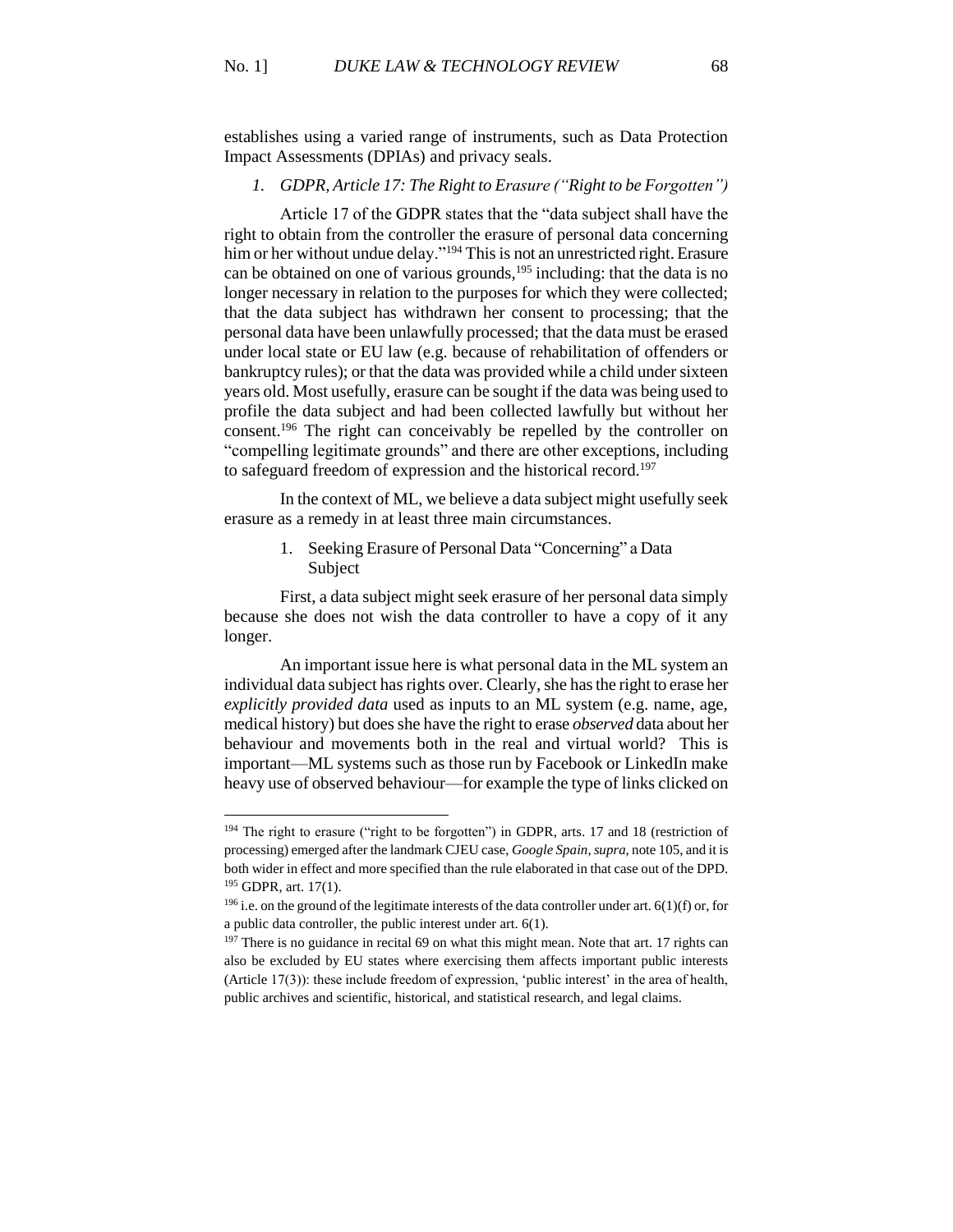on-site, the photos viewed, the pages "liked"; or, in the real world, the location and movement as tracked by GPS. While this implicitly provided data, should arguably qualify as personal data if it clearly allows a data subject to be identifiable (e.g. by "singling out") it does not appear the history of Article 17 ever contemplated its use for such purposes.

Perhaps most importantly in relation to ML, what about the *inferences* that are made by the system when the data subject's inputs are used as query? These seem what a user would perhaps most like to delete especially in a world of "bastard data" where one system's output becomes another's input. Somewhat surprisingly, the Article 29 Working Party (the body of DPA representatives that advises the Commission), in the context of the right to portability<sup>198</sup> have already issued guidance that the inferences of a system is *not* the data of the subject but "belongs" to the system that generated it.<sup>199</sup> It is not yet clear if this approach would be advised regarding the right to erase, though it logically might, as the two rights (GDPR Articles 17 and 20) are seen as complementary. In that case, we seem to have a clear conflict with the already acknowledged right of a data subject to erase an inference from Google's search algorithm. One example is the "right to be forgotten," as vindicated in *Google Spain*. 200

> 2. Seeking Withdrawal of Personal Data From a Model: "Machine "Unlearning""

Secondly, a data subject might seek erasure of her data from the model of a trained ML system because she was unhappy with the inferences about her that the model produced. In other words, she wants to alter the model. This is unlikely to be helpful because it is unlikely that one data subject withdrawing their personal data would make much difference to a trained model: ML systems often require multiple examples of a phenomenon of interest to recognise the pattern. They are calibrated ("regularised") this way to avoid modelling the "noise" or random elements in the data ("overfitting"), rather than just capturing the main "signal" hoped to be fruitful in analysing future cases after the model is built. To make effective use of this right to alter models, whole groups would need to collaborate explicitly or implicitly to request erasure. We might imagine a data subject whose data generated by a wearable fitness tracker phenomena have been correlated with a rare medical condition. She might persuade the rest of her "algorithmic group" to withdraw their personal data from the system so that the model could no longer make this correlation. This seems extremely difficult to organise in practice, as well as probably also involving unwanted privacy disclosures.

<sup>198</sup> *See infra* Section IV.B.2.

<sup>199</sup> *See* A29 WP, *infra* not[e 218.](#page-56-0)

<sup>200</sup> *Google Spain*, *supra* not[e 105.](#page-24-1)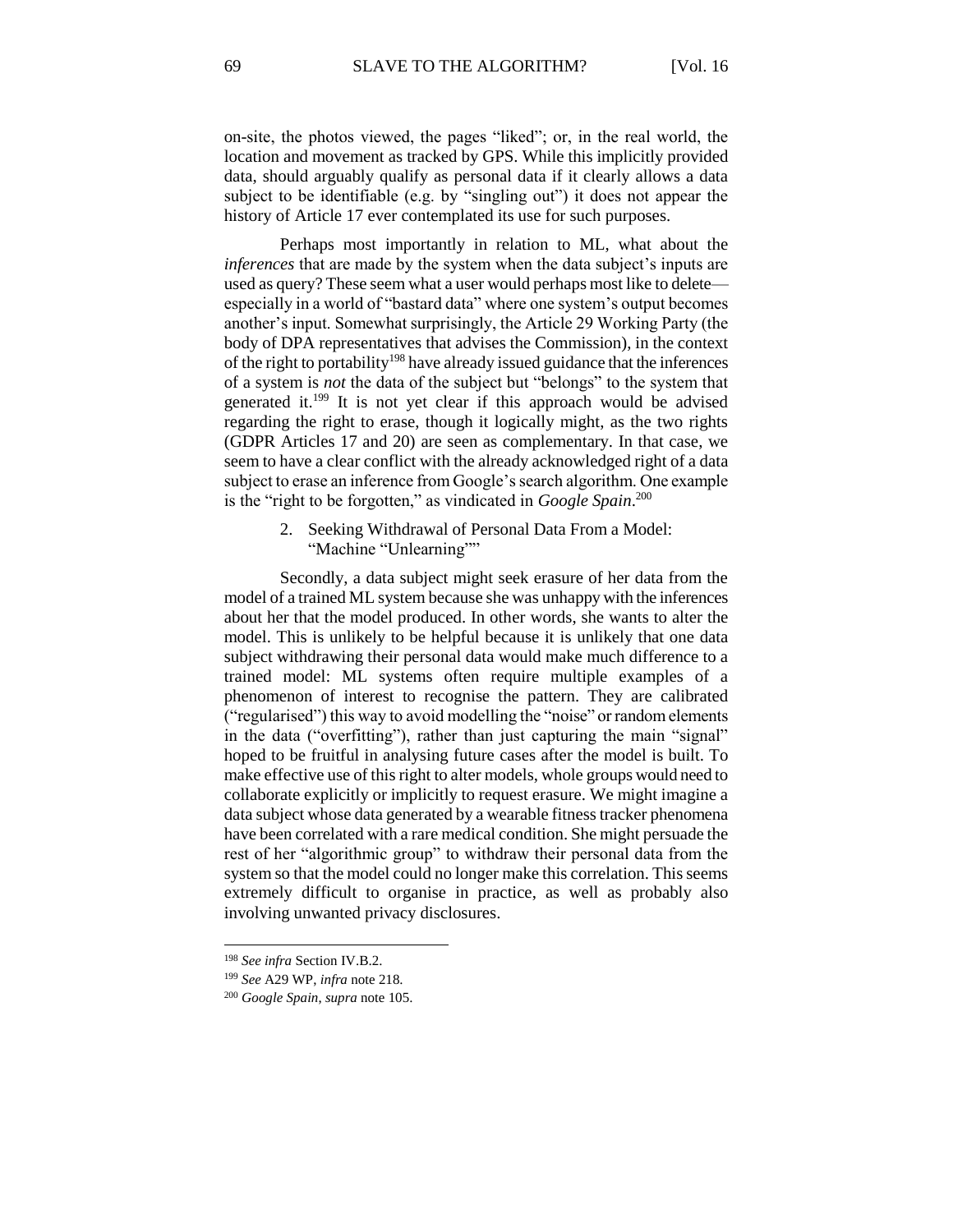## 3. Machine "Unlearning" Take 2: Erasing Models as Themselves Personal Data

Third, a data subject might seek erasure of an entire model (or aspects of it) on the grounds that *it* is her personal data. This might be based on the assertion that the model itself is the personal data of each and every data subject whose input data helped train and refine it. On the face of it this seems implausible. To a lawyer, a ML model resembles a structure of commercial use which will probably be protected by trade secrets or possibly, by an IP right such as a patent or, in Europe, a database right,  $^{201}$ which is a right over the arrangement of data in a certain system, personal or otherwise, rather than the data itself.

Yet for ML specialists, an argument might be made that personal data used to create a trained model might be fully or partially reconstructed by querying the model.<sup>202</sup> Attempts have already been made by researchers to extract personal data in this way as a form of "adversarial" ML. An attacker might attempt to query, observe or externally influence a ML system to obtain private information about some or all individuals within its training set. $203$  In this type of attack, individual records can be recovered from a model with high probability. Indeed, some applications of ML specifically utilise this characteristic to try and improve or better understand data compression techniques.<sup>204</sup>

Assuming that some grounds for erasure *were* established, for a data controller, requests for erasure of personal data from an ML model would not always be straightforward as it might involve retraining the

<sup>201</sup> *See* Directive 96/9/EC of the European Parliament and of the Council of 11 March 1996 on the legal protection of databases. Case law on the EU database right both in the CJEU and national courts has been generally restrictive and it is by no means sure it would operate to cover "models," at least in the UK. In the US it seems to have been accepted in some courts that ML algorithms such as search algorithms are protected as trade secrets. See especially Viacom Intern. Inc. v. YouTube Inc., 253 F.R.D. 256, 259-60 (S.D.N.Y. 2008). <sup>202</sup> *See* Weiss, *supra* note [164.](#page-42-0)

<sup>203</sup> *See* the literature on model inversion attacks, including Matt Fredrikson et al. *Model Inversion Attacks that Exploit Confidence Information and Basic Countermeasures*, *in* CCS' 15, OCTOBER 12–16 2015, DENVER, COLORADO, USA (2016). For attacks against machine learning, *see generally* Ling Huang et al., *Adversarial ML*, AISEC '11, 43–58 (2011). For counter methods, *see* Ananad D. Sarwate et al., *Signal Processing and ML with Differential Privacy: Algorithms and Challenges for Continuous Data*, 86 IEEESIGNAL PROCESS. MAG. Sep., 86–94 (2013); Ji Zhanglong et al., *Differential Privacy and ML: A Survey and Review* (2014).

<sup>&</sup>lt;sup>204</sup> GEORGE TODERICI ET AL., FULL RESOLUTION IMAGE COMPRESSION WITH RECURRENT NEURAL NETWORKS (2016).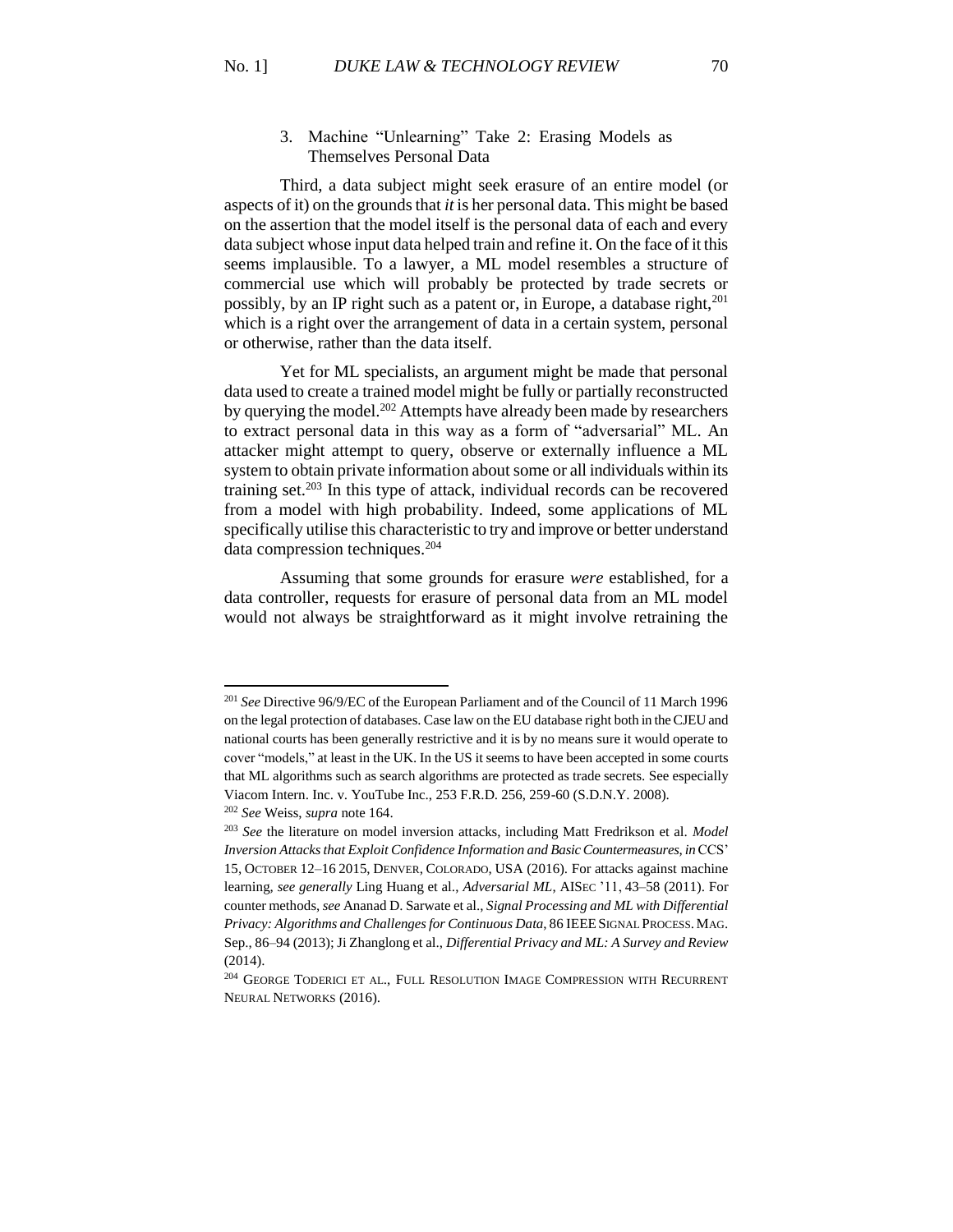model and, especially, revising the features of that model.<sup>205</sup> This would be problematic as the high computational and labour costs of ML systems restrict many organisations' practical capacities for constant retraining of the model when either new data, or indeed, requests for erasure come in. In these situations, swift and easy erasure is likely difficult to achieve. Computationally faster approaches to 'machine unlearning' have been proposed, but still require retraining and would require foundational changes to model architectures and processes to use.<sup>206</sup>

4. Model Trading and the Right to Erasure

A rising business model involves the trading, publishing of or access to trained models without the data which was used to train them. For example, Google's ML models *syntaxnet* for parsing sentences (into the relations between verbs, propositions and nouns, for example) is based on proprietary treebank data, while the word embedding model *word2vec* (to map which words have similar meanings to each other, in which ways) uses closed access text from Google News is also available. Can a data subject withdraw their personal data in some useful way from a model which has been traded? This presents interesting and extremely difficult *legal* challenges to the right to erasure.

Article 17, section 2 of the GDPR is an obvious starting point. It provides that where a controller has made personal data "public" but is asked to erase, then they are to take "reasonable steps, including technical measures" to inform other controllers processing the same personal data that the data subject has requested the erasure by them of "any links to, or copy of, or replication of, those personal data." 207

This is a difficult provision to map to ML model trading. It clearly had in contemplation the more familiar scenarios of, say, reposted social media posts, or reposted links to webpages. First, are models sold under conditions of commercial confidentiality, or within proprietary accessrestricted systems, made "public?" If not, the right does not operate. Was a "copy" or "replication" of the personal data made? Again, if we regard the model as a structure derived from personal data rather than personal data

<sup>205</sup> In relation to the importance of feature engineering, *see* Pedro Domingos, *A Few Useful Things to Know About ML*, 55 COMMUN. ACM 10, 1, 4 (2012). Retraining might only involve a single piece of data, such as transforming a postcode into geospatial coordinates. In this kind of case, an erasure request is simple. However if a variable is constructed by reference to other inputs – e.g. the distance of an input from the mean, which involves all data points—then complete erasure might require recalculation of the whole dataset.

<sup>206</sup> Yinzhi Cao & Junfeng Yang, *Towards Making Systems Forget with Machine Unlearning*, *in* SP'15 PROCEEDINGS OF THE 2015 IEEESYMPOSIUM ON SECURITY AND PRIVACY, MAY 17– 21, 463–480 (2015).

<sup>207</sup> GDPR, recital 66.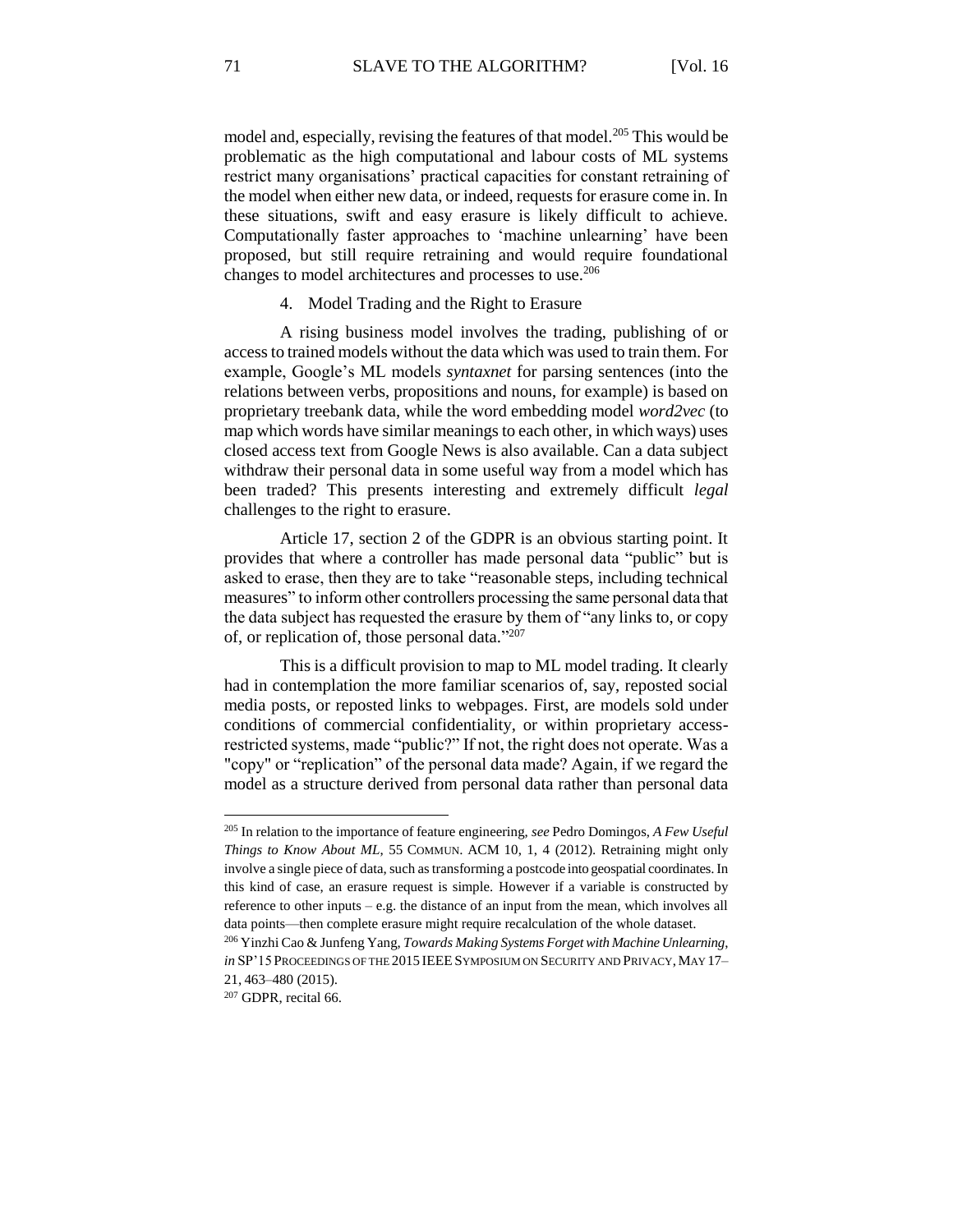itself, neither of these applies. Was there a "link to" that original personal data? This seems more possible, but it is still rather a linguistic stretch.

Finally, the GDPR makes it plain that a controller is only obliged to do this as far as is reasonable, "taking account of available technology and the cost of implementation."<sup>208</sup> Even if all these problems are met, the obligation is only on the model-seller to "inform." There is no obligation on the controller to whom the model was traded to do anything with this information. The data subject would, it seems, have to make another erasure request to that controller, unless they chose to redact the model voluntarily.

## *2. GDPR, Article 20: The Right to Data Portability*

Article 20 provides that data subjects have the right to receive their personal data, "provided" to a controller, in a "structured, commonly used and machine-readable format," and that they then have the right to transmit that data to another controller "without hindrance."<sup>209</sup> Data portability is conceptually a sibling right to Article 17. In theory, a data subject can ask for their data to be erased from one site (e.g. Google) and at the same time ported into their own hands.<sup>210</sup> Data subjects can also ask for data to be ported directly from controller A, who currently is processing it, to a controller B of their own choice.<sup>211</sup> Data portability is aimed at explicitly allowing data subjects to gain greater control over their personal data for consumer protection more than privacy purposes—e.g. by allowing them to retrieve billing or transaction data from energy companies or banks—and re-use it in their own preferred ways to save money or gain advantages.<sup>212</sup>

In the context of ML, it is possible to imagine Article 20 rights being used to facilitate user control over their personal data and possibly, the inferences drawn from it. It has often been suggested that data subjects might safeguard their privacy by adopting use of what are sometimes known as Personal Data Containers (PDCs). Using these technologies, personal data does not have to be shared to secure desired services from giants such as Google or Facebook. These companies do not use this data for their own profiling purposes, but rather the subject only provides an index of the data, keeping their own data either on their own server or

<sup>208</sup> GDPR, art. 17(2).

<sup>209</sup> GDPR, art. 20(1).

<sup>210</sup> GDPR, art. 20(3). But note the right to erasure covers data "concerning" a data subject rather than as here, merely "provided" by the data subject. This is considerably more restrictive.

<sup>211</sup> GDPR, art. 20(2).

<sup>&</sup>lt;sup>212</sup> It is also often said that art. 20 is intended to be more of an atypical competition remedy than a privacy remedy. *See* A Diker Vanberg and MB Ünver, "The right to data portability in the GDPR and EU competition law: odd couple or dynamic duo?" 8 EUR. J. OF LAW AND TECH. 1, (2017). *See also* the UK's voluntary *midata* scheme which preceded art. 20.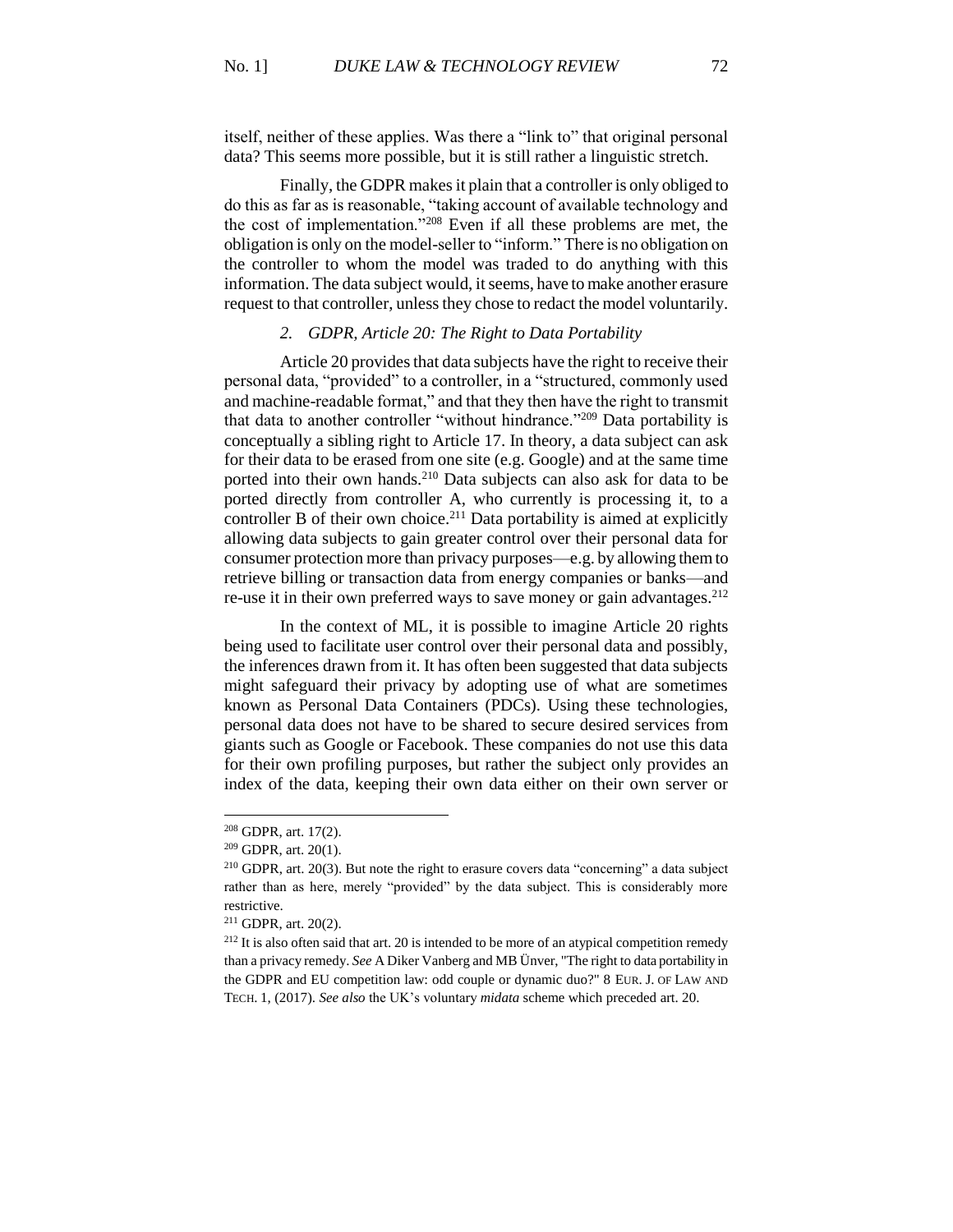perhaps in a trusted cloud storage. The philosophy behind this goes back several decades, to the idea that an "end-to-end" principle on the internet would empower the edges of a network, and avoid centralisation.<sup>213</sup> Proponents of data containers, which encompass research projects such as DataBox and Hub of all Things (HaT),<sup>214</sup> argue that these devices in your own homes or pockets might help you to archive data about yourself, coordinate processing with your data, and guard against threats.<sup>215</sup> Article 20 rights might enable data subjects to withdraw their personal data into PDCs in order to establish more informational self-determination in comparison to suffering the vagaries of profiling. However, as Hildebrandt points out, what we increasingly want is *not* a right not to be profiled which means effectively secluding ourselves from society and its benefits but to determine *how* we are profiled and on the basis of what data—a "right how to be read."<sup>216</sup> Using Article 20 portability rights, a data subject might choose to take their data to a controller whose model appealed to them from a market of choices: perhaps on the basis of a certification against particular values (see below)—rather than simply accept the model used by Google or its ilk.

This is no panacea, and there are a number of clear problems with using Article 20 this way. First, is it likely the ordinary consumer would have either the information or the motivation to "shop around" for models in this way? Given the well-known inertia of consumers even about quite straightforward choices (e.g. switching energy suppliers, ISPs or banks to save money or get better service), it seems difficult to believe they could make this fairly esoteric choice without considerable improvements such as labelling or certification of algorithms.<sup>217</sup> It will take a long time for a competing marketplace of algorithmic model choices to emerge and indeed it is hard to see the current marketplace taking to such voluntarily. Sometimes, as in criminal justice systems, it is hard to see how competing suppliers of models could emerge at all. On a practical point, it is quite possible that although the data subject may in theory gain greater control over their personal data, in reality they may not have the knowledge or time to safeguard their data against emerging threats.

<sup>213</sup> *See* LARRY LESSIG, CODE 2.0. 111 (Basic Books, 2006); *see also* visions of this in the marketing literature, such as ALAN MITCHELL, RIGHT SIDE UP 6 (HarperCollins, 2002).

<sup>214</sup> *See* discussion in Lachlan Urquhart et al., *Realising the Right to Data Portability for the Internet of Things* (March 15, 2017), doi:10.2139/ssrn.2933448.

<sup>215</sup> Richard Mortier et al., *The Personal Container or Your Life in Bits*, DIGITAL FUTURES '10, OCTOBER 11–12, 2010, NOTTINGHAM, UK (2010).

<sup>216</sup> Hildebrandt, *supra* not[e 59.](#page-16-2)

<sup>217</sup> *See infra* Section V.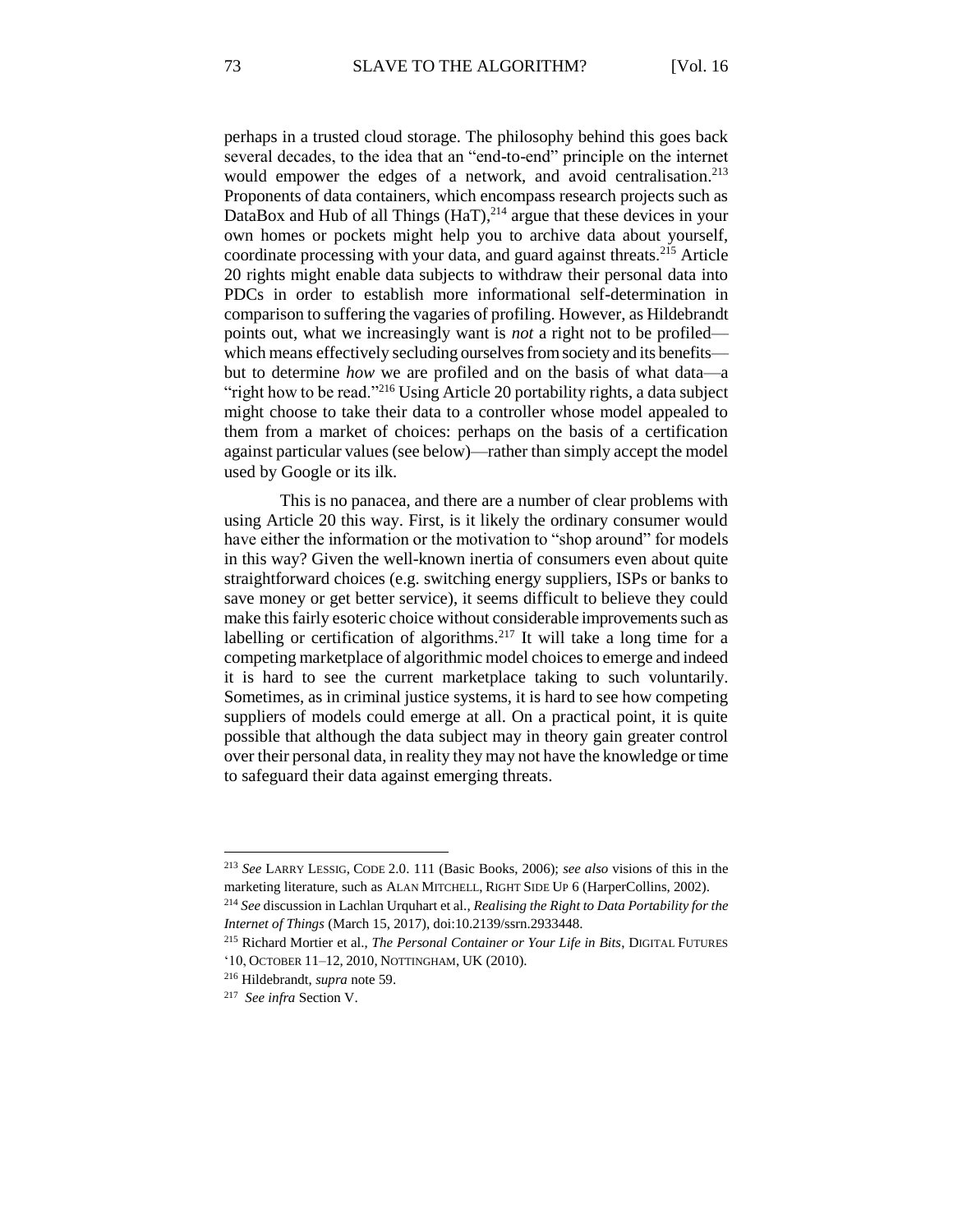Secondly, from a legal perspective, Article 20, much like Article 22, is hedged around with what often seem capricious restrictions. It only applies to data the subject "provides." There seems to be no clear consensus on whether this covers just the explicit data a person provides (e.g. name, hobbies, photos etc. on Facebook); metadata supplied unknowingly (e.g. which pictures they look at, what links they click on, who is in their friends graph); or most damningly, the inferences that are then drawn from that data by the ML or profiling system itself. The Article 29 Working Party suggests that both the data a data subject provides directly, and data provided by "observing" a data subject, is subject to portability; but data *inferred* from these are not.<sup>218</sup> Furthermore, Article 20 only applies to data provided by "consent"<sup>219</sup>—accordingly if data has been collected and profiled under another lawful ground such as the legitimate interests of the data controller, no right to portability exists.<sup>220</sup> Lastly, it is worth emphasising this right only covers data which was being processed by "automated means"<sup>221</sup> though not, as in Article 22*,* "*solely*" automated means, which sets it up as a fundamentally more useful provision concerning algorithms-as-decisionsupport, rather as decision-makers.

### <span id="page-56-0"></span>V. BEYOND INDIVIDUAL RIGHTS IN THE GDPR: PRIVACY BY DESIGN

The General Data Protection Regulation discussion so far has revolved around rights given to individual data subjects. Although section I.B above demonstrates that algorithms create societal harms, such as discrimination against racial or minority groups, a focus on data protection remedies makes an individual's rights approach inevitable. Data protection is a paradigm based on human rights which means it does not contemplate, as discussed above, remedies for groups (or indeed, for non-living persons such as corporations, or the deceased). $222$ 

This means that even if the rights we have discussed above become valuable tools for individuals to try to "enslave" the algorithm, it is still up to individual data subjects to exercise them. This is not easy, as we noted in our section IV.A on "notice and choice" and transparency fallacies. This is even truer perhaps in the EU where consumers are on the whole far less prepared and empowered to litigate than in the US. The UK and many

<sup>218</sup> *See* A29WP: A29 WP, GUIDELINES ON THE RIGHT TO DATA PORTABILITY, 16/EN. WP 242 (Dec. 13, 2016).

 $219$  GDPR, art.  $20(1)(a)$ .

 $220$  This bizarre choice can only be explained by thinking of art. 20 as a solution to promote competition by allowing data subjects to make active choices to retrieve their voluntarily posted data from social networks.

<sup>221</sup> GDPR, art. 20(1)(b).

<sup>222</sup> Lilian Edwards & Edina Harbinja, *Protecting Post-Mortem Privacy: Reconsidering the Privacy Interests of the Deceased in a Digital World*, 32 CARDOZO ARTICLES & ENT. LAW J. 102, 113 (2013).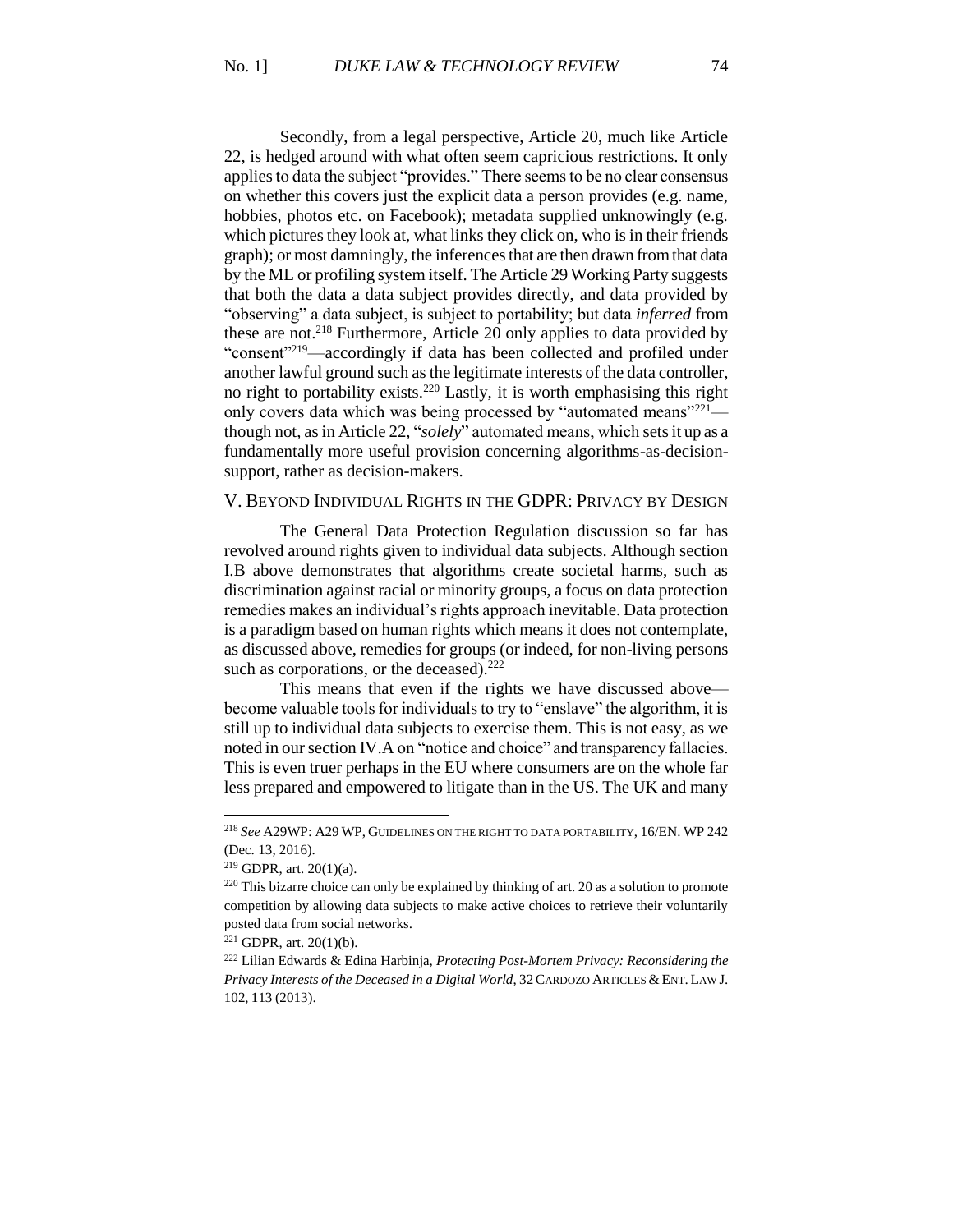other EU nations have no generic system of class actions. Although this has been viewed as a problem for many years, attempts to solve it on an EU wide basis have repeatedly stalled. Individuals are further hampered in meaningfully attaining civil justice by a general prejudice against contingency lawyering combined with dwindling levels of civil legal aid. Some options are emerging in the GDPR to provide a semblance of class action remedies, such as mandating third party bodies to act in court around data protection issues on a data subjects' behalf, or, with specific derogations by member states, for third party bodies to act without being mandated on behalf of a particular sector. However, bodies that are not mandated by a data subject have no ability to claim compensation under DP law, leaving them still far from a US-style class action, and their utility is still to be seen.<sup>223</sup>

The data protection regime contemplates that individual data subjects may find it hard to enforce their rights by placing general oversight in the hands of the independent regulator each state must have<sup>224</sup> (its Data Protection Authority or DPA). However, DPAs are often critically underfunded since they must be independent of both state and commerce. They are often also significantly understaffed in terms of the kind of technical expertise necessary to understand and police algorithmic harms. In fact, financial constraints have in fact pushed DPAs such as the UK's ICO towards a much more "public administrative" role than one would expect, where problems (e.g. spamming, cold calling, cookies) are looked at more in the round as societal ills, than via championing individual data subject complaints.

Is it possible to derive any ways forward from the GDPR that are more likely to secure a better algorithmic society as a whole, rather than merely providing individual users with rights as tools which they may find impossible to wield to any great effect?

## *A. "Big Data Due Process" and Neutral Data Arbiters*

From a European perspective, it is interesting to observe how the predominant North American legal literature has tried to solve the problems of algorithmic governance without the low-hanging fruit of a data protection–based "right to an explanation." One notable bank of literature explores the idea of "big data due process." Crawford and Schultz, <sup>225</sup> drawing on early work by Citron,<sup>226</sup> interestingly attempt to model how due process rights already familiar to US citizens could be adapted to provide fairness, agency and transparency in cases around algorithmic automated

<sup>223</sup> *See* GDPR, art. 80.

<sup>224</sup> *See* GDPR, art. 51.

<sup>225</sup> Crawford & Schultz, *supra* not[e 12](#page-5-2) at 123.

<sup>226</sup> Citron, *supra* not[e 14.](#page-5-1)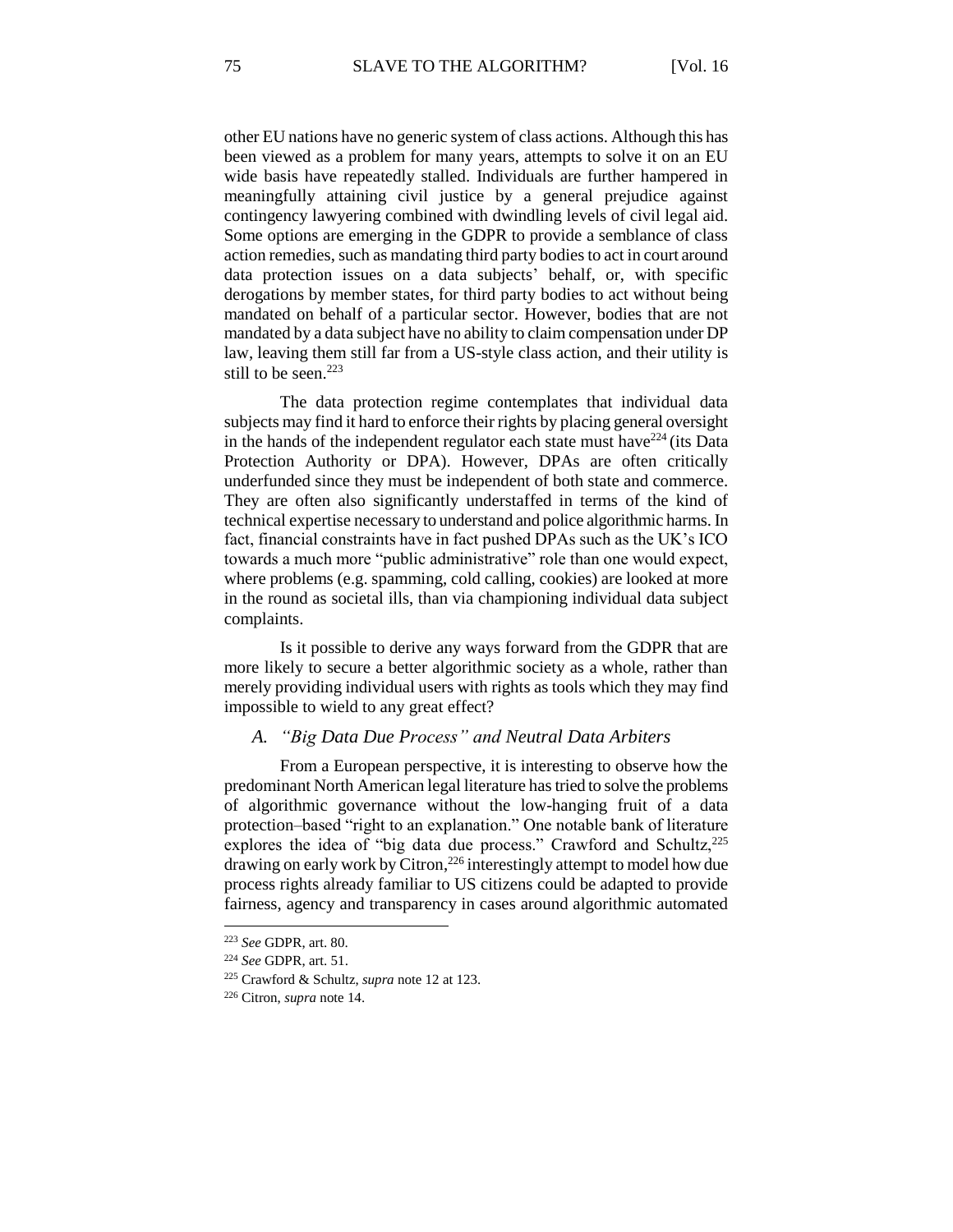systems in the governmental sector. Citron's work argues<sup>227</sup> for a number of radical adaptations to conventional due process which might include:

- extra education about the biases and fallacies of automation for government agencies using automated systems;<sup>228</sup>
- agencies to hire "hearing officers" to explain in detail their reliance on the outputs of such systems to make administrative decisions, including any "computer generated facts or legal findings";<sup>229</sup>
- agencies to be required to regularly test systems for bias and other errors:<sup>230</sup>
- audit trails to be issued by systems and notice to subjects that they have been used to make decisions, such that judicial review is possible. $^{231}$

Crawford and Schultz take these ideas of re-modelled due process and note they fit better into a model of structural rather than individualised due process.<sup>232</sup> For opaque predictive systems where data subjects never become aware of opportunities they might have had, reliance on individual rights and awareness is deeply problematic. In a structural approach, oversight and auditing can primarily be driven by public agencies. They suggest a "neutral data arbiter" with rights to investigate complaints from those whose data is used in predictive automatic systems, and provide a kind of "judicial review" by reviewing audit trails to find bias and unfairness that might render automated decisions invalid. This idea of an external regulator or audit body which might investigate complaints and provide mediation or adjudication is one with clear appeal in the literature: Crawford and Schultz suggest the FTC might act as a model but Tutt, for example, suggests an "FDA for algorithms."<sup>233</sup>

Seen through European eyes, two problems quickly emerge. One, the EU data protection regime applies to private and public sector alike and

<sup>&</sup>lt;sup>227</sup> Interestingly, she rejects as part of the "opportunity to be heard" a simple right to access to the algorithm's source code and/or a hearing on the logic of its decision as too expensive under the balancing test in *Matthews v. Eldridge* (Citron, *supra* not[e 14](#page-5-1) at 1284). <sup>228</sup> *Id.* at 1306.

<sup>229</sup> *Id.* at 1307. <sup>230</sup> *Id.* at 1310.

<sup>231</sup> *Id.* at 1305.

<sup>232</sup> Crawford & Schultz, *supra* not[e 12](#page-5-2) at 124.

<sup>233</sup> *See* Tutt, *supra* not[e 13.](#page-5-3) Other suggestions for algorithmic audit are usefully compiled by Brent Mittelstadt, *Auditing for Transparency in Content Personalization Systems*, 10 INTERNATIONAL JOURNAL OF COMMUNICATION 4994 (2016).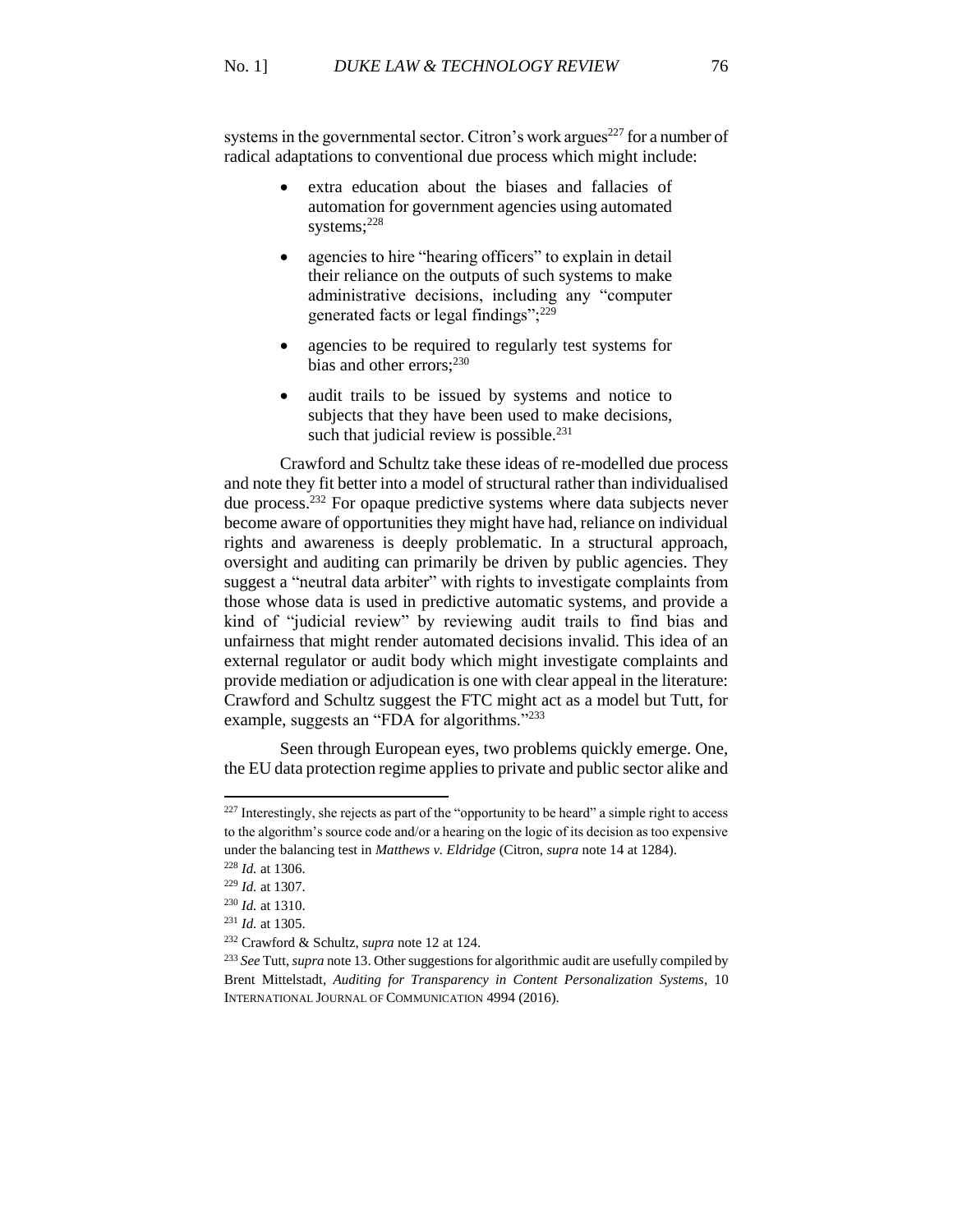in the private sector, it is harder to see these "due process" measures being taken on-board without compulsion or external funding. As we noted above, whereas transparency is a default in the public sector, the opposite is true in the private sector. Two, we essentially already have "neutral data arbiters" in the form of the state DPAs, and as just discussed, they are already struggling to regulate general privacy issues now let alone these more complex and opaque societal algorithmic harms.

## *B. Data Protection Impact Assessment and Certification Schemes*

However, the GDPR introduces a number of new provisions which do not confer individual rights but rather attempt to create an environment in which less "toxic" automated systems will be built in future. These ideas come out of the long evolution of "privacy by design" (PbD) engineering as a way to build privacy-aware or privacy-friendly systems, starting from the beginning of the process of design rather than "tacking privacy on at the end!." They recognize that a regulator cannot do everything by top down control, but that controllers must themselves be involved in the design of less privacy-invasive systems. These provisions include requirements that:

- controllers must, at the time systems are *developed* as well as at the time of actual processing, implement "appropriate technical and organisational measures" to protect the rights of data subjects.<sup>234</sup> In particular, "data protection by default" is required so that only personal data necessary for processing are gathered. Suggestions for PbD include pseudonymisation and data minimisation;
- when a type of processing using "new" technologies is "likely to result in a high risk" to the rights of data subjects, then there must be a prior Data Protection Impact Assessment (DPIA);<sup>235</sup>
- every public authority and every "large scale" private sector controller and any controller processing "special" categories of data<sup>236</sup> (sensitive personal data) must appoint a Data Protection Officer (DPO);<sup>237</sup>

DPIAs especially have tremendous implications for ML design. PIAs (as they were formerly known) have traditionally been voluntary measures, in

<sup>234</sup> GDPR, art. 25.

<sup>235</sup> GDPR, art. 35.

<sup>236</sup> GDPR, art. 9.

<sup>237</sup> GDPR, art. 37.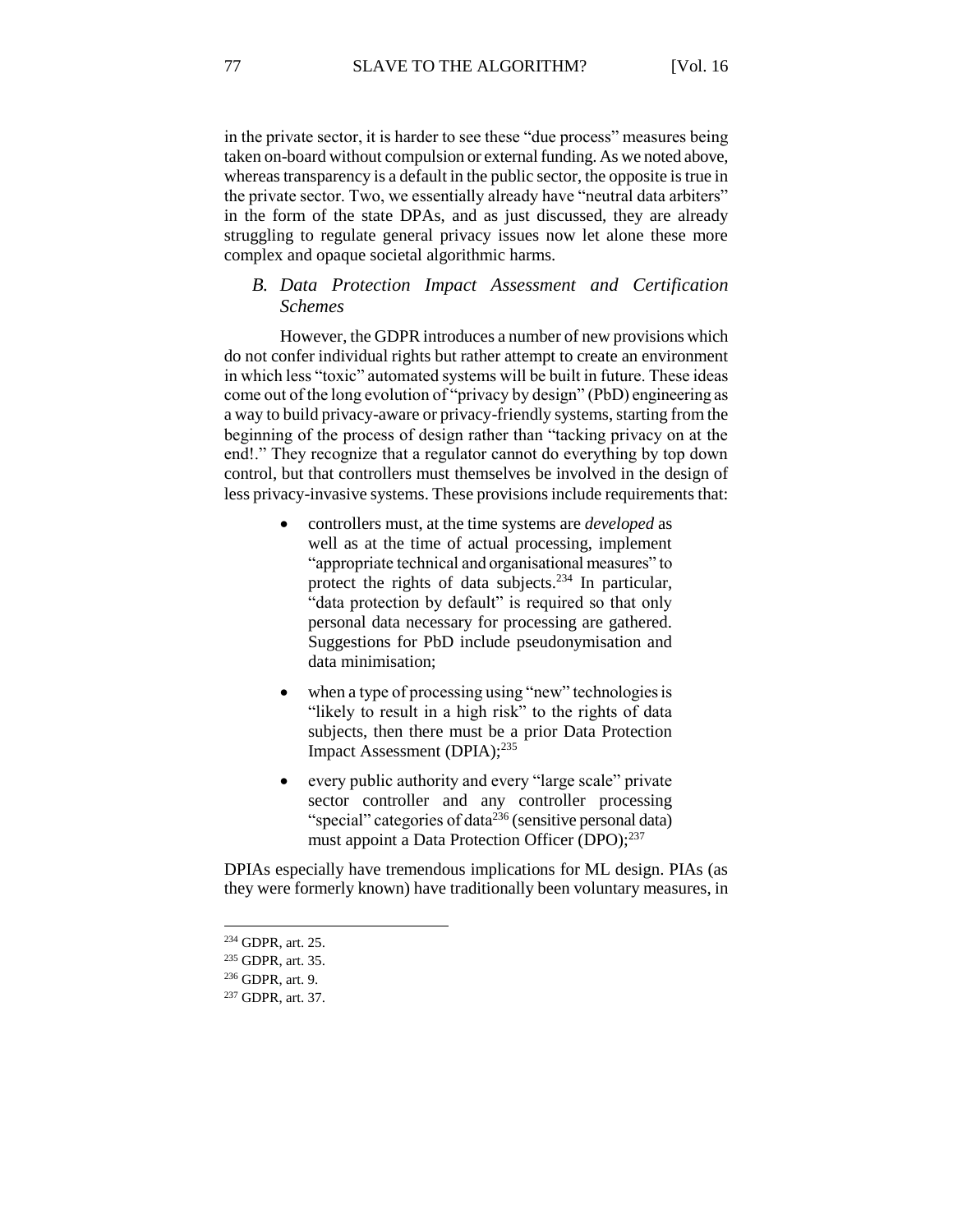practice largely taken up by public bodies bound to compliance and audit, such as health trusts. Attempts to expand their take up in Europe into areas like radio-frequency identification  $(RFID)^{238}$  and the Internet of Things<sup>239</sup> by the private sector have in the main been unsuccessful. However, the new Article 35 is compulsory, not voluntary, and its definitions of "high risk" technologies are almost certain to capture many if not most ML systems. The GDPR requires a DPIA where in particular there is a "systematic and extensive evaluation of personal aspects relating to natural persons ... based on automated processing, including profiling . . . and on which decisions are based that produce legal effects concerning the natural person or similarly significantly affect the natural person."<sup>240</sup>

This is almost identical to the formulation used in Article 22 around automated decision-making. The  $\text{ICO}^{241}$  note firmly that "potential privacy risks" have already been identified with "the use of inferred data and predictive analytics." Accordingly, they provide a draft DPIA for big data analytics.<sup>242</sup> It seems clear that, despite the uncertainty of the "high risk" threshold, DPIAs are quite likely to become the required norm for algorithmic systems, especially where sensitive personal data, such as race or political opinion, is processed on a "large scale."<sup>243</sup>

Where a DPIA is carried out and indicates a "high risk," then the local member state DPA must be consulted before the system can be launched. The impact assessment must be shared and the DPA must provide written advice to the controller and can use their powers to temporarily or permanently ban use of the system.<sup>244</sup> Given the fines that can also be levied against non-compliant controllers under the GDPR (in the worst cases, up to

<sup>238</sup> *See* EUROPEAN COMMISSION, PRIVACY AND DATA PROTECTION IMPACT ASSESSMENT FRAMEWORK FOR RFID APPLICATIONS (Jan. 12, 2011), http://cordis.europa.eu/fp7/ict/enet/ documents/rfid-pia-framework-final.pdf.

<sup>239</sup> *See* The Data Protection Impact Assessment Template supported by Commission Recommendation 2014/724/EU, Smart Grid task Force 2012-14, Expert Group 2: Regulatory Recommendations for Privacy, Data Protection and Cybersecurity in the Smart Grid Environment, Data Protection Impact Assessment Template for Smart Grid and Smart Metering Systems (Mar. 18, 2014).

<sup>240</sup> GDPR, art. 35(3)(a).

<sup>241</sup> ICO, *supra* note [4.](#page-2-1)

<sup>242</sup> ICO, *supra* note [4,](#page-2-1) annex 1.

<sup>243</sup> GDPR, art. 35(3)(b). *See also* DATA PROTECTION WORKING PARTY, *Guidelines on Data Protection Impact Assessment (DPIA) and Determining Whether Processing Is "Likely to Result in a High Risk" for the Purposes of Regulation 2016/679*, Art. 29, WP 248 (Apr. 4, 2017). Judging by this guidance, almost every ML system seems likely to require a DPIA. <sup>244</sup> GDPR, art. 36(2).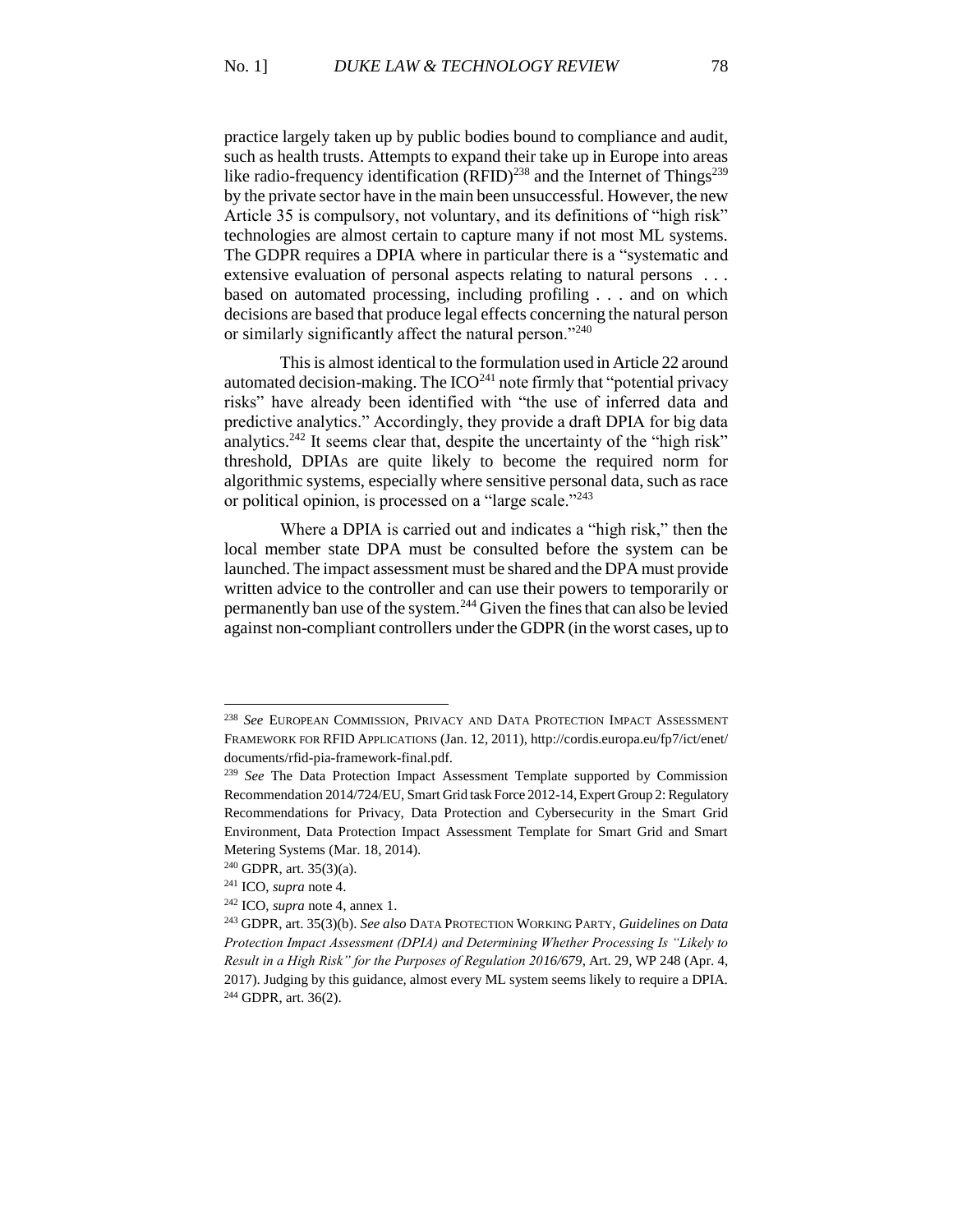$4\%$  of global turnover<sup>245</sup>) this is potentially a very effective method to tame unfair ML systems. $246$  Binns describes this as a kind of regulatory "triage."<sup>247</sup>

The voluntary measures of the GDPR may be equally influential for ML systems. Article 42 proposes voluntary "certification" of controllers and processors to demonstrate compliance with the Regulation, with "certification mechanisms" and the development of "seals and marks" to be encouraged by EU member states.<sup>248</sup> In the UK, a tender has already been advertised by the ICO for a certification authority to run a UK privacy seal,<sup>249</sup> although progress has been interrupted by the vote to exit the European Union, and the subsequent political turmoil.

Taken together, these provisions offer exciting opportunities to operationalise Citron's "big data due process" rights and Crawford and Schultz's "procedural due process." Certification could be applied to two main aspects of algorithmic systems:

- 1. certification of the algorithm as a software object by
	- a. directly specifying either its design specifications or the process of its design, such as the expertise involved (technology-based standards, assuming good practices lead to good outcomes)
	- b. and/or specifying output-related requirements that can be monitored and evaluated (performance-based standards);
- 2. certification of the whole person or process using the system to make decisions, which would consider algorithms as situated in the context of their use. Citron's "hearing officers,"<sup>250</sup> for example, might be provided by such provisions, perhaps as a form of alternate dispute resolution.

<sup>&</sup>lt;sup>245</sup> GDPR, art. 83. Maximum fines are the higher of  $\epsilon$ 10m or 2% of global turnover for less severe transgressions, €20m or 4% for more severe ones.

<sup>246</sup> In other work, one author has suggested that PIAs could be developed into more holistic Social Impact Assessments (SIAs) and although this was developed to deal with the IoT it might also have considerable application to ML systems: *see* Lilian Edwards et al., *From Privacy Impact Assessment to Social Impact Assessment*, *in* 2016 IEEE SECURITY AND PRIVACY WORKSHOPS (SPW), 53–57 (2016), doi:10.1109/SPW.2016.19.

<sup>247</sup> Reuben Binns, *Data Protection Impact Assessments: A Meta-Regulatory Approach*, 7 INTERNATIONAL DATA PRIVACY LAW 22, 28 (2017).

<sup>248</sup> For an early analysis, *see* Rowena Rodrigues et al., *Developing a Privacy Seal Scheme (That Works)*, 3 INTERNATIONAL DATA PRIVACY LAW 100 (2013).

<sup>249</sup> Gemma Farmer, *What's the Latest on the ICO Privacy Seals?,* INFO. COMMISSIONER'S OFF.:BLOG (Aug. 28, 2015), https://iconewsblog.org.uk/2015/08/28/whats-the-latest-on-theico-privacy-seals/.

<sup>250</sup> Citron, *supra* not[e 14](#page-5-1) at 1254–58.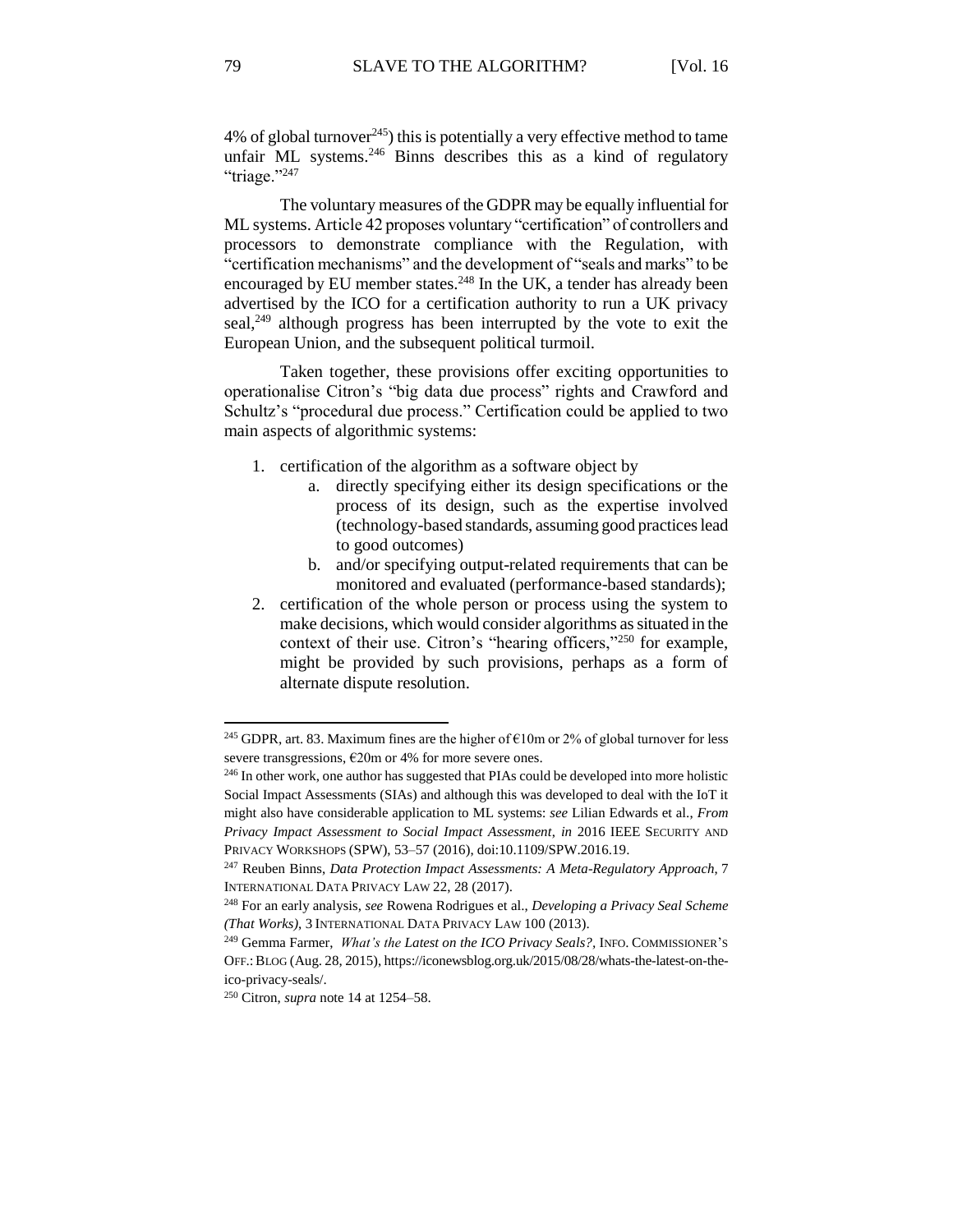In these cases, not only could fairness and discrimination issues be considered in the standards to certify against,<sup>251</sup> but it could be an opportunity to proactively encourage the creation of more scrutable algorithms.

One notable advantage is that certification standards could be set on a per-sector basis. This is already very common in other sociotechnical areas, such as environmental sustainability standards, where the standards for different environmental and labour harms in different certification systems such as SAN/Rainforest Alliance and Fair Trade also differ by crop. As we have noted in this paper, explanations and their effectiveness differ strongly by type, domain, and the user seeking explanation, and it is likely that the exact form of any truly useful explanation-based remedy would vary strongly across both these and other factors. Certification could be augmented by the development of codes of conduct<sup>252</sup> for any specified sector, such as for algorithms considering housing allocation systems, targeted advertising, tax fraud detection or recidivism.

Promising as this may sound, voluntary self-or co-regulation by privacy seal has had a bad track record in privacy, with recurring issues around regulatory and stakeholder capture. The demise of the EU–US data agreement *Safe Harbor* alone, <sup>253</sup> which was externally validated for years by trust seals like *TrustE*, means that many Europeans will be rightly sceptical about the delivery of real corporate change and substantive compliance with privacy rights by certification. 254

Another issue is that DPIAs, PbD, certification and the general principle of "accountability"<sup>255</sup> in the GDPR bring with them a real danger of formalistic bureaucratic overkill alongside a lack of substantive change: a happy vision for more form-filling jobs and ticked boxes, but a sad one for a world where automated algorithms do their jobs quietly without imperilling human rights and freedoms, especially privacy and autonomy.

## **CONCLUSION**

Algorithms, particularly of the ML variety, are increasingly used to make decisions about individuals' lives but have caused a range of

<sup>251</sup> Issues of algorithmic fairness are specifically discussed in GDPR, recital 71. Tristan Henderson in private correspondence has suggested that a certifying authority might well under art. 42 be given the power to require explanation facilities, thus side stepping the Article 22/15(h) debate.

<sup>252</sup> GDPR, arts. 40 and 41.

<sup>253</sup> *See* Schrems v. Data Prot. Comm'r of Ir., Case C-362/14, 6 October 2015.

<sup>254</sup> TrustE and similar privacy seals failed to meet European privacy standards. *See* Andrew Charlesworth, *Data Privacy in Cyber Space,* LAW AND THE INTERNET (2000).

<sup>255</sup> GDPR, art. 5(2). This may lead to a new world of form-filling for data controllers.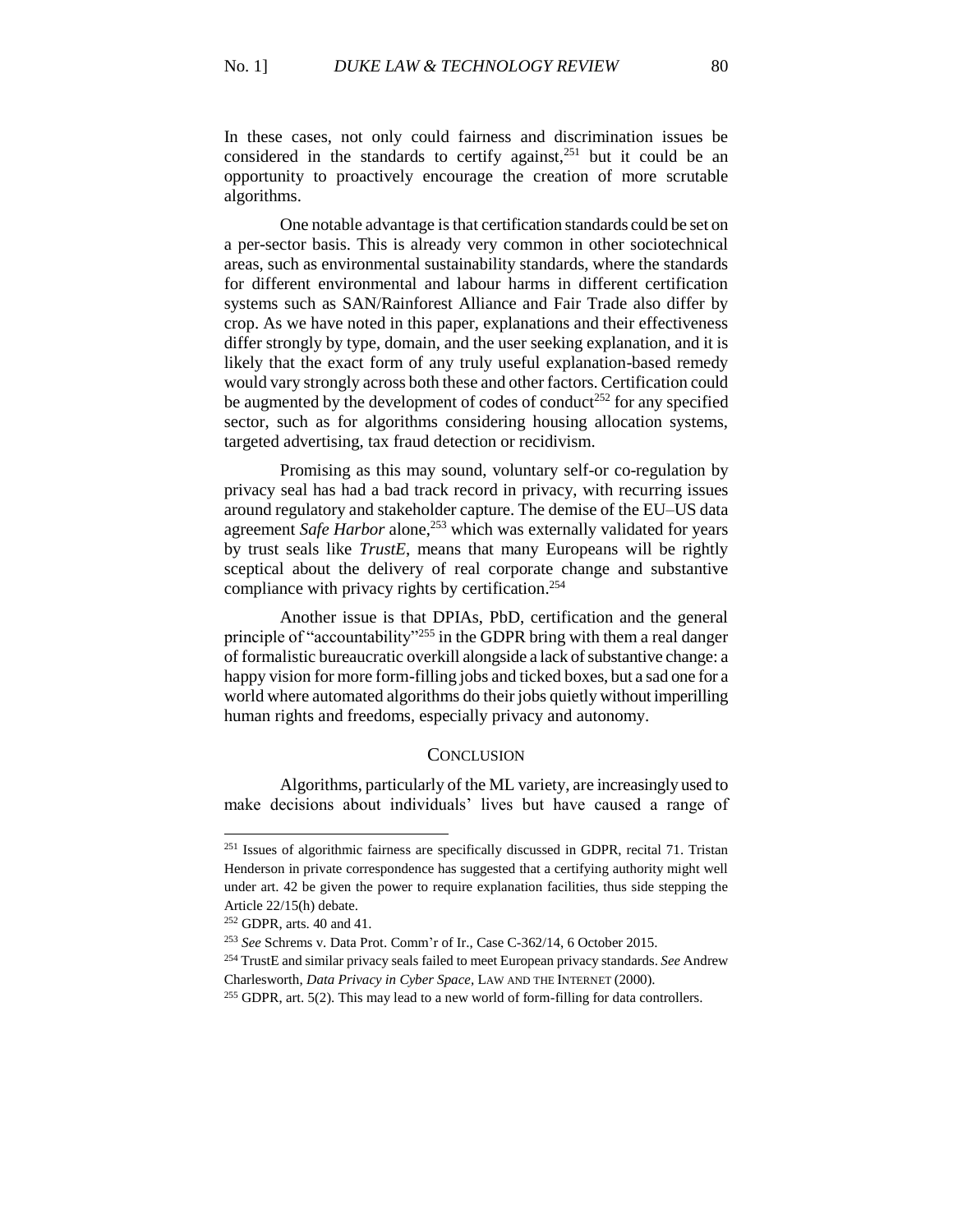concerns. Transparency in the form of a "right to an explanation" has emerged as a compellingly attractive remedy since it intuitively presents as a means to "open the black box," hence allowing individual challenge and redress, as well as possibilities to foster accountability of ML systems. In the general furore over algorithmic bias, opacity and unfairness laid out in section I, any remedy in a storm has looked attractive.

In this article, we traced how, despite these hopes, a right to an explanation in the GDPR seems unlikely to help us find complete remedies, particularly in some of the core "algorithmic war stories" that have shaped recent attitudes in this domain. A few reasons underpin this conclusion. First, the law is restrictive on when any explanation-related right can be triggered, and in many places is unclear, or even seems paradoxical. Secondly, even were some of these restrictions to be navigated (such as with decisive case law), the way that explanations are conceived of legally—as "meaningful information about the logic of processing"—is unlikely to be provided by the kind of ML "explanations" computer scientists have been developing.

ML explanations are restricted both by the type of explanation sought, the multi-dimensionality of the domain and the type of user seeking an explanation. However, "subject-centric' explanations (SCEs), which restrict explanations to particular regions of a model around a query, show promise. In particular, we suggest these are not just usable, as Wachter et al. argue, "*after* an automated decision has taken place," <sup>256</sup> but might be put into interactive systems that allow individuals to explore and build their own mental models of complex algorithms. Similarly, "pedagogical" systems which create explanations around a model rather than from decomposing it may also be useful and benefit from not relying on disclosure of proprietary secrets or IP.

As an interim conclusion then, while convinced that recent research in ML explanations shows promise, we fear that, given the preconceptions in the legal wording of provisions like the GDPR Article 15(h), the search for a legally enforceable right to an explanation may be at best distracting and at worst nurture a new kind of "transparency fallacy" to match the existing phenomenon of "meaningless consent."<sup>257</sup> So, as our last exercise, we turned our focus to the other legal rights of the GDPR which might aid those impacted adversely by ML systems. We noted with caution some possible uses of the GDPR's "right to erasure" and the "right to data portability" to "slave" the algorithm, but found that, like the "right to an explanation," these rely too much on individual rights for what are too often group harms.

<sup>256</sup> Wachter et al., *supra* not[e 11.](#page-3-0)

<sup>257</sup> *See supra* Section V.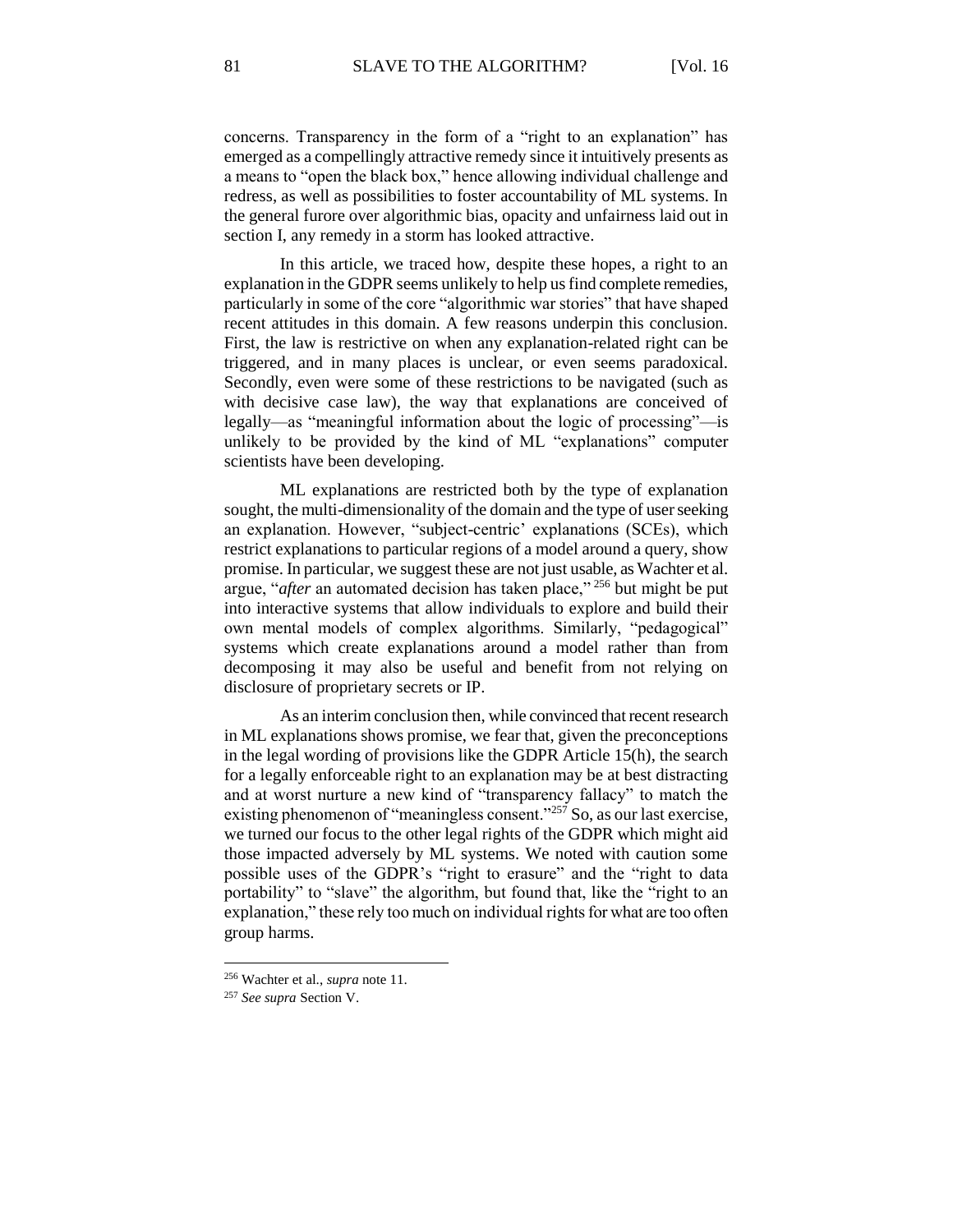However, radically, in section IV we found that some of the new tools in the GDPR, in particular the mandatory requirements for Privacy by Design and DPIAs, and opportunities for certification systems, might go beyond the individual to focus *a priori* on the creation of better algorithms, as well as creative ways for individuals to be assured about algorithmic governance e.g. by certification of performance, or of the professionals building or using algorithms. Starting from a notion of creating better systems, with less opacity, clearer audit trails, well and holistically trained designers, and input from concerned publics<sup> $258$ </sup> seems eminently more appealing than grimly pursuing against the odds a "meaningful" version of the interior of a black box.

#### *A. Further Work*

 $\overline{a}$ 

There are other matters which have only been hinted at in this already long article and which we hope to explore in further work. One is oversight and audit. Any system based on GDPR rights ultimately puts the supervisory burden on the state DPA. Is this correct? We have already seen that DPAs are overwhelmed by the task of managing privacy enforcement in the digital era. Is every algorithmic harm also their bailiwick? Does this extend to datasets steeped in societal racial bias, driverless trolley-cars that cannot understand whether to mow down one person or five,<sup>259</sup> identification systems that think only light skinned people are beautiful<sup>260</sup> and social media algorithms that distribute fake news? All of these involve the processing of personal data at some level, but they do not relate to privacy except in the loosest sense. There is an overarching issue here about whether simply because "data protection" has the word data in it, should it acquire hegemony over all the ills of data-driven society?

Furthermore, what about ML systems that mainly deal with nonpersonal data? Should they be excluded from any data protection based governance system? The EU already thinks, from an economic perspective, that the lack of rights over non-personal data is a problem waiting to happen.<sup>261</sup> On the other hand, the limitation of scope to personal data could

<sup>258</sup> *See* GDPR art. 35(7)(9) which suggests when conducting a DPIA that the views of data subjects shall be sought when appropriate but (always a catch) "without prejudice to" commercial secrecy or security.

<sup>259</sup> *See passim* the glorious *Trolley problem memes* page at [www.faceb](http://www.face/)ook.com/ TrolleyProblemMemes/.

<sup>260</sup> *See* Dave Neal, *FaceApp Sorry for Suggesting that Light Skin is 'Hotter' than Dark Skin*, THE INQUIRER (Apr. 25, 2017), https://www.theinquirer.net/inquirer/news/3008961/faceappsorry-for-suggesting-that-light-skin-is-hotter-than-dark-skin.

<sup>261</sup> European Commission, *Public Consultation on Building the European Data Economy* (Jan. 10, 2017), https://ec.europa.eu/digital-single-market/en/news/public-consultationbuilding-european-data-economy.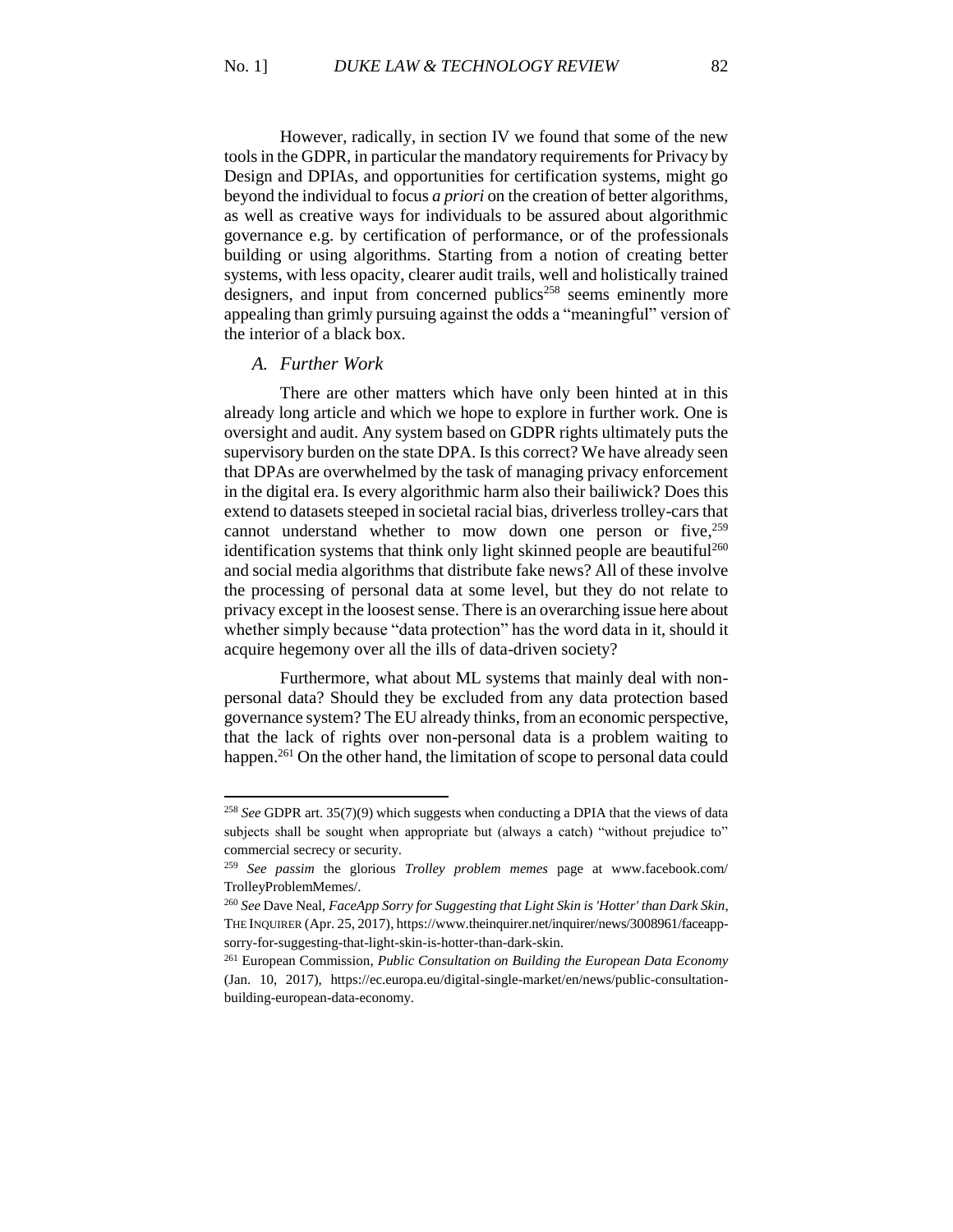be seen as an advantage: in a recent UK Parliamentary consultation on how to regulate algorithms, the Royal Society complained that:

Machine learning algorithms are just computer programs, and the range and extent of their use is extremely broad and extremely diverse. It would be odd, unwieldy, and intrusive to suggest governance for all uses of computer programming, and the same general argument would apply to all uses of machine learning.

. . . In many or most contexts machine learning is generally uncontroversial, and does not need a new governance framework. How a company uses machine learning to improve its energy usage or warehouse facilities, how an individual uses machine learning to plan their travel, or how a retailer uses machine learning to recommend additional products to consumers would not seem to require changes to governance. Itshould of course be subject to the law, and also involve appropriate data use.

Many of the issues around machine learning algorithms are very context specific, so it would be unhelpful to create a general governance framework or governance body for all machine learning applications. Issues around safety and proper testing in transport applications are likely to be better handled by existing bodies in that sector; questions about validation of medical applications of machine learning by existing medical regulatory bodies; those around applications of machine learning in personal finance by financial regulators.<sup>262</sup>

We have already noted that sectors are likely to have specific needs for explanation and that a sectoral approach might be fostered by certification. In a world apparently scrambling to create as many new bodies as possible for various types of oversight of AI, ML and algorithmic decision making in embodied forms such as robots,  $263$  it is worth keeping a sector-specific, purpose-driven sentiment in mind.

As we have already noted, many of the problems with algorithms are more problems for groups than for individuals. Remedies aimed at empowering or protecting groups—remedies such as "an FDA for algorithms" or a "supercomplaint" system to empower third party organisations, or a European-style ombudsman body—may be more useful

<sup>262</sup> This submission is primarily drawn from The Royal Society, *supra* not[e 4.](#page-2-1)

<sup>&</sup>lt;sup>263</sup> See Commons Science and Technology Committee, The Big Data Dilemma (UK Parliament, 2016); Commons Science and Technology Committee, Robotics and artificial intelligence, (UK Parliament, 2016); The Conservative Party, The Conservative and Unionist Party 2017 Manifesto (2017) at 79; European Parliament, *Report with Recommendations to the Commission on Civil Law Rules on Robotics,* 2015/2103(INL).